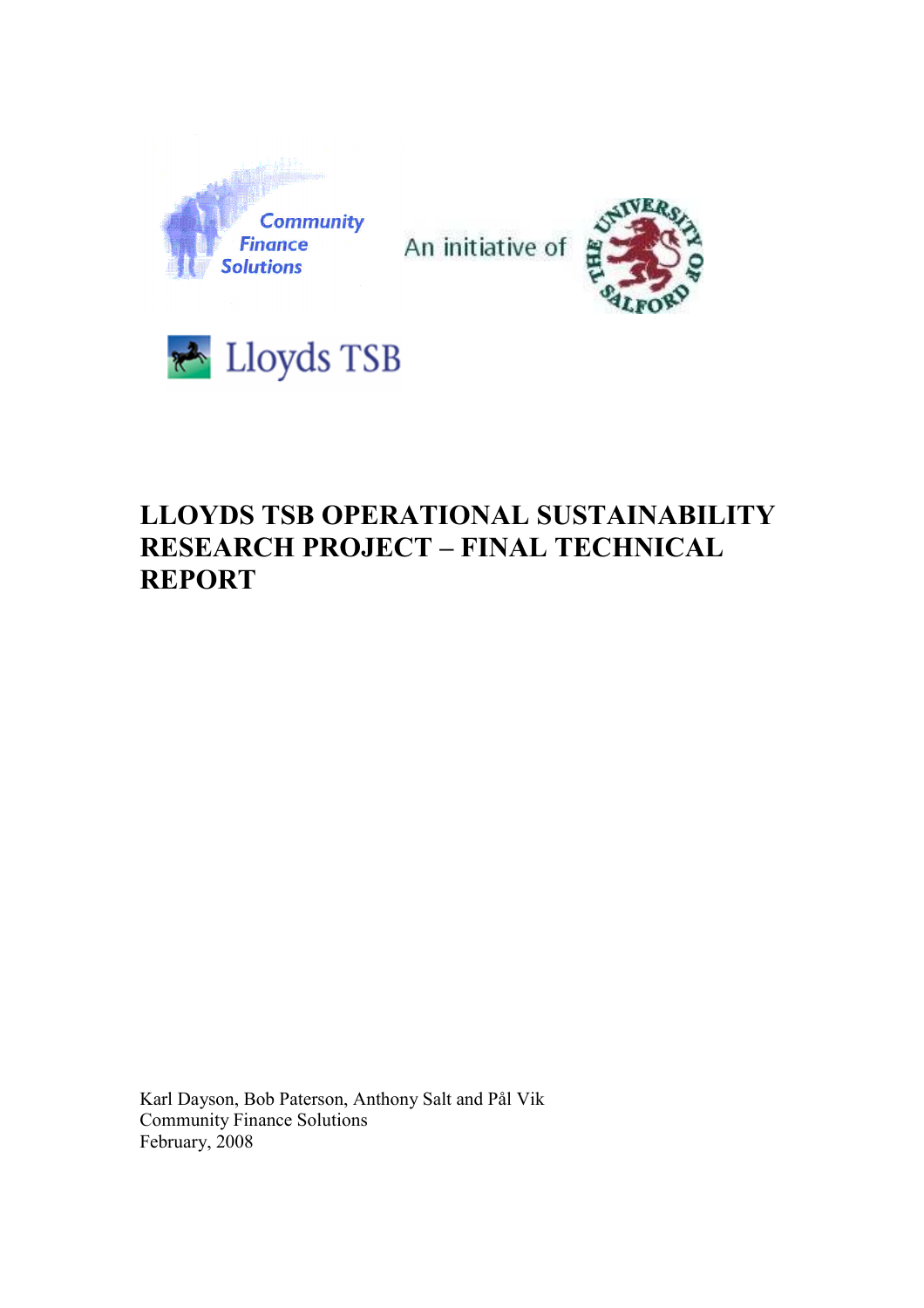Table of contents

|                |                                                                                                                                                   | 1V             |
|----------------|---------------------------------------------------------------------------------------------------------------------------------------------------|----------------|
|                |                                                                                                                                                   | V              |
| 1              | Introduction<br><u> 1989 - Johann John Stoff, deutscher Stoffen und der Stoffen und der Stoffen und der Stoffen und der Stoffen</u>               | 1              |
| $\overline{2}$ |                                                                                                                                                   | $\overline{2}$ |
|                | Introduction<br>2.1<br><u> 1989 - Johann Barn, mars ann an t-Amhain Aonaich an t-Aonaich an t-Aonaich ann an t-Aonaich ann an t-Aonaich</u>       | $\overline{2}$ |
| 2.2            |                                                                                                                                                   | $\overline{3}$ |
|                | 2.3                                                                                                                                               |                |
| 2.4            |                                                                                                                                                   |                |
| 2.5            | The participating CDFIs<br><u> 1989 - Johann Barn, mars ann an t-Amhain an t-Amhain an t-Amhain an t-Amhain an t-Amhain an t-Amhain an t-Amh</u>  |                |
|                | Methodology<br>Existing research on operational sustainability – the CDFA Performance<br>2.6                                                      | 6              |
| 2.7            |                                                                                                                                                   |                |
|                | Framework                                                                                                                                         | 7              |
| 3 <sup>7</sup> | Staff efficiency and productivity – the use of time among CDFI employees                                                                          | 8              |
| 3.1            | Introduction                                                                                                                                      | 8              |
|                | The findings<br>3.2<br><u> 1989 - Johann Barbara, martin amerikan basar da</u>                                                                    | 9              |
|                | The use of time by administrators<br>3.3                                                                                                          | 13             |
|                | 3.4                                                                                                                                               | 15             |
|                |                                                                                                                                                   | 16             |
|                | 3.5.1 Loan officer productivity<br><u> 1989 - Johann Barn, fransk politik (</u>                                                                   | 18             |
|                | 3.5.2 Personal loan officer productivity 20                                                                                                       |                |
| $\overline{4}$ |                                                                                                                                                   | 23             |
|                | 4.1                                                                                                                                               | 23             |
| 4.2            | Referrals 25                                                                                                                                      |                |
|                | 4.3<br>Marketing<br><u> 1989 - Johann Barn, fransk politik amerikansk politik (</u>                                                               | 27             |
| 4.4            | Partner organisations' perceptions of the CDFIs ________________________________                                                                  | 28             |
| 5 <sup>5</sup> |                                                                                                                                                   | 33             |
|                | Introduction<br>5.1                                                                                                                               | 33             |
|                | 5.2 How sustainable are the CDFIs currently?                                                                                                      | 33             |
|                |                                                                                                                                                   |                |
|                | 5.3.1                                                                                                                                             |                |
|                | 5.3.2<br>Adding home improvement loans                                                                                                            | 40             |
|                | Towards a best-practice model of operational sustainability<br>5.3.3                                                                              | 42             |
|                | The impact of overheads on operational sustainability<br>5.3.4                                                                                    | 45             |
|                | Future capital requirements, models of recapitalisation and<br>5.3.5                                                                              |                |
|                | implications for sustainability<br><u> 1989 - Johann Stein, mars an deus Amerikaansk kommunister (</u>                                            | 46             |
| 6              |                                                                                                                                                   | 50             |
| 6.1            | Loan portfolio analysis<br><u> 1989 - Johann Barn, mars ann an t-Amhair an t-Amhair ann an t-Amhair an t-Amhair an t-Amhair an t-Amhair an t-</u> | 50             |
| 6.2            |                                                                                                                                                   | 50             |
| 6.3            |                                                                                                                                                   | 51             |
| 6.4            | Recommendations                                                                                                                                   | 51             |
| 7              | Bibliography                                                                                                                                      | 54             |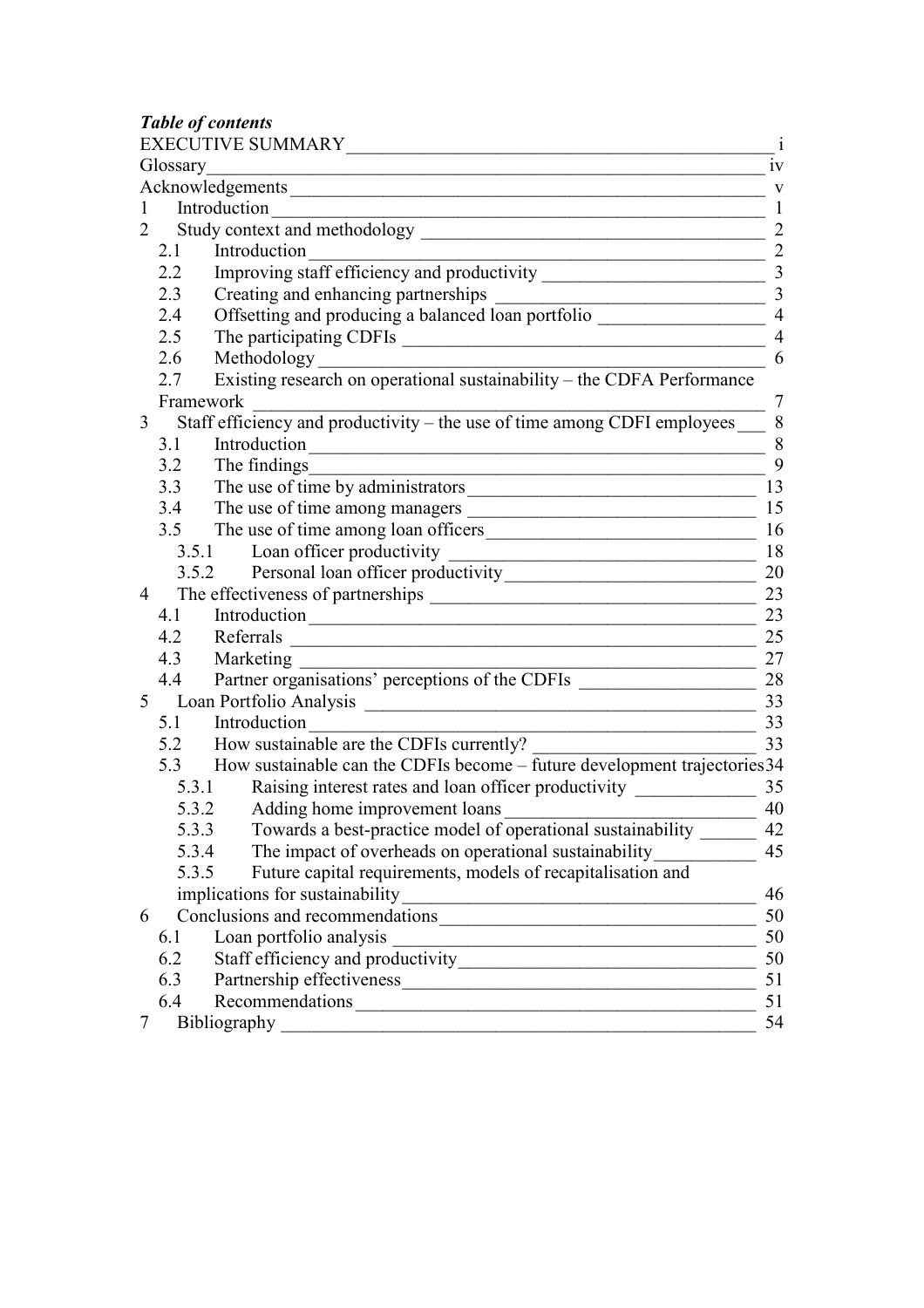# EXECUTIVE SUMMARY

#### Introduction

This document presents the conclusions and recommendations of the Lloyds TSB Operational Sustainability Research project. The project aims to enhance the operational and financial performance of the Community Development Financial Institution (CDFI) sector and assess the overall profitability and sustainability of the industry through an in-depth analysis of five UK CDFIs perceived to be market leaders.

#### Study context and methodology

Becoming more financially and operationally sustainable is a question of paramount importance for CDFIs and their funders, particularly due to the uncertain funding context in the UK. Furthermore, by capitalising on the longevity of operations through product and process innovation, a CDFI may enter into a virtuous circle of improvements in operational sustainability.

Previous research into the UK CDFI sector has identified three pathways of improving financial and operational sustainability:

- A diverse and balanced loan portfolio may protect against changes in funding and other circumstances impacting upon certain products;
- Enhancing staff efficiency and productivity constitutes a key way to reduce costs and increase revenue without passing on costs to the customer; and
- Effective partnerships can increase the customer base through marketing and referrals, reduce costs by transferring them to the partner organisation and by accessing funding

This study analyses how five leading UK CDFIs perform in these three areas through an in-depth analysis of the performance of their loan portfolio, of their partnerships and of the way in which their staff members spend their time and the processes and structures driving this time-use.

#### Loan portfolio analysis

The loan portfolio analysis suggests that the CDFIs are some way away from covering their costs exclusively through the income generated from their loan portfolios. The most sustainable CDFIs in the sample are able to cover just over 60% of their costs through interest rates, fees and bank interest earned. Four out of the five CDFIs in our sample either come close to or surpass the performance of Aspire in Ireland and Street UK. Three of the CDFIs also perform better than the average performance of the UK CDFI sector according to the latest CDFA industry survey.

The results of the financial modelling indicate that over time the CDFIs are improving their performance even if they make no changes to the way they operate. However, the CDFIs can, depending on their starting point and mix of products, make considerable improvements by adjusting interest rates and fees, and by increasing productivity. However, we also found that high overhead costs relative to activity earnings (interest income from bank deposits, income from interest and fees earned) can act as a break on sustainability.

The financial sensitivity analysis of future capital requirements and different models of recapitalisation suggests that raising loan capital purely through recycling existing funds is an unviable strategy to fund future expansion of the CDFIs in the sample.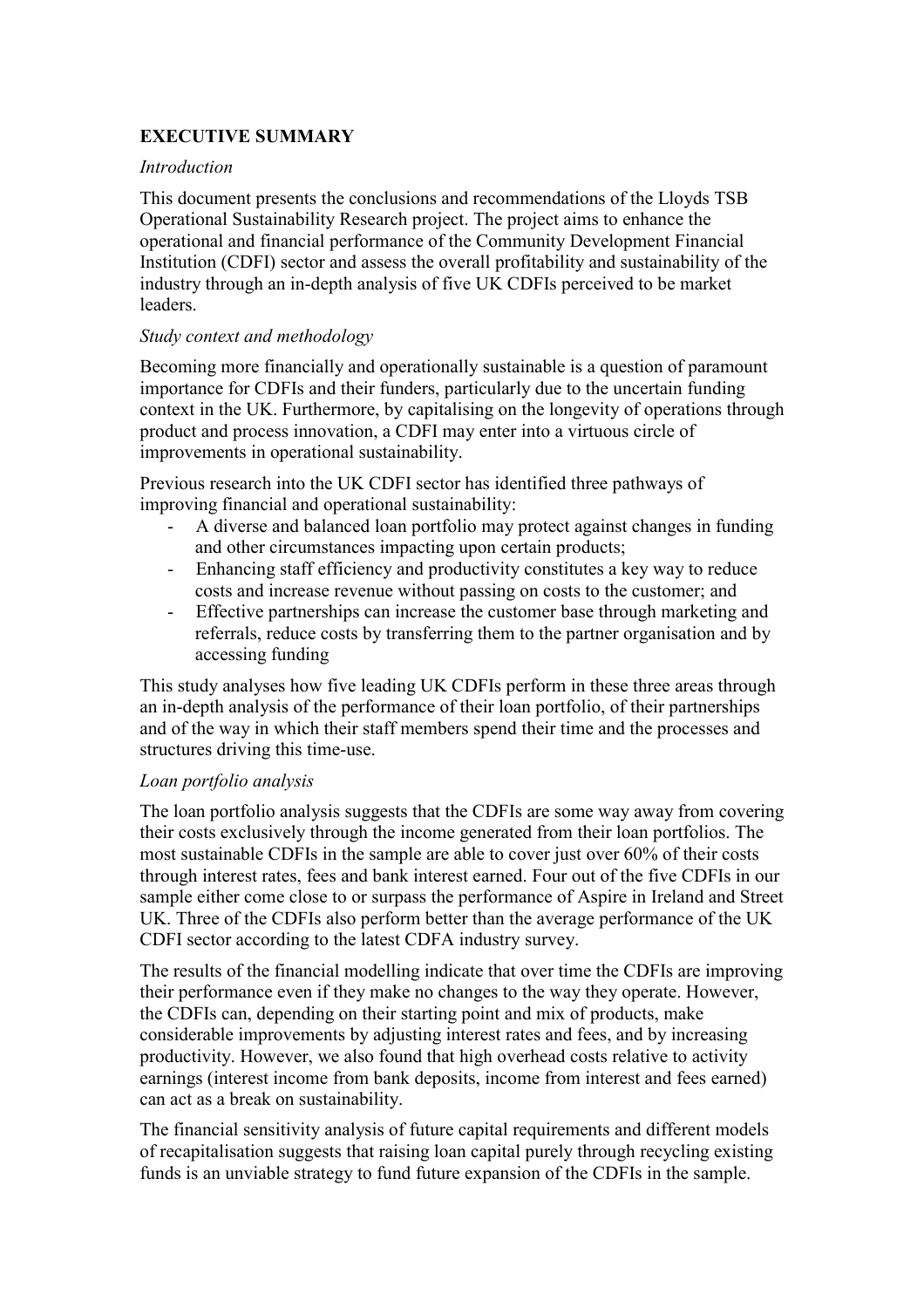Already in the first year of operation without granted or borrowed loan capital even the most sustainable CDFIs experience considerable funding shortages.

Whilst borrowing capital for on-lending is, ceteris paribus, likely to lead to a decline in sustainability, two of the CDFIs may be able to borrow as much as 30 and 60% of their future capital requirements and still reach full sustainability by year  $7$ providing the CDFIs raise interest rates and loan officer productivity, and introduce the home improvement loan.

#### Staff efficiency and productivity

The analysis of the way in which CDFI staff members spend their time suggest that there are striking differences in the productivity of the CDFIs in the sample. The prime indicator of this is that a personal loan officer at the most efficient CDFI grants 440 personal loans per year, which is more than twice as many as a loan officer at the least productive CDFI and more than 100 loans more than the second most productive CDFI in the sample.

The data suggest that there are three factors driving productivity. First, we found a strong relation between the time the lending staff spent on direct customer contact and loan officer productivity. Provided there is sufficient demand for the products of the CDFI, by organising the non-lending in such a way to maximise the exposure of the lending staff and by allowing non-lending staff to step in for interviews when necessary, the CDFI can raise the loan officer productivity considerably. Further, our findings further suggest that part of maximising lending staff exposure to potential customers also lies in outsourcing administrative aspects of arrears control and possibly other areas to external companies

Second, we also found that the loan officer productivity is crucially linked to the proportion of repeat clients. The CDFI which displayed the greatest loan officer productivity also had the greatest proportion of repeat clients. Repeat business involves lower transactions costs and generally constitutes a smaller risk for the CDFI.

Finally, the number of applicants a loans officer can interview is to some extent conditional on the availability of appropriate meetings rooms. For example, in the case of CDFI B, two loans officers and two debt advisors share one meeting room, which may limit the number of loan applicants a loans officer can see in the course of a working day. That said, unless the CDFI is able to generate sufficient demand for its products and put in place efficient processes to deal with this demand, investing in appropriate premises alone is unlikely to be sufficient to boost productivity.

#### Partnership effectiveness

The primary partner organisations of the CDFIs in the sample are local governments, housing associations and, banks and building societies. The cooperation mainly centres on marketing, funding and making referrals to the CDFIs. Many of the local authorities also cooperate with the sector on the provision of home improvement loans.

On the whole, the partner organisations perceive the CDFIs to be reliable and trustworthy partners, while there is less consensus on the degree to which their partnership is effective and helps them achieve their goals. Local authorities appear most uniform in the extent to which their partnerships with the CDFIs are formalised, in their knowledge of loan products and processes and generally display the highest level of satisfaction.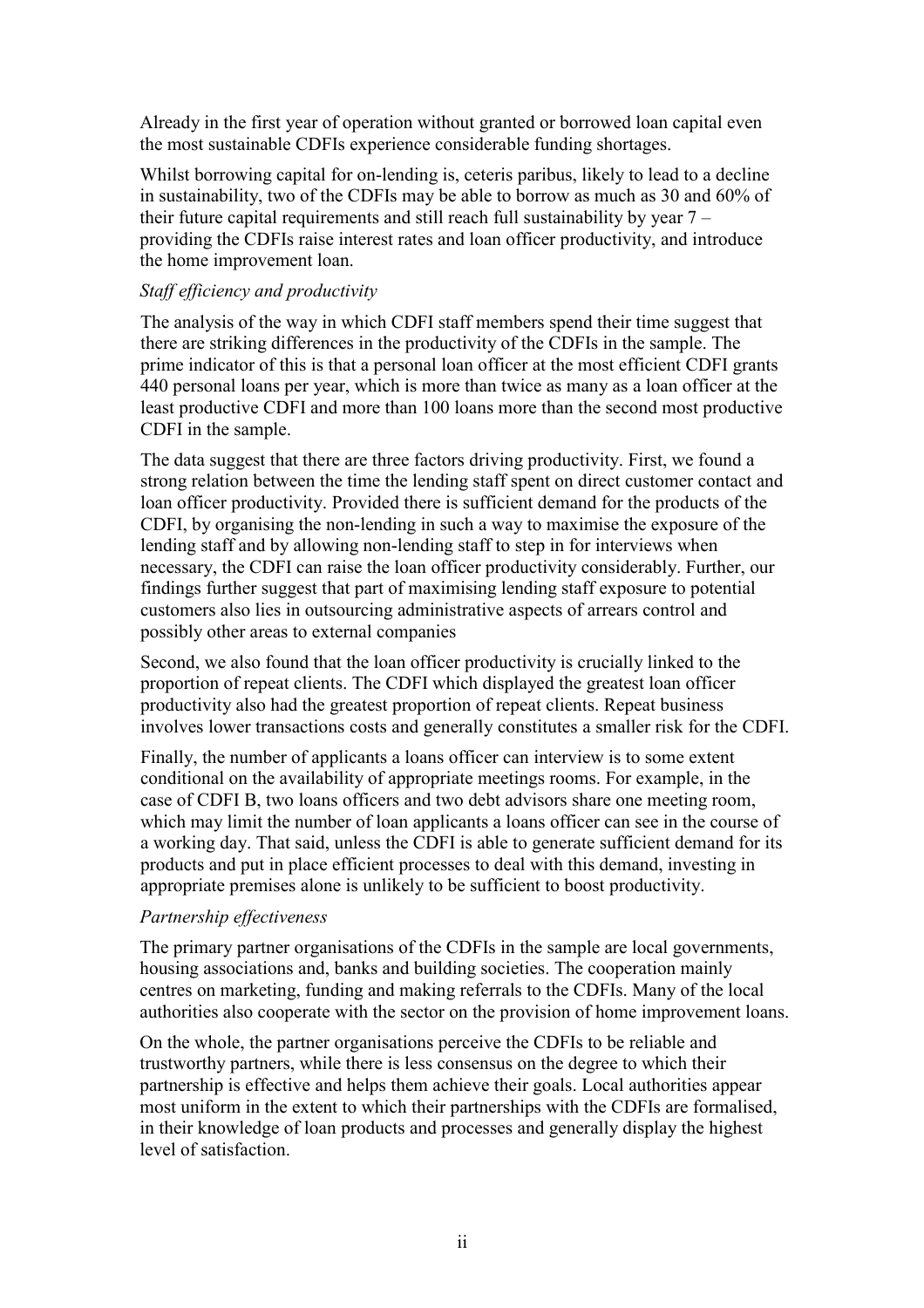#### Recommendations

Our research suggests that many of the levers to enhance the sustainability and viability of the CDFI sector are in the hands of the CDFIs themselves. They can grow their loan books through marketing, effective partnerships and appropriate product design, they can cut costs through improving the efficiency with which certain products are delivered, they can add new products and they can increase interest rates and increase or introduce administration fees.

In particular, our findings suggest that there are certain structural and process-related changes which are likely to have a particularly positive impact on the sustainability of the CDFI sector:

- 1. Charge interest rates which more closely reflect the costs involved in providing loans
- 2. Take steps to maximise lending staff's exposure to potential customers in order to boost loan officer productivity
- 3. Capitalise on links with other CDFIs to enhance innovation and reduce costs
- 4. Make the case for developmental rather than only sustaining funding

However, funders and policy-makers also have a great role to play in shaping the future prospects of the CDFI sector. In particular, we believe that funders can underpin the future sustainability of the sector by offering:

- 1. Development grants to stage-manage productivity improvements
- 2. Development grants to launch new products

The results of the financial sensitivity analysis of the different recapitalisation models show that the sector's further expansion is dependent on capital being made available in the form of capital grants and loan finance. Depending on the level of maturity and sustainability of the individual CDFIs, funders can strengthen the lending capacity of the CDFI sector through offering:

- 3. Capital grants for loan capital
- 4. Loan finance for on-lending
- 5. Capital/guarantee to underwrite bad debts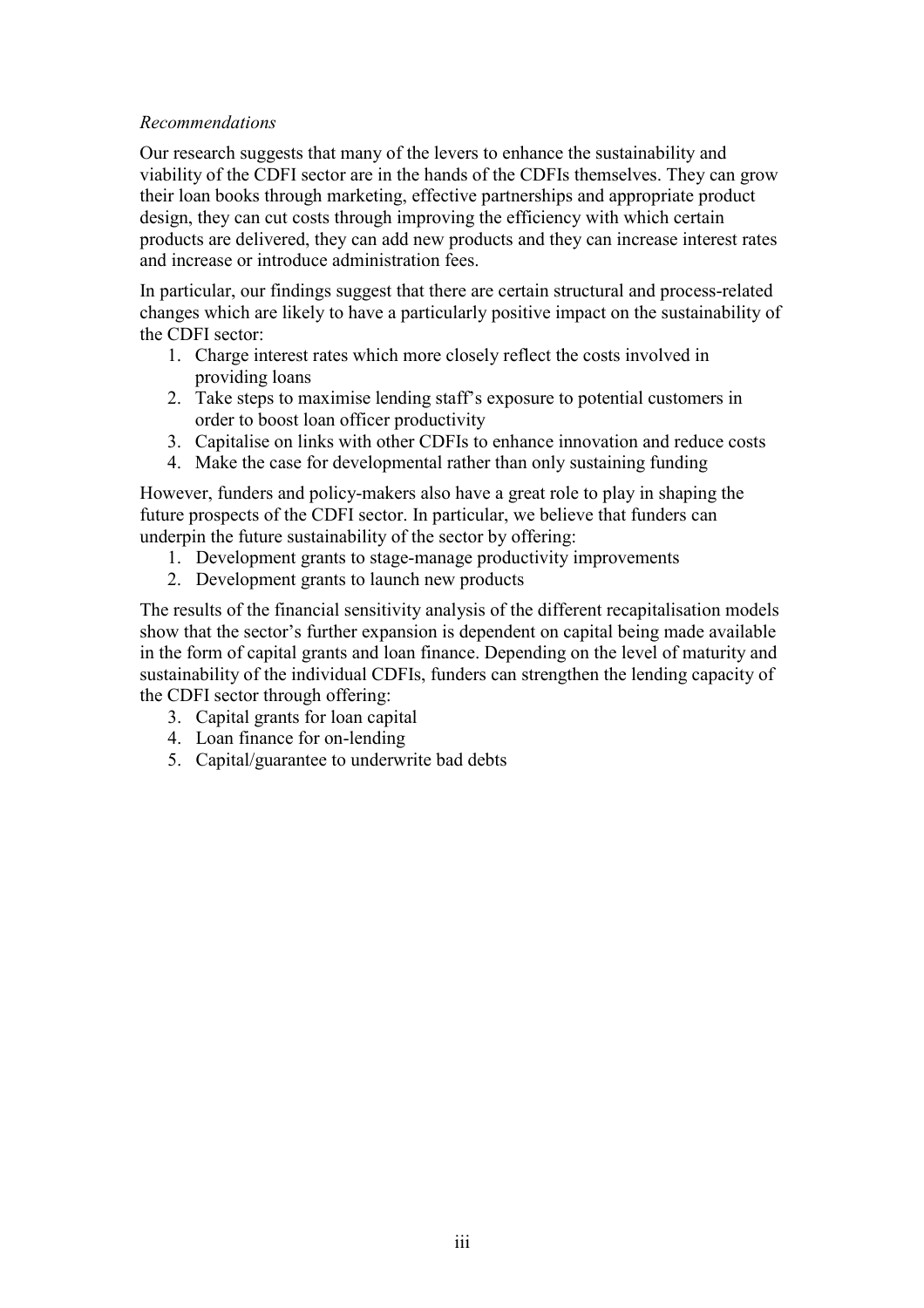| <b>Glossary</b> |                                                                                                                                                                                                     |
|-----------------|-----------------------------------------------------------------------------------------------------------------------------------------------------------------------------------------------------|
| <b>BERR</b>     | Department for Business, Enterprise and Regulatory Reform                                                                                                                                           |
| <b>CDFA</b>     | <b>Community Development Finance Association</b>                                                                                                                                                    |
| <b>CDFI</b>     | Community Development Financial Institution – independent<br>organisation lending and investing in deprived areas and<br>underserved markets without access to mainstream finance                   |
| <b>CFS</b>      | <b>Community Finance Solutions</b>                                                                                                                                                                  |
| CGAP            | Consultative Group to Assist the Poor                                                                                                                                                               |
| Change matters  | Financial, social and operational performance benchmarking<br>and industry survey designed and conducted by the CDFA                                                                                |
| <b>CRT</b>      | <b>Community Reinvestment Trust</b>                                                                                                                                                                 |
| DWP             | Department of Works and Pension                                                                                                                                                                     |
| DTI             | Department of Trade and Industry (now BERR)                                                                                                                                                         |
| Growth Fund     | Fund of £36 million fund set up by DWP in 2004 to increase<br>availability of affordable personal loans via third sector (not-<br>for-profit) lenders (e.g. CDFIs and credit unions)                |
| <b>MFI</b>      | Microfinance Institution                                                                                                                                                                            |
| Phoenix Fund    | Fund set up by BERR (then DTI) in 2000 to support innovative<br>demonstrator projects working in disadvantaged areas. It<br>benefited 62 CDFIs with £42.5 million in capital and revenue<br>funding |
| <b>RDAs</b>     | <b>Regional Development Agencies</b>                                                                                                                                                                |
| <b>SME</b>      | <b>Small and Medium Business</b>                                                                                                                                                                    |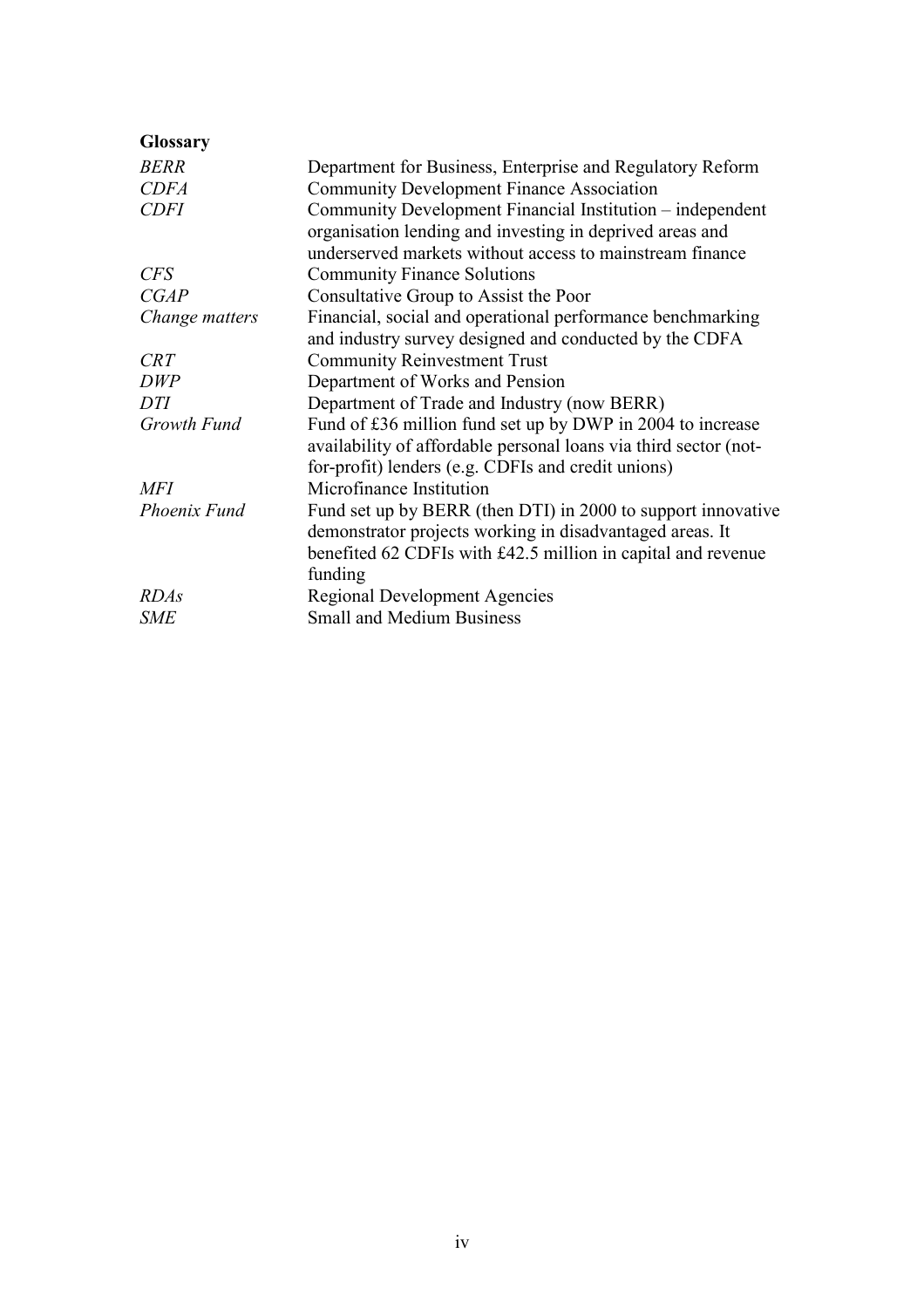#### Acknowledgements

We would like to thank Lloyds TSB who funded this research project. We are also grateful for insightful comments and observations from the members of the project steering committee, especially Richard Cooper and John Swannick from Lloyds TSB, Nicola Pollock from the Esmée Fairbairn Foundation and Danielle Walker-Palmour from the Friends Provident Foundation.

Finally, we are indebted to the management and staff at the participating CDFIs as well as their partner organisations for sharing their knowledge, experiences and innovative practices with the research team.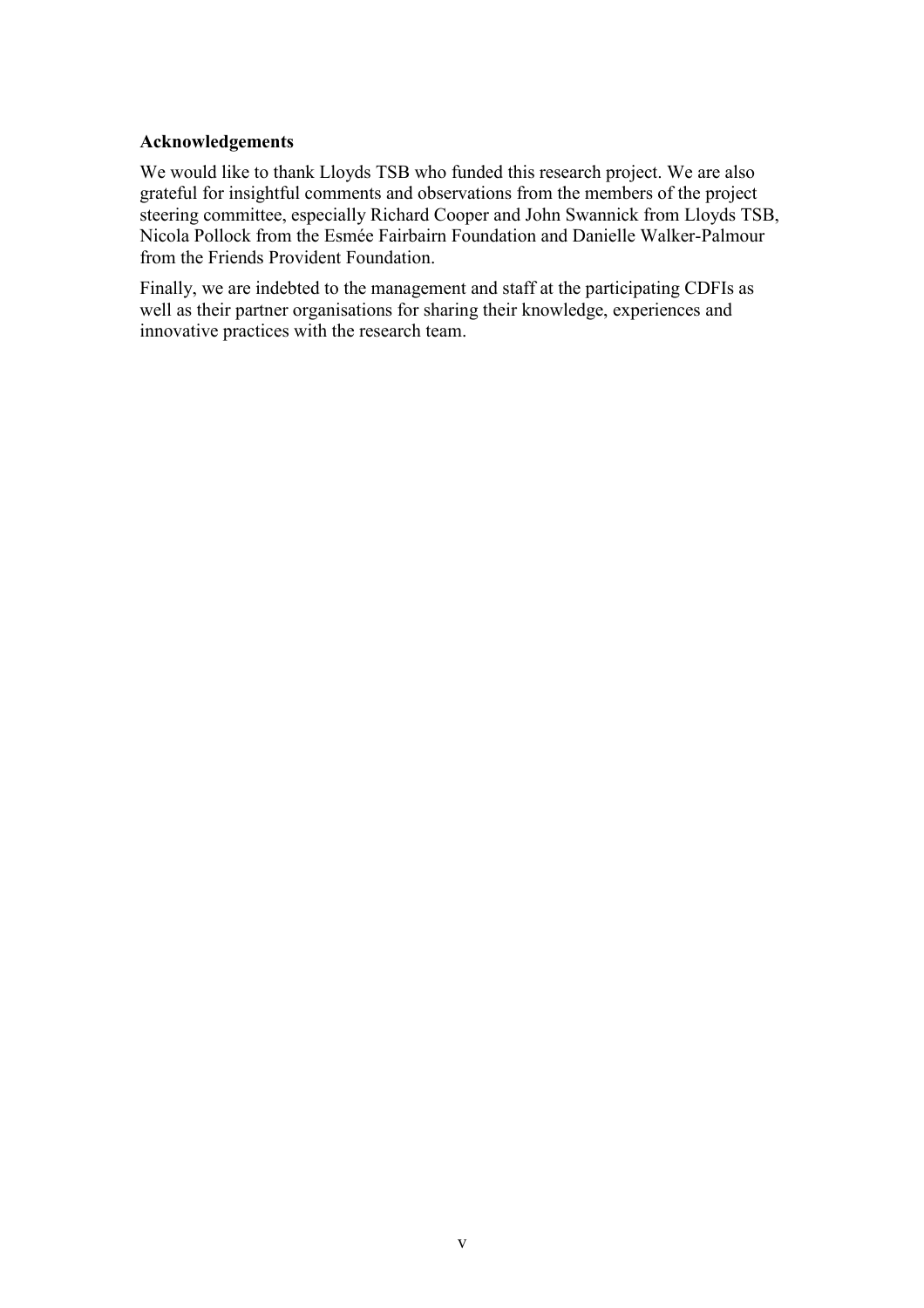# 1 INTRODUCTION

The present document is the final technical report for the Lloyds TSB Operational Sustainability Research Project. The purpose of the report is to present the findings and recommendations of the research project. The Operational Sustainability Research project aims to enhance the operational and financial performance of the Community Development Financial Institution (CDFI) sector and assess the overall profitability and sustainability of the industry through an in-depth analysis of five UK CDFIs perceived to be market leaders.

The remainder of the report is organised into 5 sections:

- *Section 2:* Study context and methodology
- Section 3: Staff efficiency and productivity
- *Section 4:* Effectiveness of partnerships
- *Section 5:* Loan portfolio analysis
- *Section 6:* Conclusions and recommendations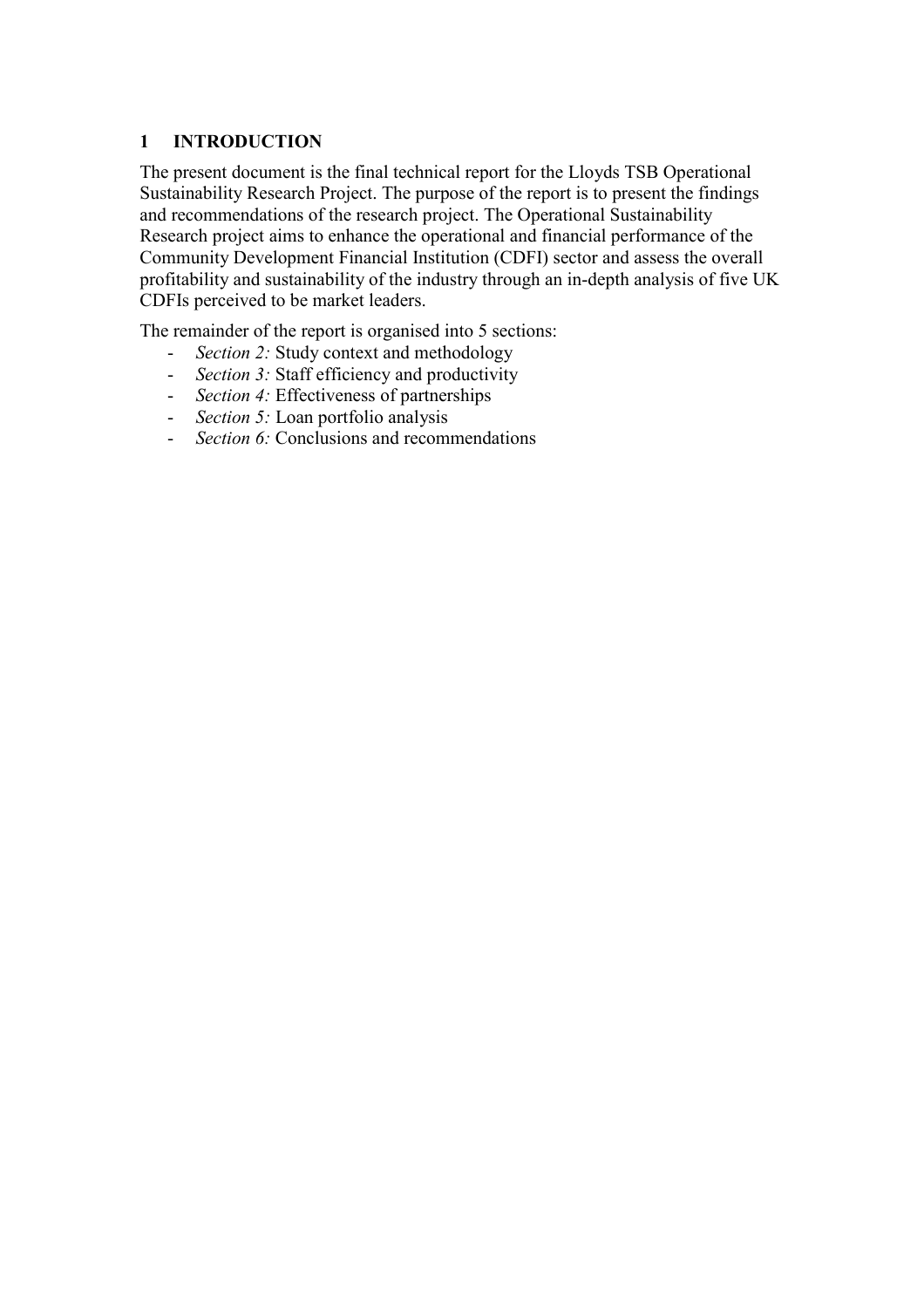# 2 STUDY CONTEXT AND METHODOLOGY

### 2.1 Introduction

Internationally, the sustainability of the community finance sector has been subject to considerable polemic and research in the past 40 years (e.g. Adams, 1972; Adams and Von Pischke, 1992; New Economics Foundation, 2004; Schreiner and Yaron, 1999). Much of this debate has centred on the degree to which the sector is operationally and financially sustainable.

Operational sustainability generally refers to the ability of a CDFI to cover its revenue costs with income from its core activities (i.e. fee and interest rate income from its loan portfolio) (CGAP, 2003; CDFA, 2006b). Financial sustainability refers to the ability of a CDFI to cover its costs if it had to raise 100% of its loan portfolio through recapitalisation and through borrowing funds at the market rate (CGAP, 2003; CDFA, 2006b).

Becoming more financially and operationally sustainable is a question of paramount importance for the CDFIs and their funders. The end of the Phoenix fund and the transfer of responsibility for Small and Medium Enterprise (SME) development to Regional Development Agencies (RDAs) have put in question the nature and magnitude of future funding of the sector (Anon, 2007; McGeehan, 2006).

Enhancing the ability of CFDIs to cover their operating costs is likely to strengthen the sector's ability to withstand potential funding shortages. The ability of a CDFI to cover its operating costs is not only an indication of the sector's ability to withstand potential funding shortages, but it is also a relatively cheap and reliable measure of cost-effectiveness of CDFIs in promoting financial inclusion.

Further, if successful in becoming more financially and operationally sustainable, a CDFI may enter into a virtuous cycle of further advances towards operational selfsustainability (Figure 1). The greater extent to which a CDFI can cover its own expenses, the greater chance it has at surviving. The resulting longevity of operations may allow for greater experimentation and product and process innovation. This in turn may result in greater advances in financial sustainability. Only CDFIs with an innovative organisational culture is likely to enter into such a virtuous circle as indicated by the stippled line surrounding it.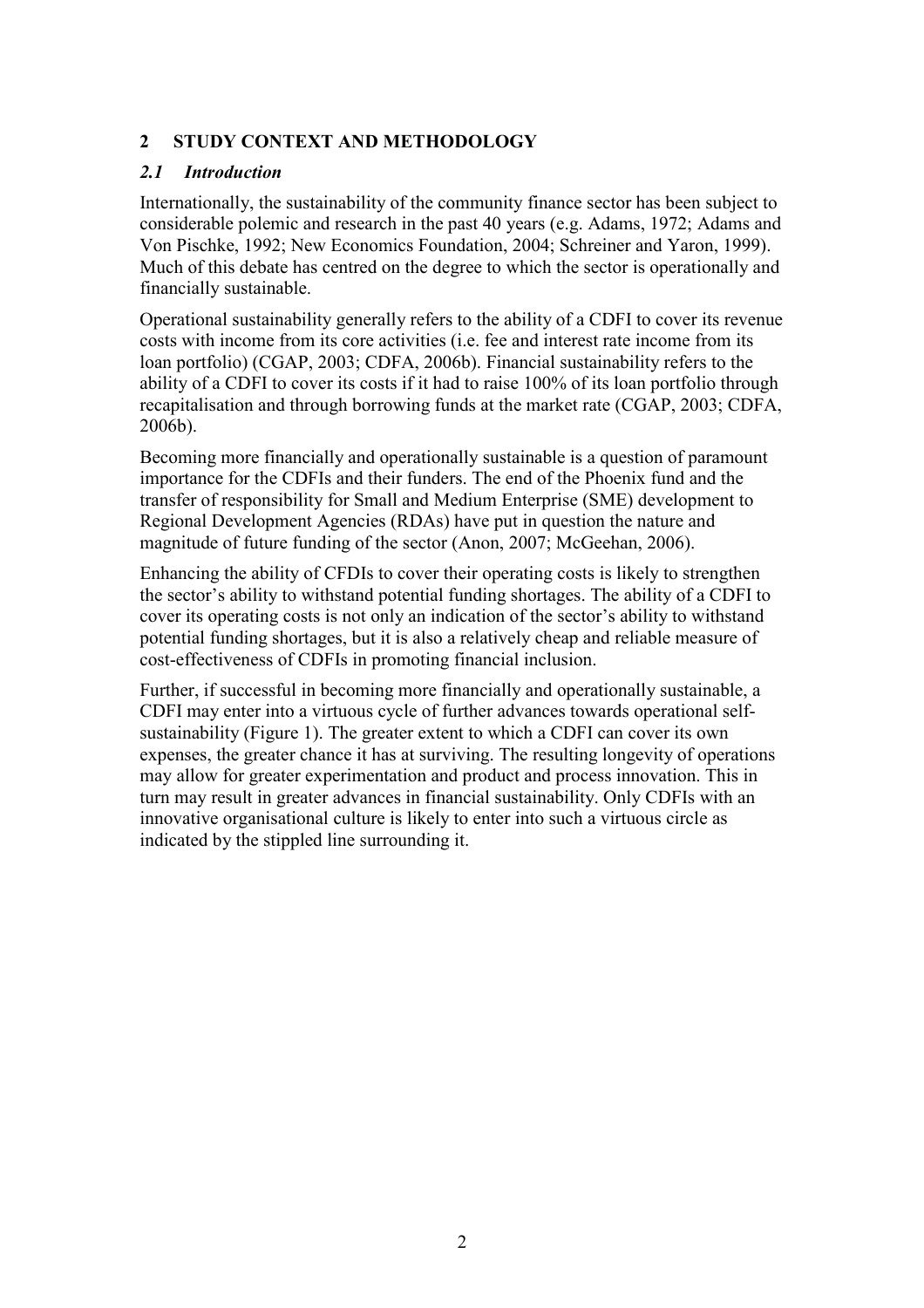

# Figure 1: Virtuous circle of improving financial sustainability

Research on the UK CDFI sector (Forster et al, 2004; New Economics Foundation, 2004; Dayson, 2005; Dayson, 2006) suggests that there are three pathways through which the industry can improve its financial and operational performance.

# 2.2 Improving staff efficiency and productivity

Despite limited research in this field, the way in which CDFIs use their employees may be of considerable importance for the performance of the sector (Dayson, 2005). Crucially, it is an important way to reduce costs and increase revenues without passing on the costs to the customer in the form of increased interest rates and other fees. Particularly in the case of personal loans, reducing time spent per loan is important to reduce costs.

In addition, such exercises may highlight important added-value in the form of services they offer in addition to loans. Previous research by Community Finance Solutions (CFS) revealed that CDFI employees spend considerable time on money and debt advice to unsuccessful loan applicants (see Dayson, 2005)

# 2.3 Creating and enhancing partnerships

As CDFIs often lack the infrastructure and financial capacity to service all their needs, partner organisations could potentially play an important role in increasing lending and reducing operating costs in numerous ways.

First, partnerships can increase the number of clients through marketing and referrals. Referrals are an important source of potential customers, particularly for business lending. The then specialised business lender, Street UK growth was seriously hampered by the lack of referrals from banks and business organisations owing to lack of partnerships (New Economics Foundation, 2004).

Marketing their products to potential clients is a vital activity for CDFIs in order to reach a large pool of customers. However, marketing campaigns, such as TV and newspaper adverts and canvassing target markets, can be very costly. Moreover, reaching a small audience, often distrustful of financial marketing, can be difficult. Housing associations, job centres and other organisations may offer the CDFIs channels to pools of potential clients.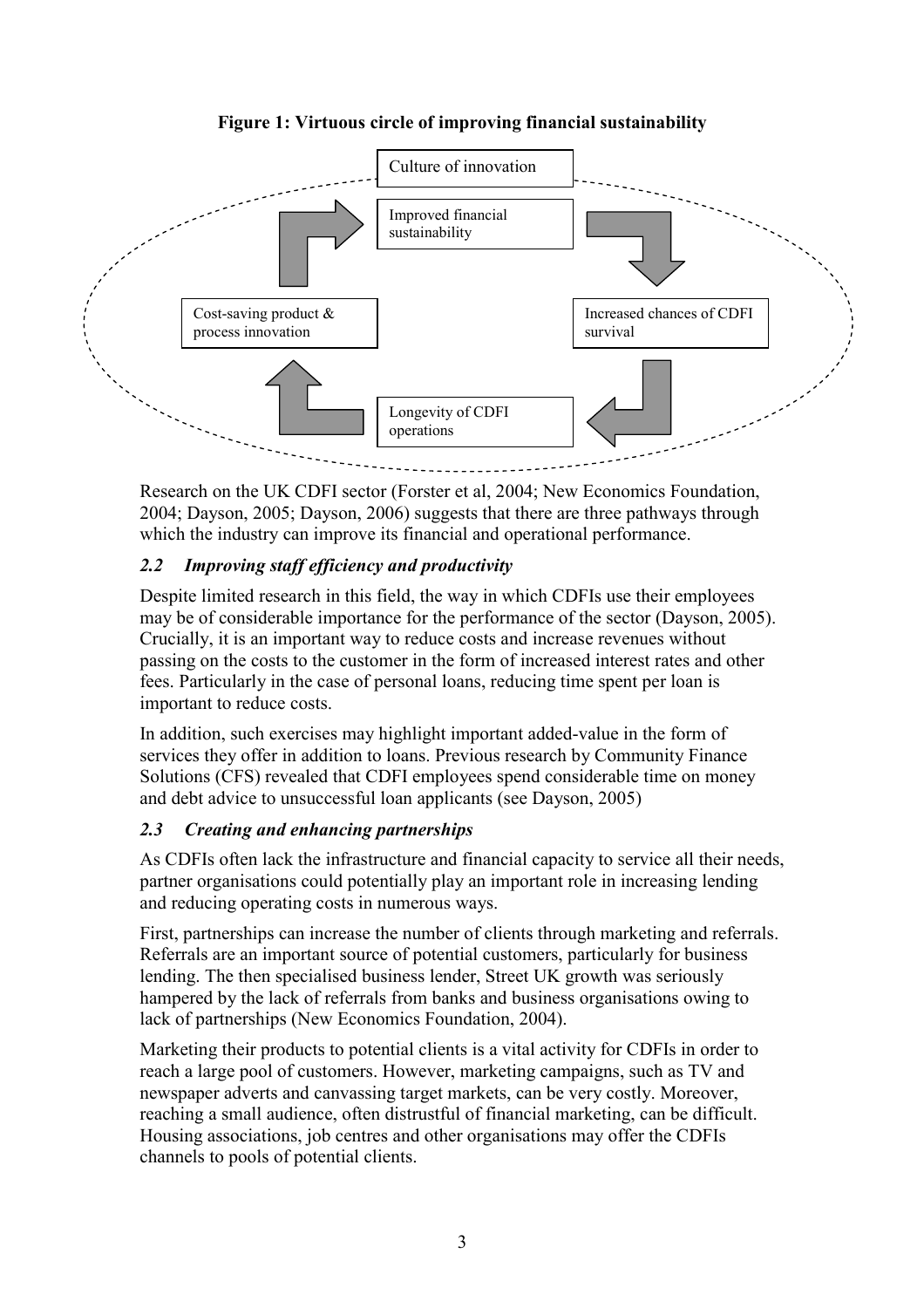Second, partnerships can potentially lead to a reduction in costs by transferring them to the partner organisation. For example, costs may be reduced if agencies and organisations making referrals do preparatory work, such as ensuring that clients have appropriate identification papers or helping them complete a loan application form before visiting the CDFI. Third, in order to retain and gain funding, it is crucial that the CDFI has a positive image and that it manages its external relations effectively.

# 2.4 Offsetting and producing a balanced loan portfolio

A mixed and balanced loan portfolio, consisting of business loans and home improvement loans as well as personal loans, may prove important in producing a more resilient and sustainable CDFI sector. Research into the performance of other CDFIs, such as Aspire and Street UK, has cast doubts on the viability of specialised CDFIs (Forster et al, 2006; New Economics Foundation, 2004).

First, the size of the potential market for UK CDFIs is limited. Unlike in the Developing world, exclusion from mainstream finance in industrialised countries is a marginal phenomenon. Approximately, 10% of UK households live on the periphery of main-stream financial services (HM Treasury, 2004), and it is estimated that there are around three million users of alternative credits in the UK (HM Treasury, 2004; Drakeford and Sachdev, 2001). In turn, only a proportion of these households are likely CDFI customers.

Second, specialised CDFIs may prove more vulnerable to changes in the funding priorities of changing governments as well as structural changes affecting demand for certain products. By offering a range of products, the CDFIs may diversify and spread risks, possibly making them more resilient to changing circumstances. By balancing risk and profit in this way, there is a possibility for cross-subsidising of certain products, indefinitely or in periods. This has particular implications for personal loans which are characterised by slender or negative profit margins, owing to small loan amounts and resource-intensive properties.

The findings of the CDFA 2005 Inside Out industry survey certainly seem to suggest that there is a trend towards income and portfolio diversification among UK CDFIs (McGeehan, 2006).

# 2.5 The participating CDFIs

In total, five CDFIs in the UK are participating in this study. Given the sensitive nature of some of the data and findings presented in the report, the CDFIs are not referred to by their real names. Instead we assign the letters A to E to them. Table 1 summarises the business models of the CDFIs in the sample and their key features, including size (number of branches, value of loan etc), areas of operation, products offered and business planning (areas of expansion, contraction etc). This is important contextual information which helps in the interpretation of the results of the analyses in the subsequent sections.

<sup>&</sup>lt;sup>1</sup> The manager of one of the CDFIs in the sample estimates that only about 25% of the home credit market constitutes a viable and desirable market for the CDFI sector.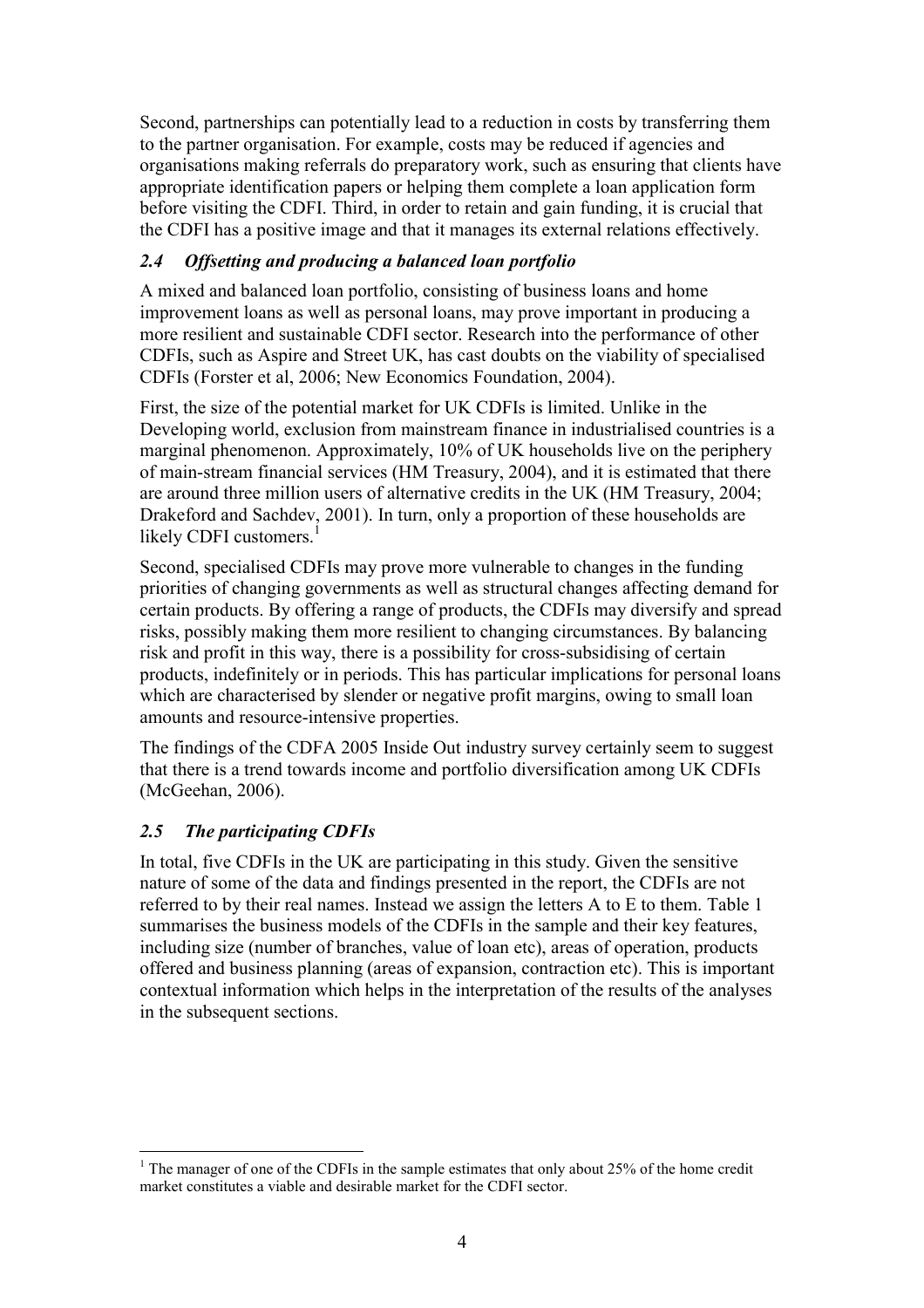| <b>Table 1: The CDFIs studied</b> |               |                |                |              |                |  |
|-----------------------------------|---------------|----------------|----------------|--------------|----------------|--|
|                                   | <b>CDFIA</b>  | CDFI B         | <b>CDFI C</b>  | <b>CDFID</b> | <b>CDFIE</b>   |  |
| Number of                         |               |                |                |              |                |  |
| employees (FT                     | 10            | 12             | 5              | 11           | 5              |  |
| positions)                        |               |                |                |              |                |  |
| <b>Total value OLP</b>            | 951'          | 202'           | 554'           | 444'         | 520'           |  |
| $(f \cdot 000)^*$                 |               |                |                |              |                |  |
| <b>Financial</b>                  | PL(74)        | PL $(37)$      | PL(54)         | PL(58)       | HIL(100)       |  |
| products $\frac{6}{6}$ of         | BL(26)        | BL(34)         | BL(46)         | BL(41)       |                |  |
| OLP)                              |               | SEL (29)       |                | HIL(1)       |                |  |
| Loans granted                     | PL: $1262$    | PL: 202        | PL: 310        | PL: 562      | <b>HIL: 89</b> |  |
| by product                        | <b>BL:</b> 78 | BL:46          | BL: 23         | BL: 41       |                |  |
|                                   |               | SEL: 2         |                | HIL: 4       |                |  |
| <b>Other services</b>             | <b>SP</b>     | <b>DMA</b>     | $\ddotsc$      | <b>DMA</b>   | $\ddotsc$      |  |
| <b>Branches</b>                   | 3             | $\overline{2}$ | $\overline{2}$ | 2            |                |  |

Source: Loan portfolio data provided by the CDFIs for the financial year of April 2006 to March 2007 Notes: \* Assessed on March 31 2007

Abbreviations: PL = Personal loans, BL = Business loans, SEL = Social Enterprise Loan, HIL = Home Improvement Loans,  $SP =$  Savings products,  $DMA =$  Debt and Money Advice,  $FT =$  Full-time,  $OLP =$ Outstanding loan portfolio, SC = Subcontract

Whilst all CDFIs were created based on the Community Reinvestment Trust (CRT) model to offer a one-stop shop for the financially excluded, the CDFIs operate based on different business models.

Four of the CDFIs have personal lending as their core activity based on the proportion of outstanding loan portfolio. These are CDFI A, CDFI B, CDFI C and CDFI D. CDFI A has the largest personal loan portfolio both in terms of number and total value of loans granted. Starting in the financial year of 2007-2008, the CDFI plans to exclusively focus on the delivery of personal loans. CDFI A operates in areas with large groups of the population at the margins of mainstream finance evenly spread allowing for large-scale personal lending. Indeed, CDFI A has a deliberate expansion strategy targeting such areas.

CDFI C, the smallest of the personal lending CDFIs, operates in similar areas to CDFI A, but has a considerably smaller portfolio. In addition, the CDFI is also moving towards greater specialisation in personal lending with considerable expected growth rates, whilst the business loan portfolio is expected to remain stagnant in terms of the number of loans granted.

Conversely, CDFI D and, to a lesser extent, CDFI B operate in areas where there are pockets of social and financial exclusion among more affluent areas making it more difficult to reach an appropriately large scale in personal lending. Thus, CDFI D has the most diverse portfolio offering home improvement loans, personal and business loans as well as debt and money advice. In particular, the CDFI aims to expand its home improvement loan portfolio, whilst scaling down its personal loan portfolio. Similarly, CDFI B offers money advice and social enterprise, business and personal loans. However, unlike CDFI D, CDFI B has set ambitious growth targets for its personal loan portfolio.

CDFI E is the only non-consumption lender in the sample. As the CDFI with the longest track record of delivering home improvement loans, CDFI E serves as a point of reference for long-term performance of the product and for administrative and technical requirements for introducing the home improvement loan.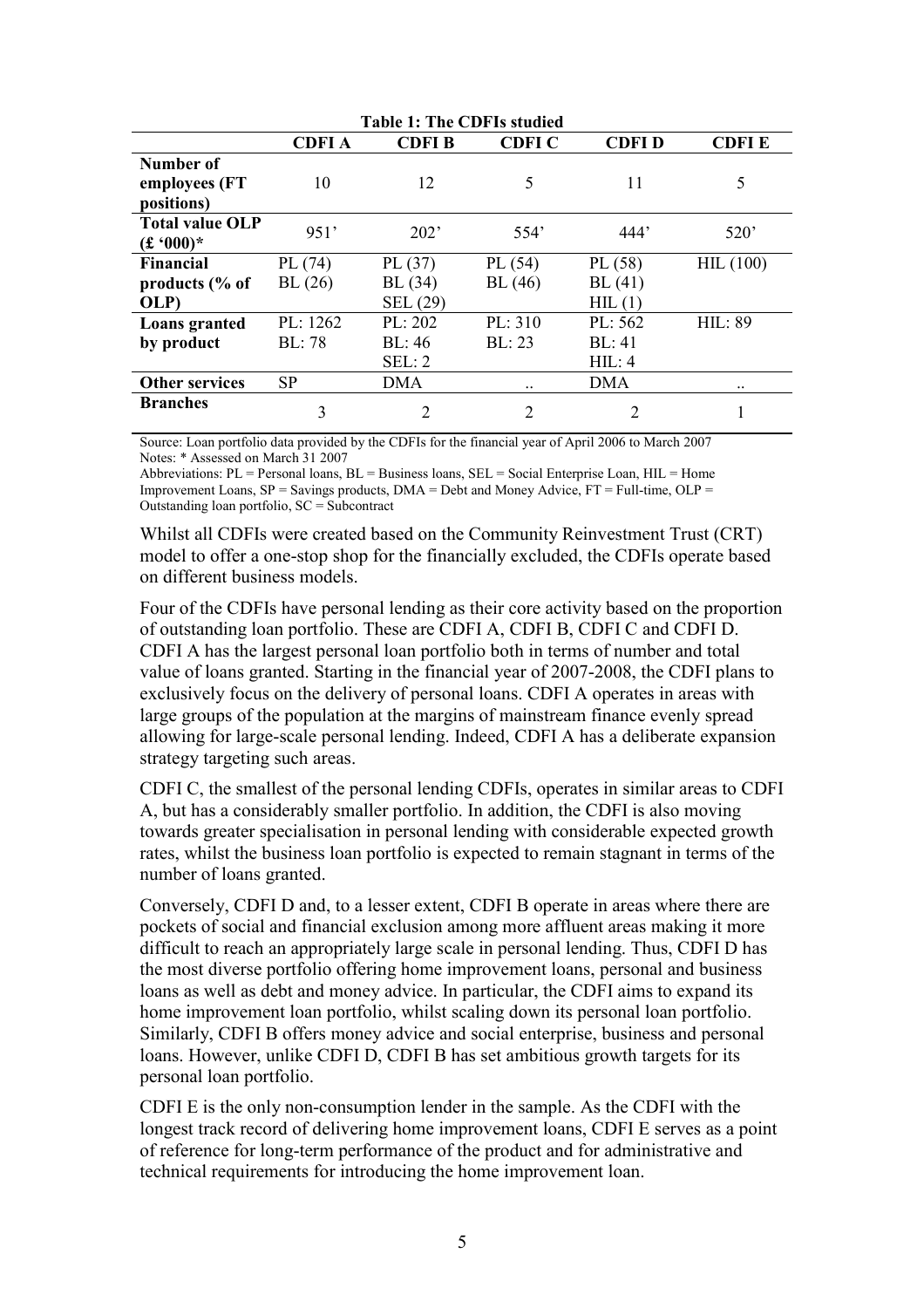# 2.6 Methodology

To be able to analyse the performance of these CDFIs in the three fields set out in the preceding section (staff efficiency and productivity, effective partnerships and a balanced and profitable loan book) we use a range of methods and draw on information from numerous sources.

The methodological approach used in the analysis of staff efficiency and productivity attempts to answer four questions:

- How do the CDFIs spend their time?
- How do the different staff groups spend their time (administrators, managers and loans officers)?
- How does the use of time differ across the different CDFIs?
- What are the factors, especially organisational structures and procedures, determining staff efficiency and productivity?

The analysis of staff productivity and efficiency draws on data and qualitative information from three sources:

- Daily timesheets filled in by CDFI employees between June 25 and July 13, 2007
- Qualitative interviews with 16 employees across the CDFIs
- Secondary sources concerning the financial products and operation of CDFIs

In addition to recording minutes spent on tasks (e.g. loan interviews, opening up of loan accounts), loans officers were asked to record number of loan applicants seen. Based on the latter data, we were able to make estimations about annual loan officer productivity, which in turn fed into the loan portfolio analysis.

The analysis of the partnerships formed by the CDFIs focuses on the three potentially performance-enhancing aspects of partnerships: increasing customer base (through referrals and marketing), transferring costs and accessing funding. Specifically, this analysis attempts to answer the following questions:

- How effective are partnerships in increasing the customer base of the CDFIs through referrals and marketing?
- How do partner organisations perceive the CDFIs and their partnership in terms of value-for-money and reliability?

In order to answer these questions, the partnership analysis drew on findings from a statistical analysis of data from an online partnership questionnaire.

Finally, the methodology applied in the analysis of the loan portfolio will attempt to answer the following research questions:

- How sustainable are the CDFIs currently? To what degree are they able to cover their costs with operating revenue (interest rates, fees, etc)?
- What gains can the CDFIs make over the next 7 years? What are the most effective tools in boosting operational sustainability: interest rates, product mix or loan officer productivity?

To be able to answer these questions, the following data was collected and analysed for business loans (including social enterprise loans), personal loans and home improvement loans for the financial year of April 2006 to March 2007:

- Size of loan book (number of loans, value of loans)
- Income from interest rates and fees
- Staff and overhead costs for delivery
- Loans written off, arrears and capital at risk
- Capital available to lend (including sources of funding, e.g. DWP)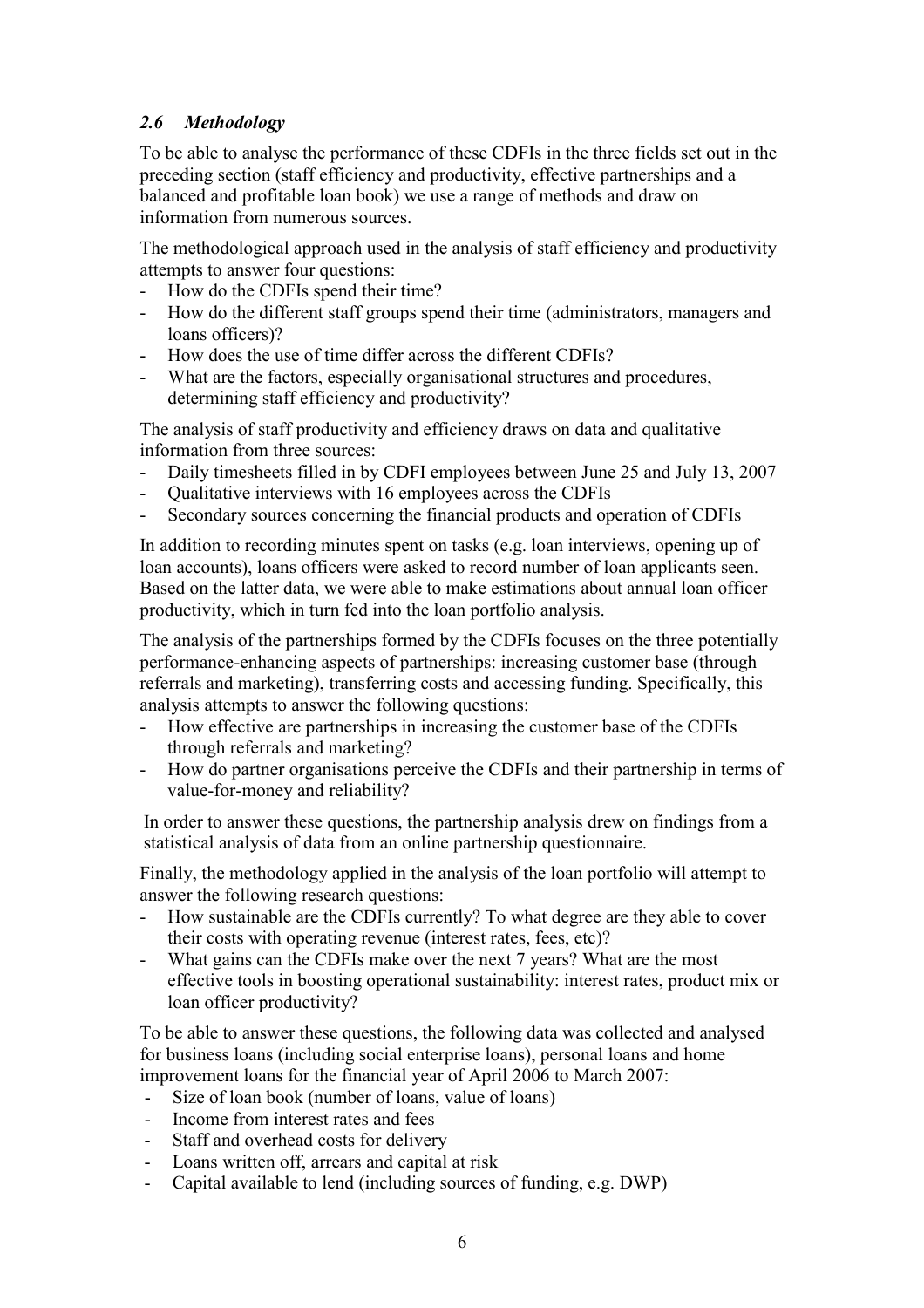#### 2.7 Existing research on operational sustainability – the CDFA Performance Framework

Related research into operational sustainability is also currently being conducted by the trade association, the Community Development Finance Association (CDFA). The CDFA, with funding from Friends Provident Foundation, is currently in the process of developing a CDFI performance framework. This is known as Change Matters which is a financial, organisational and impact monitoring and assessment tool based on the three key areas of finance, business operations and impact. The CDFA has developed a draft framework with a total of 40 performance framework headings, has conducted site visits and has held member and stakeholder consultation. It plans to launch final industry benchmarks in March of 2008.

While there is a degree of overlap between the CDFA framework and the Operational Sustainability Research Project, there are significant differences between the two approaches. First, Change Matters is an industry survey intended to be a continuous monitoring and benchmarking tool for the CDFI sector and its supporters. Conversely, our research project is intended to be one-off, focusing on the performance of five CDFIs at one point in time. That said the CDFIs will be given a financial sensitivity analytical tool which they may use in future financial planning.

Second, Change Matters is more extensive in its coverage. It includes indicators for social impact, marketing, outreach and governance, and it is a survey of the whole sector, whereas our research focuses exclusively on operational sustainability among five leading UK CDFIs. The benefit of our study is that it allows for more in-depth and detailed research, and we are in a position to offer specific technical advice and recommendations to the participating CDFIs.

Third, the Lloyds TSB Operational Sustainability Research Project also analyses in detail issues that are not covered by Change Matters. Our financial analysis does not focus exclusively on the overall sustainability, but looks at the earning potential for each financial product and how this affects the overall performance.

Further, we have also conducted an in-depth analysis of the use of time among CDFI employees to determine staff efficiency and productivity. Whilst the CDFA framework contains some indicators of productivity, Change Matters does not cover the use of time among CDFI staff and does not identify key bottlenecks or efficiency draining tasks. Finally, our work assesses the effectiveness of partnerships. Partners may be an important source of revenue funding and new customers in the form of referrals. They may also serve as cost-effective marketing channels.

The outcomes of the Change Matters framework and the Lloyds TSB Operational Sustainability Research Project are expected to be mutually beneficial. The findings of CDFA's industry survey will give us the opportunity to compare the performance of the CDFIs in the sample with overall trends in the sector. Similarly, it is hoped that the findings of our in-depth study of CDFIs, seen to be innovative and leading in their areas, will enhance CDFA's understanding of operational sustainability.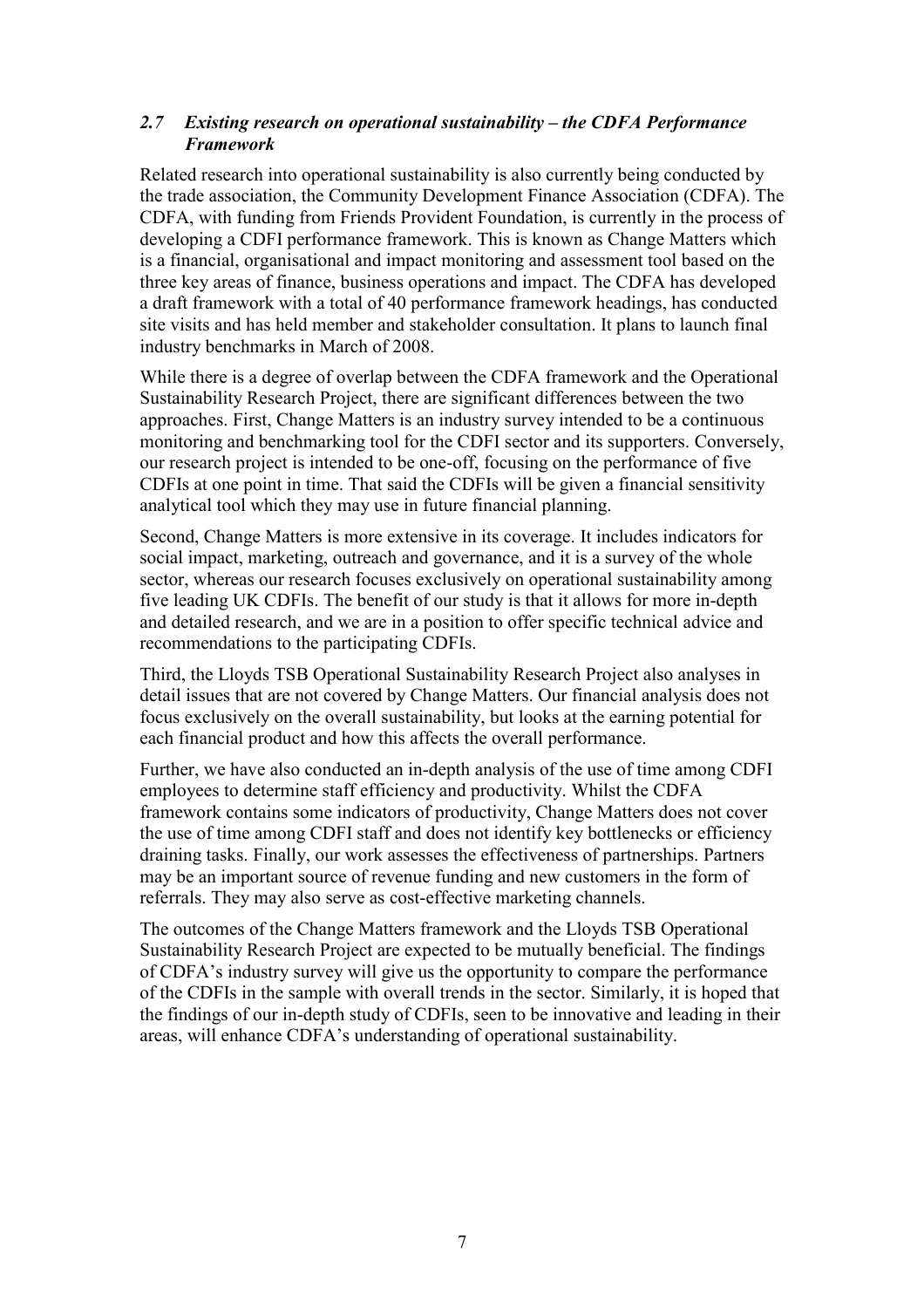### 3 STAFF EFFICIENCY AND PRODUCTIVITY – THE USE OF TIME AMONG CDFI EMPLOYEES

### 3.1 Introduction

This chapter analyses how administrators, managers and loan officers across the CDFIs spend their time. Ultimately, the efficiency and productivity of CDFI employees may determine its capacity to generate sufficient income to cover its costs. Crucially, enhancing the productivity and efficiency of staff members is a way of increasing revenue without passing on the cost to the customer.

The greater efficiency with which non-core or sustaining activities is executed, the more time may be spent on generating income through growing the loan book and on reducing loan losses through monitoring and debt collection. In turn, these core activities may be executed with greater efficiency, reducing costs and increasing revenue.

Specifically, drawing on staff timesheets, qualitative staff interviews and supplementary information, this chapter attempts to answer four questions:

- How do the CDFIs spend their time?
- How do the different staff groups spend their time (administrators, managers and loans officers)?
- How does the use of time differ across the different CDFIs?
- What are the factors, especially organisational structures and procedures, determining staff efficiency and productivity?

Staff efficiency and productivity is not wholly a product of the way in which the CDFIs organise their staff or the ways in which loans, loan applications, reports, monitoring and other tasks are dealt with. Thus, the analysis attempts to take into consideration numerous caveats, including:

- Loan portfolio mix: Financial products may differ in time and resource intensity, profitability and risk
- *Client group and locations:* Client groups and locations may differ in terms of time and resource intensity of service delivery, profitability and risk
- Organisational structure and size: In larger organisations costs may be reduced through allowing for economies of scale
- Age of CDFI: Older CDFIs may have had a longer time to put in place and improve mechanisms although conversely the older CDFIs may suffer having been the "guinea-pigs" and have adopted systems which may have proved less than ideal, enabling newer entrants to benefit from their experiences

Table 2 displays the number of staff members participating in the timesheet exercise by staff group. The response rate was very high and the staff members were very cooperative. In total 48 out of a total of 51 staff members submitted timesheets. Two loans officers and a manager from CDFI A were unable to participate. In addition, we conducted semi-structured interviews with 16 members of staff from the 5 CDFIs.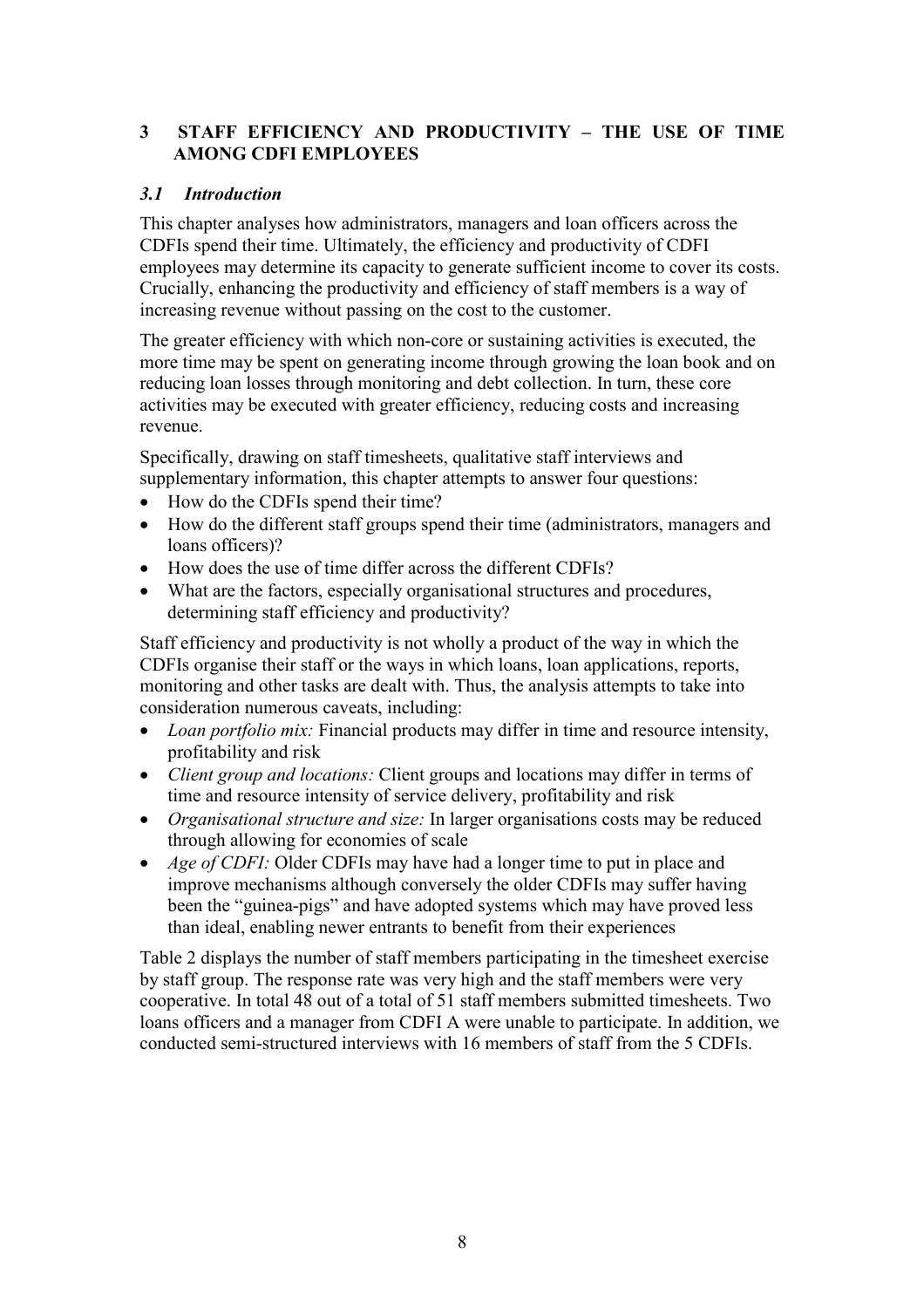|                    | CDFI A | CDFI E | CDFI C | CDFI D | CDFI B | <b>Total</b> |  |
|--------------------|--------|--------|--------|--------|--------|--------------|--|
| <b>Total staff</b> |        |        |        |        |        | 48           |  |
| Admin              |        |        |        |        |        |              |  |
| Lenders            |        |        |        |        |        | . 0          |  |
| <b>Management</b>  |        |        |        |        |        |              |  |

Table 2: Participating staff members

In addition to non-participating staff members, several staff members were on leave for parts of the time period. In some CDFIs a disproportionate number of loan officers were on leave, while a greater number of managers were on leave in others. To ensure that these issues would not result in skewed results, we weighted the data according to the normal distribution of staff across the staff categories. The exception to this is CDFI E where none of the staff members were on leave in the time period in question. Otherwise, all reported data are weighted. Where this is thought to have affected the accuracy of the data it is noted.

Table 3 displays the number of full-time positions by staff group and CDFI. The 51 staff members – including the three non-participating staff members – work an equivalent to 32.3 full-time positions.

|                    | Table 5. Distribution of fun-thire positions across start groups |              |                           |              |               |                |  |
|--------------------|------------------------------------------------------------------|--------------|---------------------------|--------------|---------------|----------------|--|
|                    | <b>CDFIA</b>                                                     | <b>CDFIB</b> | <b>CDFI C</b>             | <b>CDFID</b> | <b>CDFIE</b>  | <b>Total</b>   |  |
| <b>Total staff</b> | 7.5(100)                                                         | 5.55(100)    | 4.75(100)                 | 10(100)      | 4.5(100)      | 32.3<br>(100)  |  |
| Admin              | 1.5(20.0)                                                        | 0.75(13.5)   | 0.8(16.8)                 | 1.75(17.5)   | $0.5(11.1)^*$ | 5.3<br>(16.4)  |  |
| Lenders            | 3.5(46.7)                                                        | 3.0(54.0)    | $1.95(41.1)$ $5.45(54.5)$ |              | 3.0(66.7)     | 16.9<br>(52.3) |  |
| <b>Management</b>  | 2.5(33.3)                                                        | 1.8(32.3)    | 2.0(42.1)                 | 2.8(28.0)    | 1.0(22.2)     | 10.1<br>(31.3) |  |

Table 3: Distribution of full-time positions across staff groups

Notes: Percentages are given in brackets.

\* The admin person does not work a set amount for CDFI E, but instead splits her time between CDFI E and its mother organisation. During the timesheet exercise the number of hours worked on CDFI E were equivalent to a part-time position of 50% (based on a work week of 35 hours)

There are striking similarities in the staff structure across the different CDFIs, particularly across the personal lending CDFIs. To run a CDFI, a minimum of one full-time administrator position, three full-time loan officer positions and two fulltime manager positions seem to be required. Further, a comparison of the largest (CDFI A and CDFI D) with the smallest CDFIs (CDFI B and CDFI C) suggests that an expansion of operations requires the expansion of support roles, in the form of management and administration, as well as lending roles, or to consider using the services of outsourcing agencies.

# 3.2 The findings

Before turning to the analysis, it is important to highlight that CDFI E differs from the other institutions in many respects because it focuses exclusively on the delivery of the home improvement loans as opposed to personal loans. Therefore, in most of the tables, the averages for the personal lending CDFIs will be displayed and much of the analysis will centre on differences and similarities in the use of time between these CDFIs. CDFI E conversely will be used as a benchmark for the delivery of home improvement loans.

<sup>&</sup>lt;sup>2</sup> CDFI D's outreach worker is here included as a manager. The timesheet data of this staff group is only included in the analysis of the use of time of the organisation as a whole.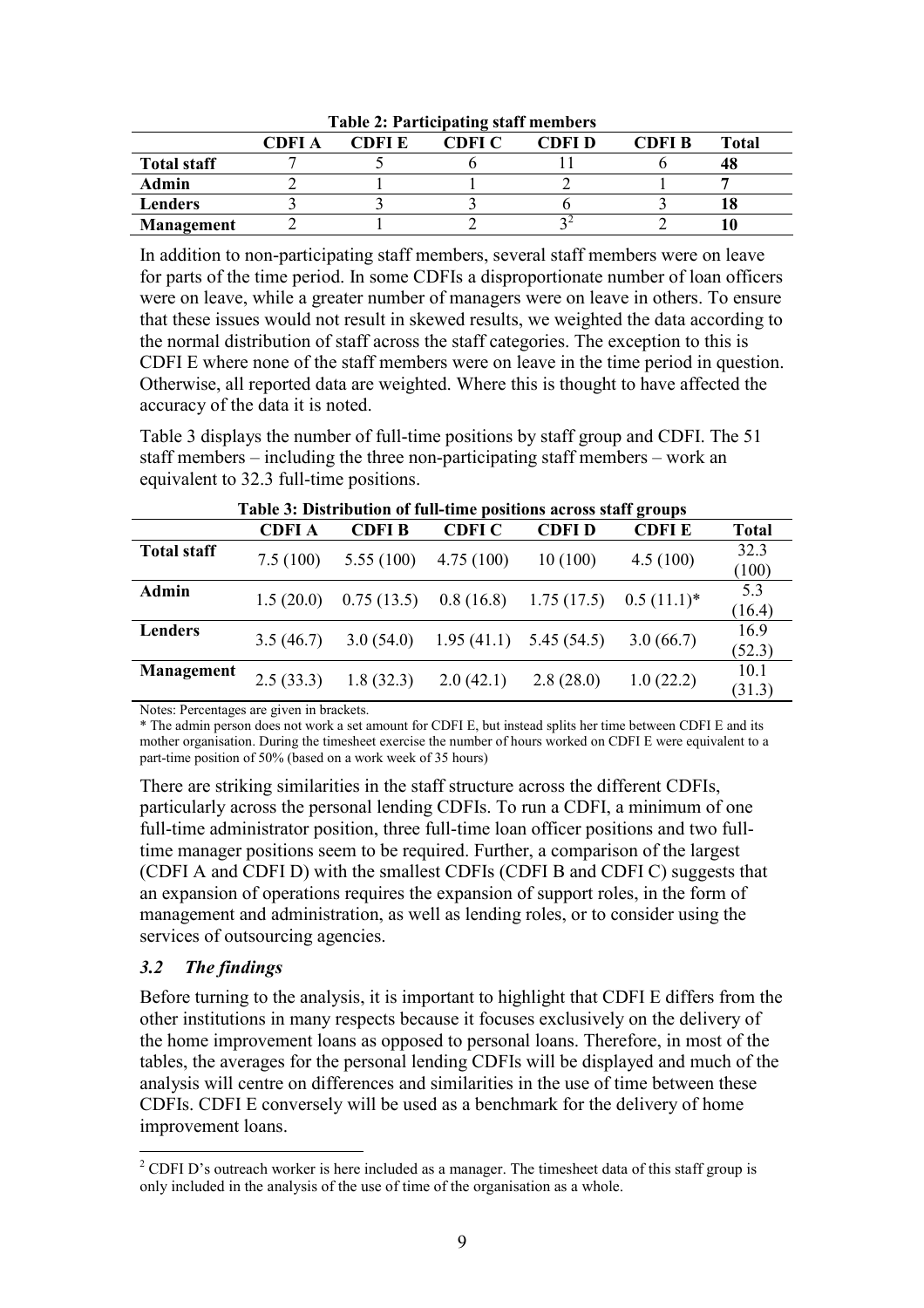Table 4 displays the weighted timesheet data according to activity by CDFI for all staff members. Each activity consists of numerous tasks. For example, making loans consist of loan interviews, reviewing application, issuing of loan and loan administration. A key distinction made is the distinction between the time spent on sustaining activities – tasks not easily linked to the provision of financial products – vs. time spent on core activities directly linked to the provision and monitoring of loans.

| <b>Lavic 4.</b> Let upon tion of this spent by an start by CDPT (70 of productive this) |              |              |               |              |                  |              |
|-----------------------------------------------------------------------------------------|--------------|--------------|---------------|--------------|------------------|--------------|
|                                                                                         | <b>CDFIA</b> | <b>CDFIB</b> | <b>CDFI C</b> | <b>CDFID</b> | Average<br>score | <b>CDFIE</b> |
| Loan<br>enquiries                                                                       | 7.1          | 2.5          | 8.0           | 3.5          | 5.3              | 0.4          |
| <b>Money</b><br>advice                                                                  | 1.9          | 0.3          | 0.8           | 0.1          | 0.8              | 0.5          |
| No shows                                                                                | 2.7          | 0.1          | 0.0           | 1.0          | 1.0              | 0.1          |
| <b>Making</b><br>loans                                                                  | 31.4         | 33.7         | 21.9          | 29.2         | 29.1             | 39.1         |
| Month-end<br>reports                                                                    | 4.3          | 1.7          | 4.6           | 2.2          | 3.2              | 1.3          |
| <b>Servicing</b><br>loans                                                               | 2.7          | 2.4          | 5.1           | 3.8          | 3.5              | 0.7          |
| Delinquency<br>control                                                                  | 7.9          | 10.0         | 13.3          | 12.6         | 11.0             | 2.6          |
| Promotional<br>activities                                                               | 3.5          | 9.7          | 11.5          | 17.0         | 10.4             | 14.4         |
| <b>Office</b><br>management                                                             | 36.6         | 36.9         | 33.9          | 29.1         | 34.1             | 37.1         |
| Other<br>activities                                                                     | 1.9          | 2.7          | 0.9           | 1.5          | 1.8              | 3.8          |

Notes: Reported as percentages based on weighted data

Source: Timesheets submitted by CDFI employees for the period 25.06.07-13.07.07

Three tasks categories take up almost all of the time for CDFIs. Sustaining activities – promotional activities and office management combined – stand out as the single most time-consuming task for all CDFIs, accounting for between 40 and 45% if total productive time. Tasks relating to office management constitute the single biggest activity for all the personal lending CDFIs with the exception of CDFI D. There seems to be a certain minimum time a CDFI has to dedicate to general office tasks (a minimum of 5%), staff meetings (around 5%), queries (4-6%) and report preparation  $(3-5\%)$ .

CDFIs also seem to have to invest considerable time on promotional activities. Promotional activities include attending external meetings and presentations, outreach activities, marketing, liaising with partners and networking. With the exception of CDFI A, the CDFIs spend between 10 and 17% of their time on promotional activities.

CDFI D spends the greatest proportion of its time on promotional activities compared with the other CDFIs. This is largely because the organisation has a dedicated outreach worker. Nearly 70% of education, outreach and marketing activities and 22% of external meetings and presentations are accounted by the outreach worker. A further 20% of external meetings are attended by the organisations home improvement loans officer.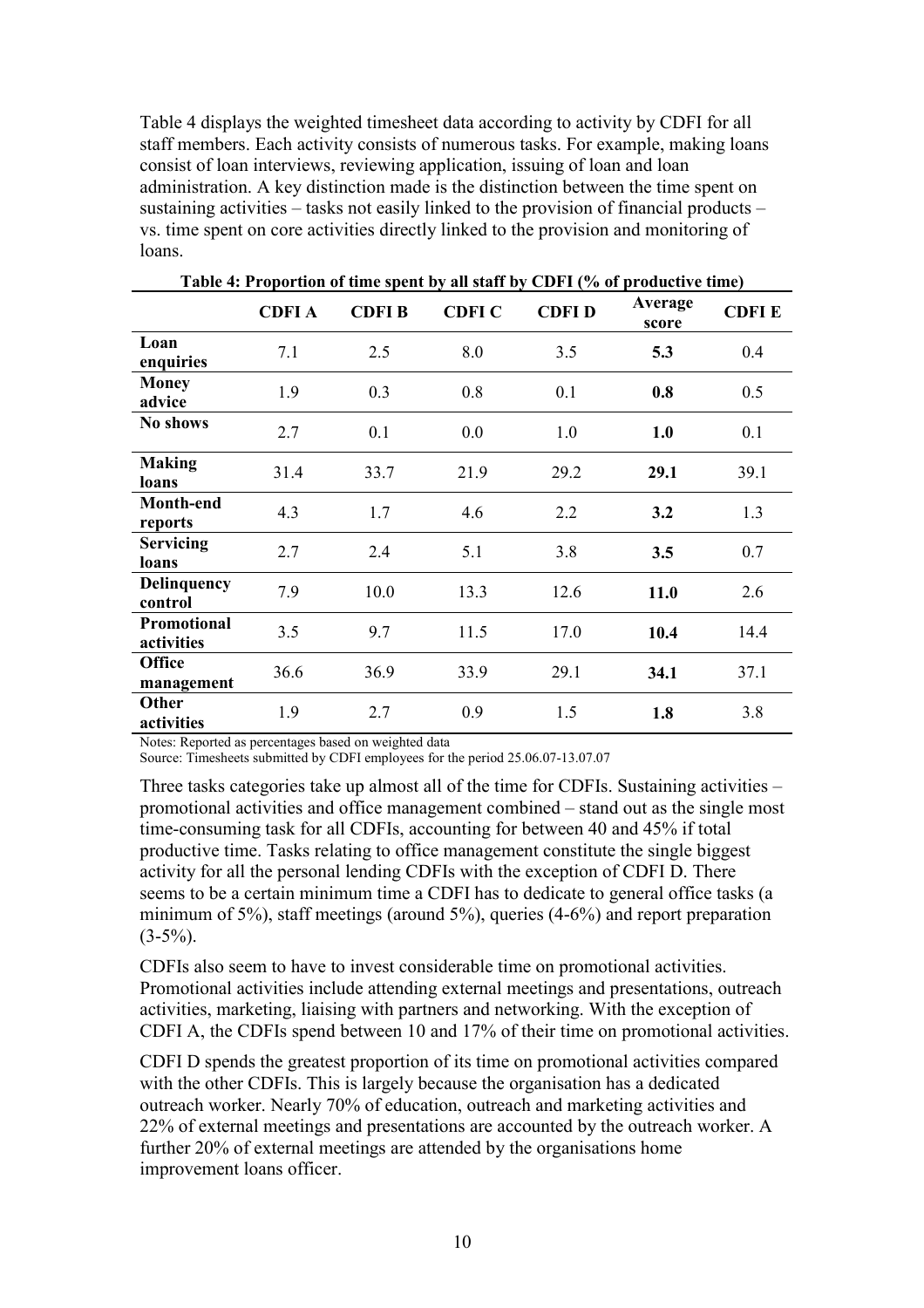Because the CDFIs in the sample are still dependent on granted loan capital and other forms of subsidies, they must invest considerable time on maintaining contracts and relations with public and private sector organisations. This may explain the considerable time invested in external relationship management and promotional activities.

Further, the particular properties of more complex financial products, such as the home improvement, make them demanding in terms of external management. The CDFI specialising in the provision of this financial product, CDFI E, spends more than 14% of its productive time on promotional activities – second only to CDFI D, whose emphasis on promotional activities is largely explained by its outreach worker.

Essentially, the home-improvement loan is a service to local authorities to help them reach the government targets for the proportion of the housing stock complying with the decent homes standards. Therefore, the CDFI in question needs to invest considerable time in providing technical information to interested local authorities and in negotiating terms for the delivery of home improvement loans. Once in operation, there is frequent contact between the CDFI and the local councils. The latter refer all clients after an assessment of eligibility and of cost of bringing the house in question up to decent home standard.

Tasks involved in making a loan constitute the second most time-consuming category, hovering between 20 and 40% of productive time. CDFI C, which spent the least amount of time on making loans, reported unusually low number of applicants and an above-average number of no-shows in the course of the timesheet exercise period. Once the loan has been made, relatively little time is dedicated to servicing loans – between 2 and 5%. This reflects the insistence among CDFIs that successful applicants open up current accounts and set up direct debits to repay the loan.

However, once a client falls in arrears with their payments, the CDFIs display great willingness to invest considerable time and effort in chasing arrears. The personal lending CDFIs spend between 8 and 13% of their time on delinquency control. In the case of CDFI E, the low arrears control resulting from extremely low default rates is most likely a result of the very thorough screening process and the close relationship between the loans officers and the borrowers, which in turn is a function of the particular characteristics of the home improvement loans.

In the follow-up interviews, the loans officers tended to stress the importance of "getting on top" of clients falling behind on their payments. In the case of CDFI C, the administrator would also strive to give known bad payers a call before the payment was leaving their account to ensure that there was sufficient funds to cover the payments.

The rationale behind early intervention appeared to be two-fold. On the one hand, there seemed to be a genuine concern for the social consequences for the household of falling into arrears. On the other, there was a concern that unless early action was taken the loan would never be recovered and that inaction on behalf of the CDFI would foment a non-payment culture among other borrowers through sending a message that "we don't care about repayment of loans, so why should they."

Although all personal lending CDFIs emphasise the importance of keeping arrears at manageable levels, CDFI A kept the proportion of productive time dedicated to delinquency control at a lower level than the other CDFIs. The relatively low proportion of productive time spent on delinquency control seems to be related to the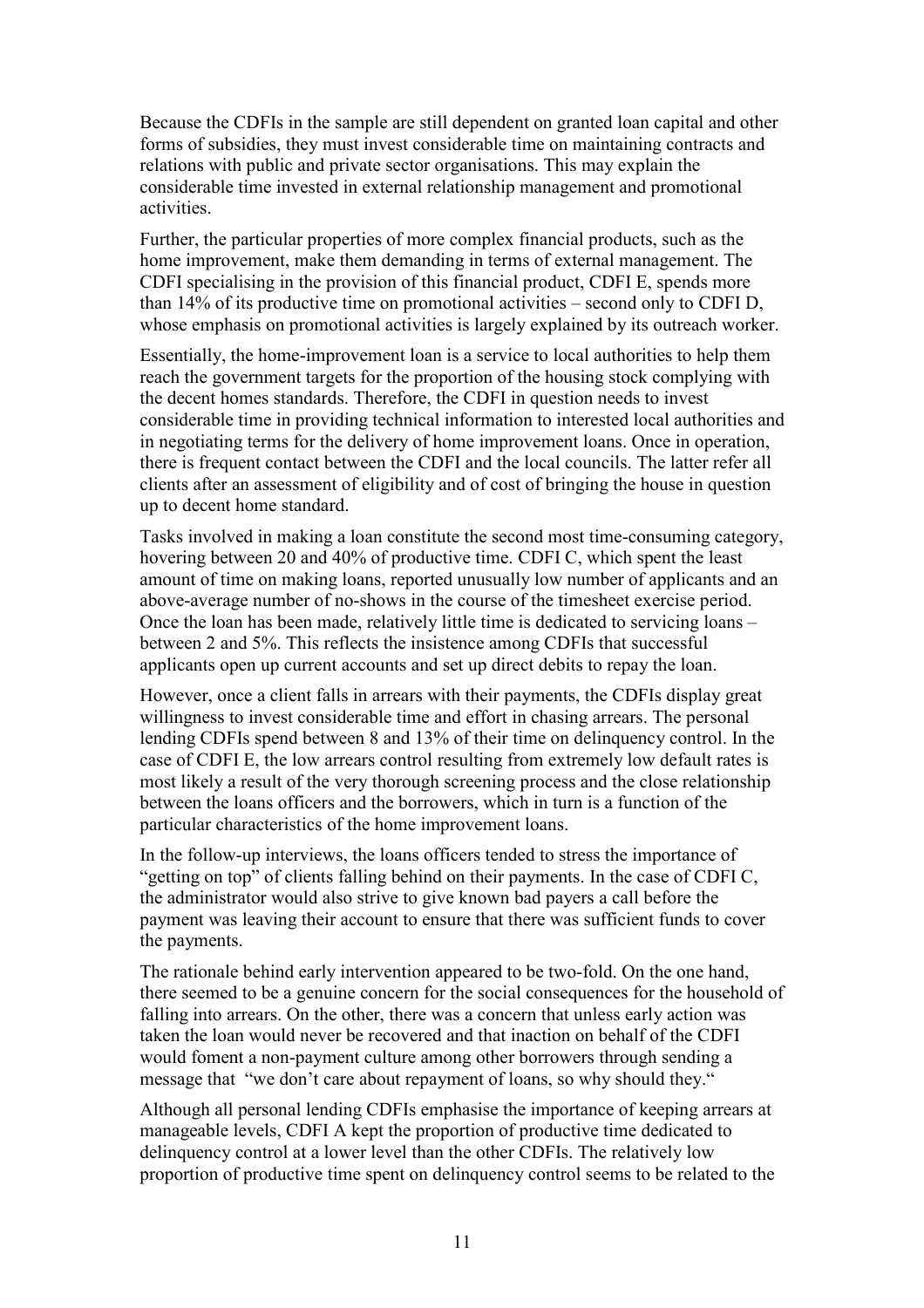CDFI's arrears management system by which arrears reporting is contracted to a third party. Under this system, the staff members only need to action upon clients that fail to meet their payments and not on monitoring arrears.

In terms of dealing with loan enquiries, CDFI A and CDFI C spend more than twice as much time on such enquiries compared to CDFI B and CDFI D. For CDFI A this is probably because of the great volume of loan enquiries the CDFI has and the local reputation it has developed.

In the case of CDFI C, there seems to be three drivers. First, the organisation does not have a proper shop-front, so when customers make enquiries at its premises, the administrator has to leave the office to deal with the enquiry. Second, the business lending staff deals with 35% of loan enquiries and in many cases business loan enquiries involve a preliminary discussion of cash flow and business plans. Third, personal loan enquiries involve a pre-interview screening of applicants.

|                                                                                                                                                                                                                                                                                   | Table 3. Most third consuming tasks for an start (70 or total productive third) |                  |                   |                   |  |  |
|-----------------------------------------------------------------------------------------------------------------------------------------------------------------------------------------------------------------------------------------------------------------------------------|---------------------------------------------------------------------------------|------------------|-------------------|-------------------|--|--|
| <b>CDFIA</b>                                                                                                                                                                                                                                                                      | <b>CDFIB</b>                                                                    | <b>CDFI C</b>    | <b>CDFID</b>      | <b>CDFIE</b>      |  |  |
| Total                                                                                                                                                                                                                                                                             | Office general                                                                  | Arrears control  | Arrears control   | Office general    |  |  |
| interview time                                                                                                                                                                                                                                                                    | (11.2)                                                                          | (11.5)           | (9.6)             | (15.0)            |  |  |
| (14.6)                                                                                                                                                                                                                                                                            |                                                                                 |                  |                   |                   |  |  |
| Office general                                                                                                                                                                                                                                                                    | Total interview                                                                 | Loan enquiries   | External          | Travel time       |  |  |
| (12.2)                                                                                                                                                                                                                                                                            | time $(11.0)$                                                                   | (8.0)            | meetings $(7.6)$  | (13.5)            |  |  |
| Loan enquiries                                                                                                                                                                                                                                                                    | Issuing of loan/                                                                | Office general   | Issuing of loan / | External          |  |  |
| (7.1)                                                                                                                                                                                                                                                                             | loan adm $(9.3)$                                                                | (8.0)            | loan adm $(7.3)$  | meetings $(11.2)$ |  |  |
| Arrears                                                                                                                                                                                                                                                                           | Arrears control                                                                 | Total interview  | Total interview   | Issuing of        |  |  |
| control $(6.9)$                                                                                                                                                                                                                                                                   | (7.9)                                                                           | time $(6.5)$     | time $(6.5)$      | loan/loan adm     |  |  |
|                                                                                                                                                                                                                                                                                   |                                                                                 |                  |                   | (11.2)            |  |  |
| General                                                                                                                                                                                                                                                                           | General queries                                                                 | External         | Report writing    | Staff meetings    |  |  |
| queries $(6.8)$                                                                                                                                                                                                                                                                   | (6.2)                                                                           | meetings $(5.9)$ | (5.7)             | (5.9)             |  |  |
| $\mathcal{C}$ and $\mathcal{C}$ are the set of the set of the set of the set of the set of the set of the set of the set of the set of the set of the set of the set of the set of the set of the set of the set of the set of the set<br>$\mathbf{M}$ is the set of $\mathbf{M}$ |                                                                                 |                  |                   |                   |  |  |

| Table 5: Most time-consuming tasks for all staff (% of total productive time) |  |  |
|-------------------------------------------------------------------------------|--|--|
|                                                                               |  |  |

Notes: Percentage of productive time spent on task is shown in brackets

Source: Timesheets submitted by CDFI employees for the period 25.06.07-13.07.07

Table 5 displays the five most time-consuming tasks for each of the CDFIs. It is important that this is not confused with the activities in Table 4. For example, arrears control and debt collection combined form the activity of delinquency control.

The first observation we can make is that there are many similarities across the different personal lending CDFIs. All these CDFIs have total interview time and arrears control among their most time-consuming tasks. Moreover, CDFI C, CDFI B and CDFI A all have "office general" among their top-five list.

CDFI E, the specialised home improvement loan provider, is the only CDFI not to list total interview time among its most time-consuming tasks. The CDFI spends 5.5% of its total productive time on interviews, which is the lowest in the sample. However, it is important to take into consideration that its loans officers need to travel to interview their applicants, as opposed to the conventional branch service offered by the other CDFIs. So in fact, CDFI E dedicates nearly 20% of its time on either interviewing clients or travelling to conduct an interview.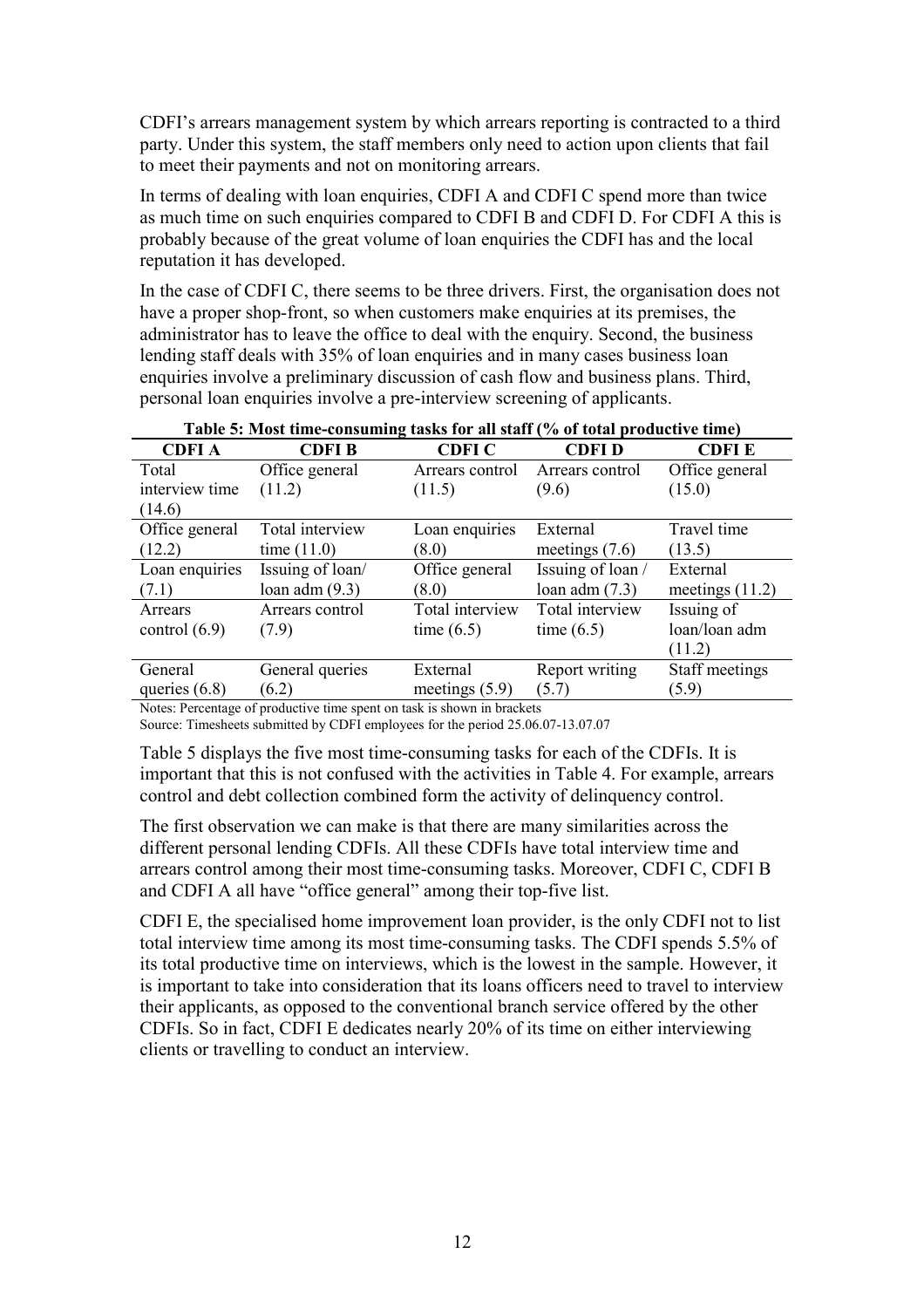#### 3.3 The use of time by administrators

This section analyses the use of time among the administrators across the participating CDFIs (Table 6).

|                               | <b>CDFIA</b> | <b>CDFIB</b> | <b>CDFI C</b> | radic or Froportion of this spent by authin start by eategory (70 or productive thirt)<br><b>CDFID</b> | Average<br>score | <b>CDFIE</b> |
|-------------------------------|--------------|--------------|---------------|--------------------------------------------------------------------------------------------------------|------------------|--------------|
| Loan<br>enquiries             | 4.9          | 4.5          | 11.5          | 14.9                                                                                                   | 9.0              | 0.0          |
| <b>Money</b><br>advice        | 0.0          | 1.6          | 3.4           | 0.0                                                                                                    | 1.3              | 0.0          |
| No shows                      | 0.0          | 0.0          | 0.0           | 0.0                                                                                                    | 0.0              | 0.0          |
| <b>Making</b><br>loans        | 19.8         | 2.9          | 21.4          | 9.9                                                                                                    | 13.5             | 2.8          |
| Month-end<br>reports          | 1.5          | 3.2          | 3.7           | 3.3                                                                                                    | 2.9              | 9.5          |
| <b>Servicing</b><br>loans     | 13.7         | 15.5         | 16.0          | 23.2                                                                                                   | 17.1             | 6.7          |
| <b>Delinquency</b><br>control | 10.7         | 0.0          | 15.7          | 11.9                                                                                                   | 9.6              | 0.0          |
| Promotional<br>activities     | 0.0          | 0.0          | 8.9           | 0.3                                                                                                    | 2.3              | 0.0          |
| <b>Office</b><br>management   | 40.3         | 69.9         | 19.4          | 36.5                                                                                                   | 41.5             | 71.0         |
| Other<br>activities           | 9.1          | 2.4          | 0.0           | 0.0                                                                                                    | 2.9              | 10.0         |

Notes: Reported as percentages based on weighted data

Source: Timesheets submitted by CDFI employees for the period 25.06.07-13.07.07

Here there is considerably more variation than could be observed for the CDFIs as a whole. This variance centres principally on the extent to which the administrators get involved in loan provision, dealing with loan enquiries and giving applicants money advice.

On the one hand there are CDFIs whose administrative staff specialise almost purely on office management tasks, with very limited involvement in the CDFI's core activities. This is very much the case of CDFI B, where the administrator spends little time on lending activities (with the exception of servicing loans).

The administrator at CDFI B spends approximately 20% of her time on PA work for the managing director, arranging meetings and producing special reports. Moreover, in the course of the timesheet exercise, the CDFI B administrator spent considerable time on negotiations in relation to setting up a new branch office, including discussing the lease and terms of the move. In addition, the administrator also gets involved in IT support.

On the other, the administrators at some CDFIs have an extensive involvement in the making, servicing and monitoring of loans, which is the case at CDFI A. The rationale behind this division of labour seems to be to maximise the exposure of lending staff to clients. As we will see when looking at the timesheet data for the loans officers, the model seems to achieve that, as CDFI A lending staff spend more time than the loans officer of any other CDFI on dealing with potential customers.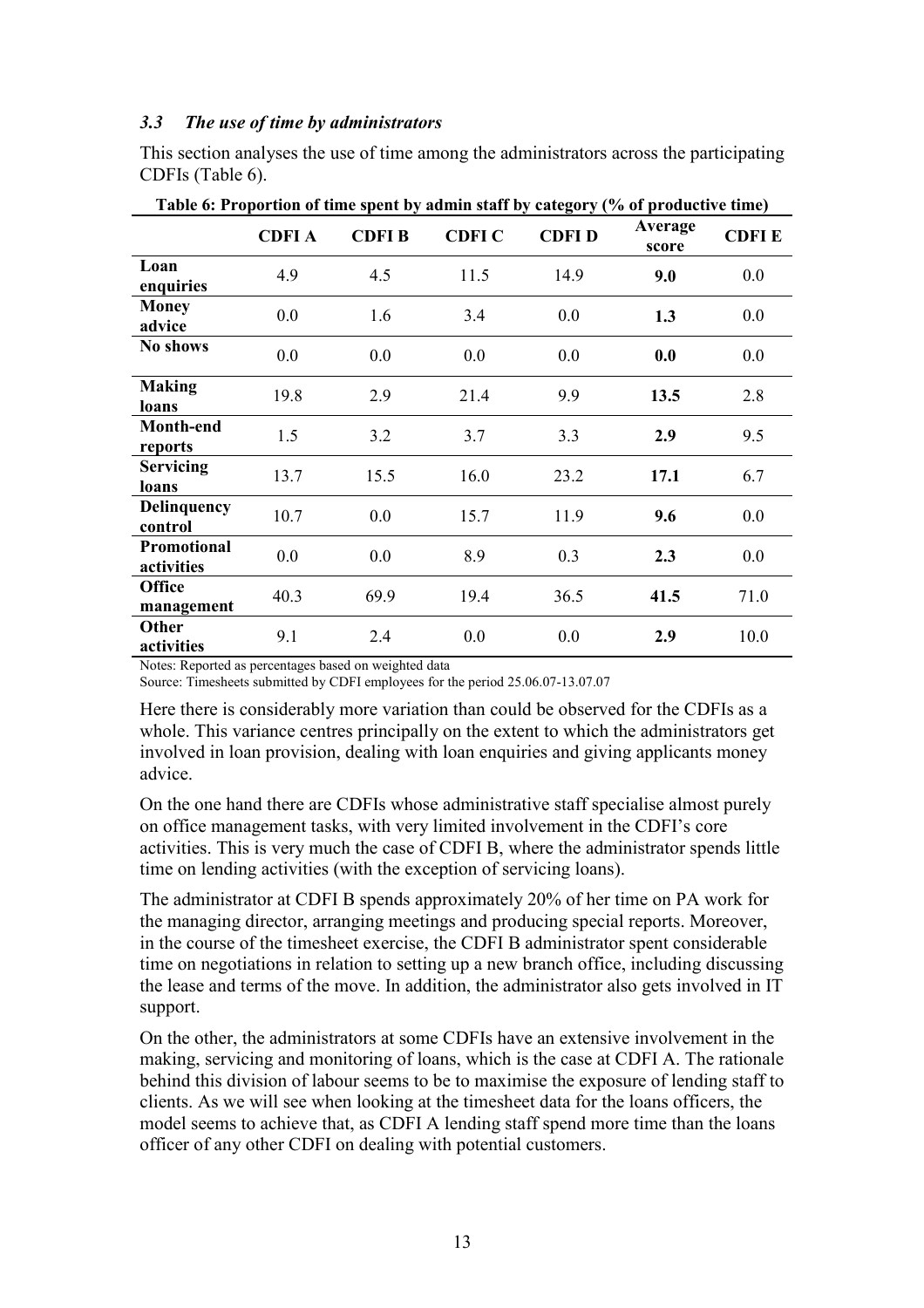The two above-mentioned divisions of labour seem only to work in the larger organisations. In the case of CDFI C, the smallest CDFI in the sample, the administrator has a non-specialised role getting involved in all aspects of the operation of the CDFI, including promotional activities, dealing with loan enquiries and making loans.

The variation may in some cases also be a result of the particular product. In the case of CDFI E, the home improvement loan provider in the sample, most tasks relating to making, servicing and monitoring of loans are devolved to the loans officers. The administrator focuses on providing a limited range of back-office services.

|                   | Table 7. MOSt thirt-consuming tasks for authin staff (70 of total productive thirt) |                  |                 |                       |  |  |  |  |
|-------------------|-------------------------------------------------------------------------------------|------------------|-----------------|-----------------------|--|--|--|--|
| <b>CDFIA</b>      | <b>CDFIB</b>                                                                        | <b>CDFIC</b>     | CDFI D          | <b>CDFIE</b>          |  |  |  |  |
| Opening of        | Office general                                                                      | Arrears          | Loan enquiries  | Other "sustaining"    |  |  |  |  |
| loan $a/c$ (16.9) | (30.4)                                                                              | control $(15.7)$ | (14.9)          | activities (35.7)     |  |  |  |  |
| Office general    | Invoices $(14.6)$                                                                   | Loan             | Arrears control | Office general (28.2) |  |  |  |  |
| (15.3)            |                                                                                     | enquiries        | (11.9)          |                       |  |  |  |  |
|                   |                                                                                     | (11.5)           |                 |                       |  |  |  |  |
| Queries $(14.3)$  | Queries $(12.3)$                                                                    | Issuing of       | Posting paym    | Other identifiable    |  |  |  |  |
|                   |                                                                                     | loan paperw.     | to loan $a/c$   | (10.0)                |  |  |  |  |
|                   |                                                                                     | (11.0)           | (10.7)          |                       |  |  |  |  |
| Arrears           | Posting paym to                                                                     | Office           | Office general  | Month-end reports     |  |  |  |  |
| control $(10.7)$  | loan $a/c$ (12.0)                                                                   | general $(8.6)$  | (10.1)          | (9.5)                 |  |  |  |  |
| Direct debits     | <b>DWP</b> Returns                                                                  | Queries (7.3)    | Direct debits   | Posting payments to   |  |  |  |  |
| (10.2)            | (7.1)                                                                               |                  | (9.0)           | loan $a/c$ (6.7)      |  |  |  |  |
|                   |                                                                                     |                  |                 |                       |  |  |  |  |

|  | Table 7: Most time-consuming tasks for admin staff (% of total productive time) |  |  |  |  |
|--|---------------------------------------------------------------------------------|--|--|--|--|
|--|---------------------------------------------------------------------------------|--|--|--|--|

Notes: Percentage of productive time spent on task is shown in brackets Source: Timesheets submitted by CDFI employees for the period 25.06.07-13.07.07

Table 7 displays the five most time-consuming tasks for administrators and seems to reinforce the findings of the preceding section. In the case of CDFI A, where the administrators' role is geared towards lending support to maximise the time loans officers spend on seeing potential clients. As the only CDFI in the sample, the administrators at CDFI A have "opening loan accounts" as one of their most timeconsuming tasks. The CDFI also lists direct debts, arrears control and spends more than 9% of their time on opening savings accounts, listed under other activities, which is seen as a key service to its clients.

Conversely, the list of most time-consuming tasks for the CDFI B administrator, who focuses predominantly on general administrative support, contains only one task relating to the core activities: posting payments to loan accounts.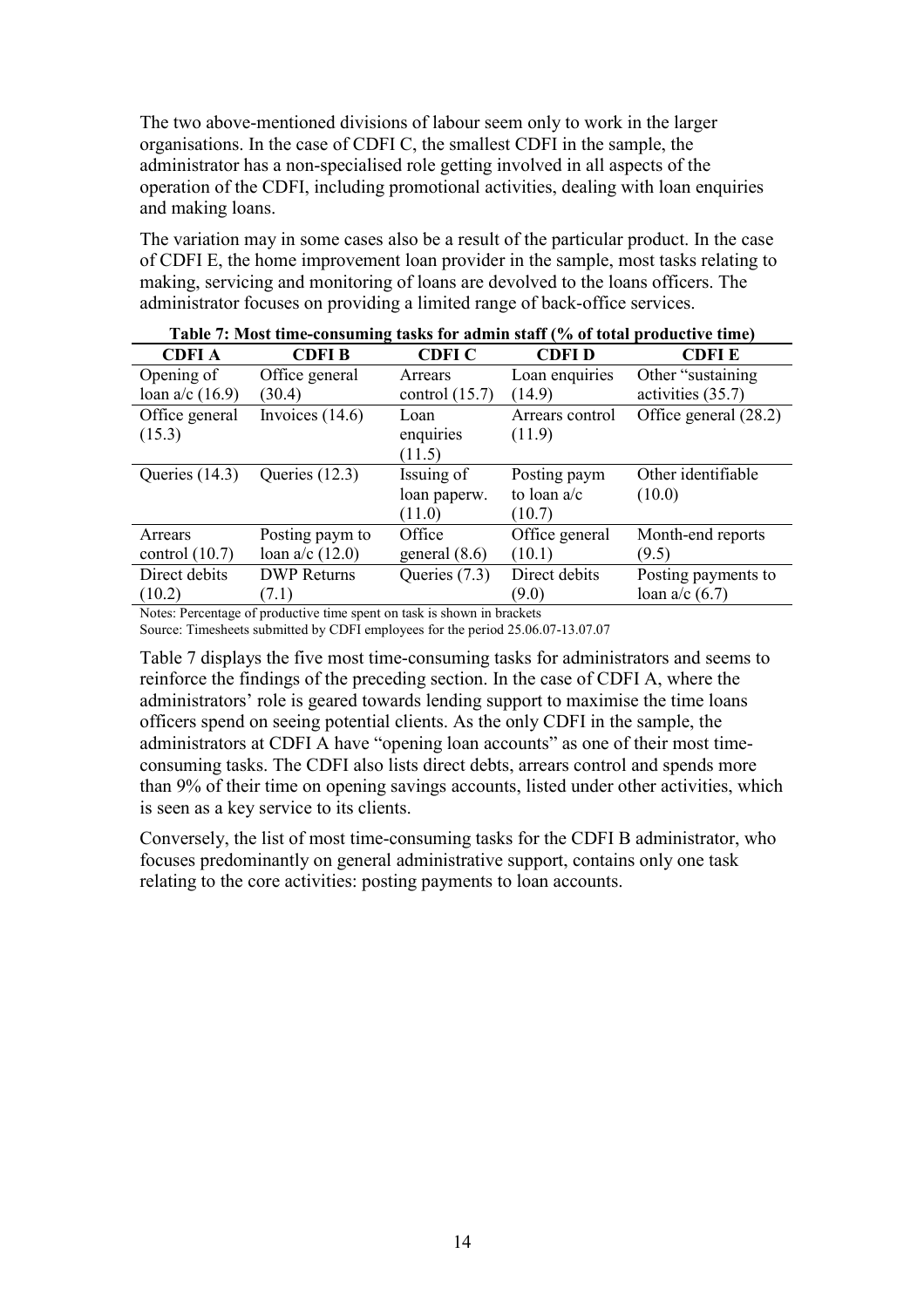#### 3.4 The use of time among managers

This section looks at the use of time among managers across the CDFIs (Table 8).

|                                  | <b>CDFIA</b> | <b>CDFIB</b> | <b>CDFI C</b> | <b>CDFID</b> | Average<br>score | <b>CDFIE</b> |
|----------------------------------|--------------|--------------|---------------|--------------|------------------|--------------|
| Loan<br>enquiries                | 1.6          | 1.2          | 3.8           | 0.7          | 1.8              | 0.0          |
| <b>Money</b><br>advice           | 0.0          | 0.0          | 0.0           | 0.0          | 0.0              | 0.0          |
| No shows                         | 0.0          | 0.0          | 0.0           | 0.0          | 0.0              | 0.0          |
| <b>Making</b><br>loans           | 17.2         | 11.4         | 12.1          | 3.2          | 11.0             | 3.4          |
| Month-end<br>reports             | 12.4         | 4.0          | 7.7           | 6.1          | 7.6              | 1.3          |
| <b>Servicing</b><br>loans        | 0.0          | 0.9          | 4.9           | 0.1          | 1.5              | 0.0          |
| <b>Delinquency</b><br>control    | 7.4          | 1.7          | 7.6           | 0.9          | 4.4              | 0.3          |
| <b>Promotional</b><br>activities | 6.9          | 25.8         | 13.9          | 35.1         | 20.4             | 25.0         |
| <b>Office</b><br>management      | 54.5         | 54.0         | 48.3          | 47.5         | 51.1             | 64.4         |
| Other<br>activities              | 0.0          | 1.0          | 1.7           | 6.4          | 2.3              | 5.6          |

Table 8: Proportion of time spent by management by category (% of productive time)

Notes: Reported as percentages based on weighted data

Source: Timesheets submitted by CDFI employees for the period 25.06.07-13.07.07

One of the factors distinguishing the CDFIs is the degree of management involvement in making loans. On the one hand, the management of CDFI D and CDFI E only have very limited involvement in making loans. CDFI D estimates that one third of the loan book is derived from or linked to specific external funds and thus stresses that maintaining relations and contracts with funders is essential.

The management in CDFI D spend considerable time on DWP returns. These are conducted mainly by a manager who has 80% of her position funded by the Growth Fund. The management of CDFI D pointed out that the DWP returns were particularly complex in that they involved seven sub-contractors. Considerable time and effort goes into training these partners in collecting the necessary data and in ensuring that this data is collected.

On the other, there are managers who are much more involved in the loan process, particularly CDFI A and CDFI C. In the case of the former, the managers spend more than 6% of their time on interviews alone, which is more than the managers in all the other CDFIs combined. This is largely a reflection of the organisational culture of CDFI A. All the organisation's activities are centred on increasing the loan book through seeing potential clients. To be able to do that, managers cover for loans officers on leave and generally offer extensive lending support.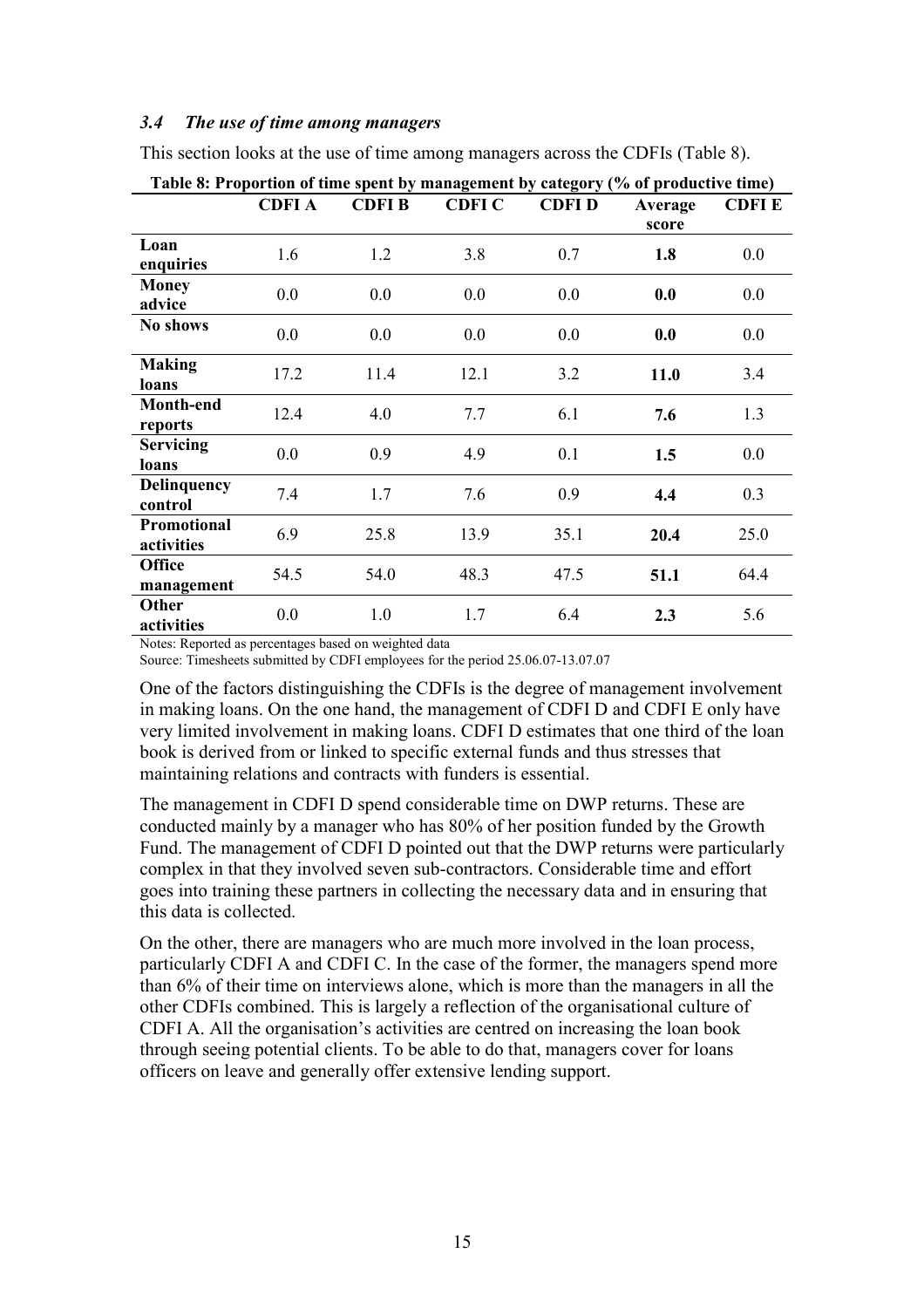| таріс 2, гібэс пінс-сонзанніе таму тог піанаgенісне (70 от сота ргодісті є пінс) |                      |                    |                     |                   |  |  |  |  |
|----------------------------------------------------------------------------------|----------------------|--------------------|---------------------|-------------------|--|--|--|--|
| <b>CDFIA</b>                                                                     | <b>CDFIB</b>         | <b>CDFI C</b>      | <b>CDFID</b>        | <b>CDFIE</b>      |  |  |  |  |
| Report prep                                                                      | Report prep          | Planning $(8.2)$   | Ext meetings        | Office general    |  |  |  |  |
| (13.7)                                                                           | (14.2)               |                    | (18.1)              | (16.8)            |  |  |  |  |
| Office general                                                                   | <b>Education</b> etc | Office general     | <b>DWP</b> Returns  | Ext meetings      |  |  |  |  |
| (12.7)                                                                           | (12.2)               | (8.0)              | (16.4)              | (16.4)            |  |  |  |  |
| Month-end                                                                        | Planning $(11.6)$    | Staff meetings     | Liaise with         | Staff managem.    |  |  |  |  |
| reports $(12.4)$                                                                 |                      | / training $(6.5)$ | partners $(15.8)$   | (14.3)            |  |  |  |  |
| DWP returns                                                                      | Ext meetings         | Education etc      | Planning $(12.2)$   | Planning $(11.9)$ |  |  |  |  |
| (8.3)                                                                            | (8.0)                | (6.3)              |                     |                   |  |  |  |  |
| Staff meetings                                                                   | Board/committee      | Review             | Report              | Staff meetings /  |  |  |  |  |
| (8.0)                                                                            | (7.5)                | application&       | preparation $(7.4)$ | training $(9.4)$  |  |  |  |  |
|                                                                                  |                      | DWP returns        |                     |                   |  |  |  |  |
|                                                                                  |                      | (4.6)              |                     |                   |  |  |  |  |

Table 9: Most time-consuming tasks for management (% of total productive time)

Notes: Percentage of productive time spent on task is shown in brackets Source: Timesheets submitted by CDFI employees for the period 25.06.07-13.07.07

Interestingly, DWP returns are among the most time-consuming tasks for three out of the four personal lending CDFIs. CDFI B, the only CDFI not to have it in its top-five list of time-consuming tasks, commented that they spent considerable time on the DWP quarterly returns, but that they did not complete these in the period in question.

#### 3.5 The use of time among loan officers

This section analyses the use of time among the loan officers across the participating CDFIs (Table 10). The loans officers play a crucial role in a CDFI. They have the most extensive contact with the client base and often build relations with customers, vital in informing lending decisions and in limiting defaults and loan losses. Ultimately, the prospect of a fully operationally sustainable CDFI sector hinges, at least in part, on lending staffs ability to see potential clients and make loans.

| Table Tv: Effoportion of third spent by lenging start by category (76 of productive third) |              |              |               |              |                  |              |
|--------------------------------------------------------------------------------------------|--------------|--------------|---------------|--------------|------------------|--------------|
|                                                                                            | <b>CDFIA</b> | <b>CDFIB</b> | <b>CDFI C</b> | <b>CDFID</b> | Average<br>score | <b>CDFIE</b> |
| Loan enquiries                                                                             | 11.8         | 2.6          | 13.4          | 1.7          | 7.4              | 0.6          |
| <b>Money advice</b>                                                                        | 4.0          | 0.1          | 0.8           | 0.1          | 1.3              | 0.7          |
| No shows                                                                                   | 5.6          | 0.1          | 0.1           | 1.7          | 1.9              | 0.1          |
| <b>Making loans</b>                                                                        | 46.5         | 54.4         | 38.5          | 48.9         | 47.1             | 58.4         |
| Month-end<br>reports                                                                       | 0.0          | 0.0          | 0.0           | 0.0          | 0.0              | 0.0          |
| <b>Servicing loans</b>                                                                     | 0.0          | 0.0          | 0.0           | 0.0          | 0.0              | 0.0          |
| <b>Delinquency</b><br>control                                                              | 7.2          | 17.4         | 21.6          | 18.9         | 16.3             | 3.9          |
| Promotional<br>activities                                                                  | 2.8          | 2.9          | 8.7           | 6.9          | 5.3              | 12.5         |
| <b>Office</b><br>management                                                                | 21.8         | 18.8         | 16.9          | 19.7         | 19.3             | 21.5         |
| <b>Other activities</b>                                                                    | 0.3          | 3.7          | 0.0           | 2.1          | 1.5              | 2.2          |

Table 10: Proportion of time spent by lending staff by category (% of productive time)

Notes: Reported as percentages based on weighted data

Source: Timesheets submitted by CDFI employees for the period 25.06.07-13.07.07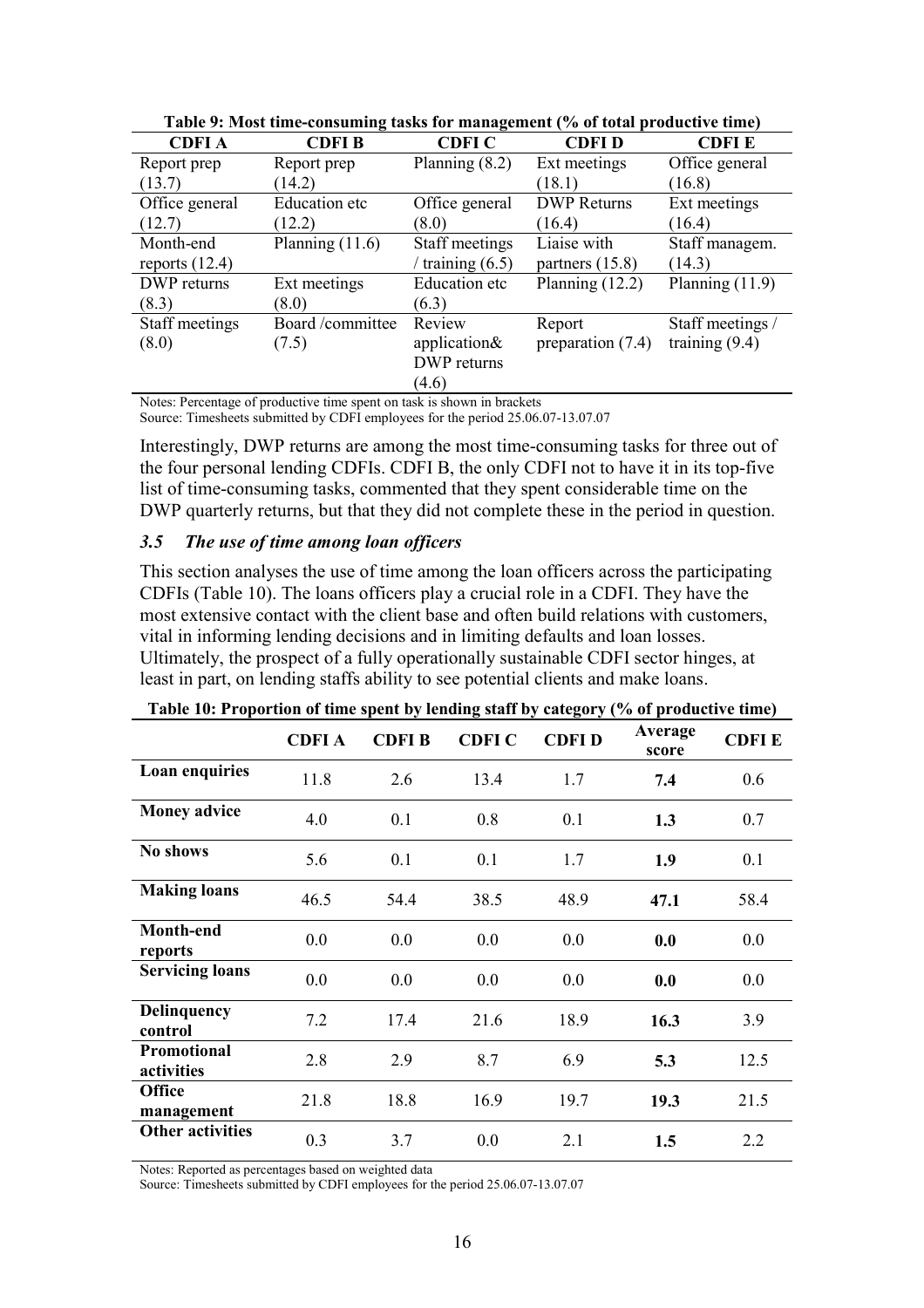Before turning to the analysis, it is important to highlight a disclaimer concerning the degree of accuracy of the data from CDFI A. Two of its loans officers – equivalent to 1.5 full-time positions, did not participate in the timesheet exercise. Both of the nonparticipating loans officers worked in the head office dealing with the greatest volumes of loans. Furthermore, there were cases of consistent over-reporting of the number of minutes in the allocated two-hour slots.

Making loans constitutes the single most time-consuming activity for loans officers. In terms of making loans, CDFI E spends the greatest proportion of their time on making loans in the sample and the remaining time on sustaining activities. A small proportion of their time is also spent on monitoring arrears.

Issuing a home improvement loan is an onerous process, involving three loan interviews totalling over two hours at the applicants home, extensive travelling and considerable paper work. In some cases, if the local council does a very thorough job in preparing the applicant and if the case is uncomplicated, then the second and third interview may be combined.

In addition, because all applicants go through the district council, the process involves extensive liaising with local government representatives concerning specific cases and reporting on progress. On top of that, the loans officer job involves considerable liaison with and provision of technical advice to potential customers in the form of local councils.

CDFI B loans officers also stand out in that they spend considerable more time on making loans relative to the other CDFIs, save CDFI E. However, as we discuss in more detail below, this is in part because the lending personnel spends more time on loan administration compared to the other CDFIs, again with the exception of CDFI E.

Three out of the four personal lending CDFIs spend around 20% on delinquency control. This activity generally involves monitoring daily, weekly or monthly bank reports of direct debits, and acting accordingly by calling, paying visits to or sending letters to the clients. The lending staff are to varying degrees supported by administrators and managers in monitoring and acting upon non-payment.

Home visits, phone calls and, to a lesser extent, letters to the clients make arrears collection an onerous task for many CDFIs. In particular home-visits are timeconsuming with uncertain returns as many bad payers will not answer their door knowing that the CDFI might come knocking. For security reasons, home visits also tend to involve sending two staff members.

Lending staff at CDFI A spend considerably less time on delinquency control than the other CDFIs. The reason for this appears to be its arrears monitoring system. Essentially, CDFI A contracts out its arrears reporting to a third party, which produces daily arrears reports for CDFI A. This system notifies the loans officers which of their clients have fallen behind on their payments and they follow this up by calling the client in question. All other aspects of the delinquency control, arrears monitoring, sending out letters, debt collection and further follow-ups, are dealt with by administrative and management staff.

The data certainly seem to suggest that the system saves CDFI A time, as it spends the smallest proportion of time on delinquency control. As the system was only introduced in October 2006, the long-term implications of outsourcing arrears reporting on bad debt are yet to be known. However, the financial data does not suggest that CDFI A have higher arrears rates.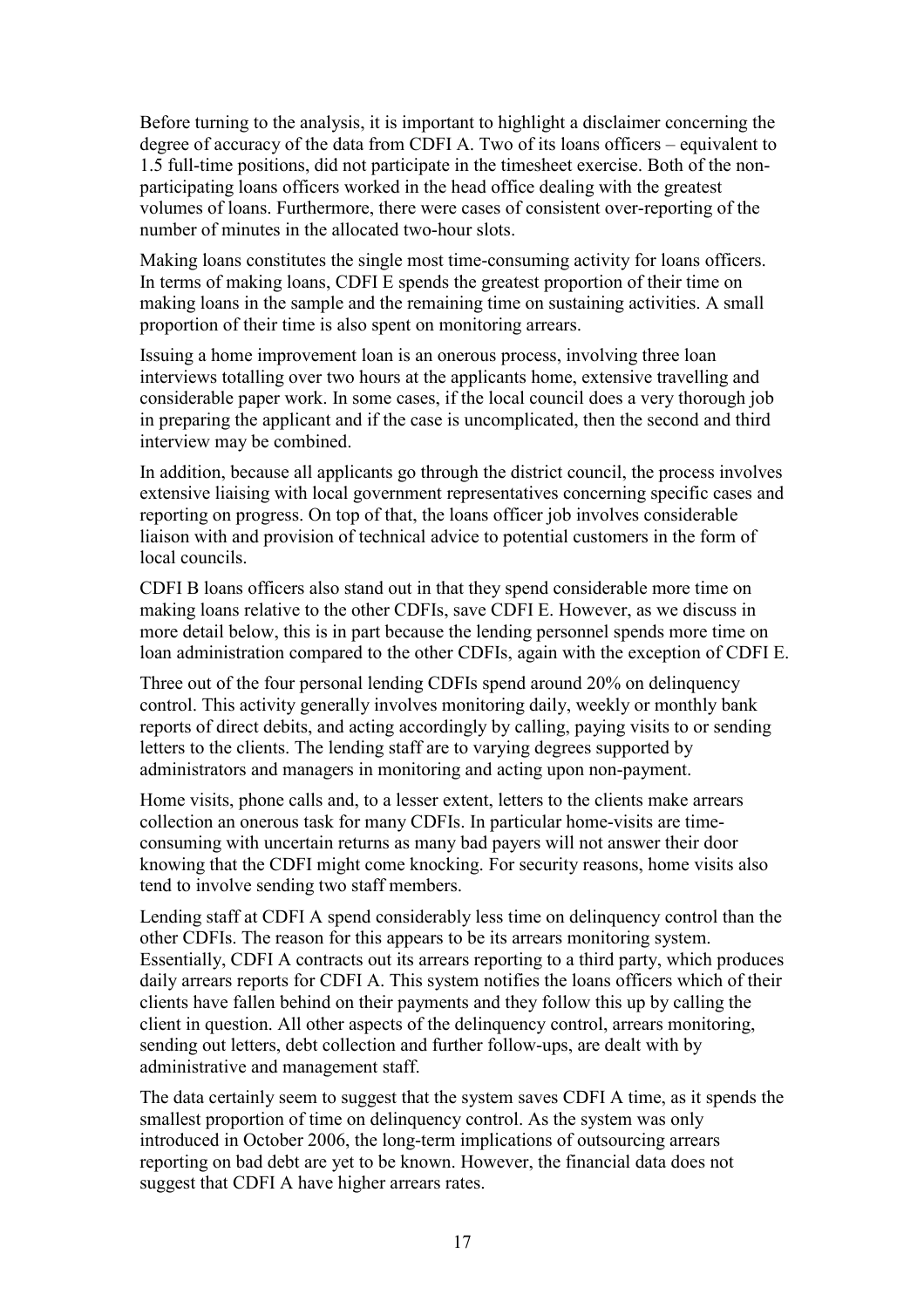This time-saving arrears reporting system combined with the way in which support and management staff are organised enables lending staff at CDFI A to spend more time than the other CDFIs on seeing potential clients. This in turn seems to drive up the productivity of personal loan officers, as discussed below.

|                 | Table 11: Most time-consuming tasks for lending staff (% of total productive time) |                 |                        |                   |  |  |  |  |
|-----------------|------------------------------------------------------------------------------------|-----------------|------------------------|-------------------|--|--|--|--|
| <b>CDFIA</b>    | <b>CDFIB</b>                                                                       | <b>CDFI C</b>   | <b>CDFID</b>           | <b>CDFIE</b>      |  |  |  |  |
| Total           | Total interview                                                                    | Arrears control | Arrears control        | Travel time       |  |  |  |  |
| interview time  | time $(21.1)$                                                                      | (21.1)          | (13.5)                 | (interview)       |  |  |  |  |
| (26.2)          |                                                                                    |                 |                        | (20.8)            |  |  |  |  |
| Loan enquiries  | Issuing of loan /                                                                  | Total interview | Issuing of loan /      | Issuing of loan / |  |  |  |  |
| (11.8)          | loan admin $(18.1)$                                                                | time $(16.8)$   | loan admin $(13.2)$    | loan admin        |  |  |  |  |
|                 |                                                                                    |                 |                        | (17.3)            |  |  |  |  |
| Interview prep  | Arrears control                                                                    | Loan enquiries  | Total interview        | Office general    |  |  |  |  |
| (11.1)          | (14.4)                                                                             | (13.5)          | time $(11.6)$          | (12.4)            |  |  |  |  |
| Office general  | Office general                                                                     | Issuing of loan | Report writing         | Ext meetings/     |  |  |  |  |
| (10.8)          | (9.1)                                                                              | / loan admin    | (10.2)                 | presentations     |  |  |  |  |
|                 |                                                                                    | (11.4)          |                        | (11.0)            |  |  |  |  |
| General         | Report writing                                                                     | Ext meetings    | Travel time            | Total interview   |  |  |  |  |
| queries $(7.2)$ | (8.6)                                                                              | /presentations  | $(interviews)$ $(6.4)$ | time $(8.5)$      |  |  |  |  |
|                 |                                                                                    | (8.5)           |                        |                   |  |  |  |  |

Table 11 displays the most time-consuming tasks by CDFI and reveals some interesting results.

Notes: Percentage of productive time spent on task is shown in brackets

Source: Timesheets submitted by CDFI employees for the period 25.06.07-13.07.07

The first observation is that there are several similarities in the way in which the loans officers across the different CDFIs spend their time, particularly in the case of the CDFIs concentrating on personal lending. The total time spent interviewing clients is among the most time-consuming tasks for loans officers of allf the CDFIs. With the exception of CDFI A, arrears control is among the most time-consuming tasks of the personal lending CDFIs. Issuing and administering a loan is also listed by all CDFIs, except for CDFI A. The reason this task is not listed by CDFI A lending staff may be the extensive loan support offered by the administrators.

Indeed if the time spent on interviews, attending to loan enquiries and on giving general money advice is totalled, lending staff at CDFI A seems to have more direct customer contact than any other CDFI. Based on these figures, loans officers at CDFI A spend around 45% of their time dealing directly with clients compared to approximately 30% (CDFI C), 25% (CDFI B), 15% (CDFI D) and less than 10% (CDFI E) for the other CDFIs. The CDFI A model seems to centre on maximising the loans officers' exposure to clients by assigning most other tasks not directly linked to the loan interviews to the administrators and, to a lesser degree, to the management.

CDFI B, which spends the most time on making loans of the personal lending CDFIs, spends a great deal of that time on loan administration and report writing as opposed to dealing directly with the customer. For a loans officer at CDFI B administrating a loan involves, among other tasks, taking the successful applicant's bank details and creating a standing order.

#### 3.5.1 Loan officer productivity

So far we have looked at how much time loans officers spend on different tasks, such as making loans and chasing arrears. However, ultimately the productivity and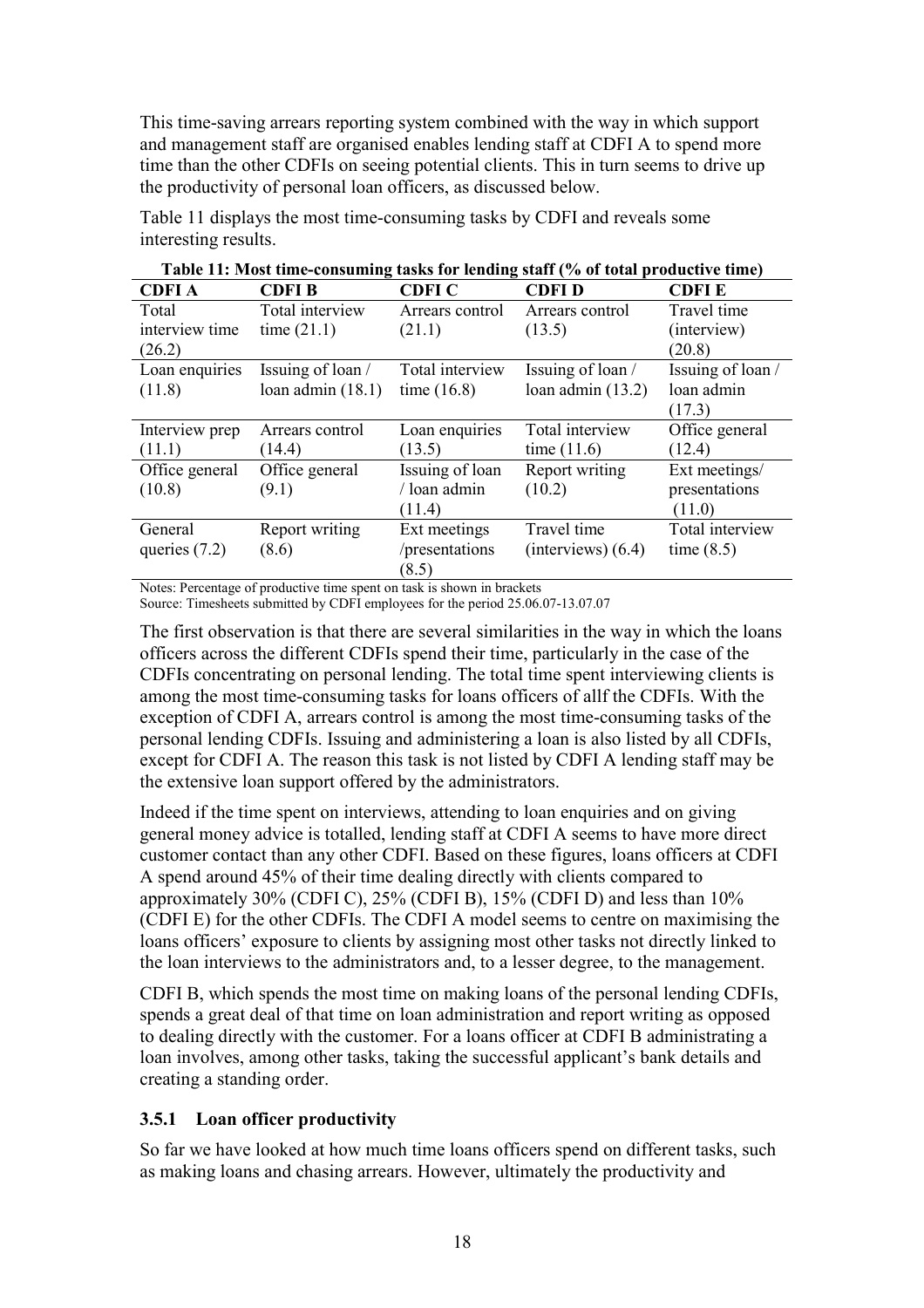efficiency of a loans officer is to a large extent determined by how they spend that time. Therefore, this section looks at how many applicants each loans officer saw and how much time was spent on each applicant on average in the course of the timesheet exercise (Table 12).

| Table 12: Loan officer productivity                   |              |               |              |              |                  |              |
|-------------------------------------------------------|--------------|---------------|--------------|--------------|------------------|--------------|
|                                                       | <b>CDFIA</b> | <b>CDFI B</b> | <b>CDFIC</b> | <b>CDFID</b> | Average<br>score | <b>CDFIE</b> |
| # applicants<br>seen weekly per<br>FT loan officer    | 16.7         | 10.2          | 6.9          | 6.1          | 10.0             | 2.2          |
| Average<br>interview<br>preparation per<br>applicant* | 15.0         | 5.5           | 12.8         | 7.0          | 10.1             | 30.0         |
| Average<br>interview time<br>per applicant*           | 35.4         | 47.2          | 43.2         | 42.1         | 42.0             | 84.8         |
| # of FT loan<br>officer positions                     | 3.5          | 3.0           | 1.95         | 5.45         | 3.5              | 3.0          |

Notes:  $* =$  data is given in number of minutes

 $FT = Full-time$ 

Source: Timesheets submitted by CDFI employees for the period 25.06.07-13.07.07

This analysis is complicated by the fact that the CDFIs offer a range of financial products – home improvement loans, business loans, social enterprise loans and personal loans – which all differ in applicant numbers and time spent on interviews. This may have particular effect on CDFI D who offer home improvement and business loans, CDFI B who offers social enterprise and business loans and CDFI C, who have a considerable business loans portfolio. CDFI A and CDFI E, conversely, are the most specialised CDFIs, focusing on the provision of personal and home improvement loans respectively.

Therefore, to take this differentiation into consideration, this section also draws on data from the interviews with the loans officers and, to a lesser extent, with the administrators and managers. In addition, the section relies on data provided by the CDFIs on completions, appointments and no-shows for the period.

On average, considerable time seems to go into interviewing loan applicants. According to lending staff, business and home improvement loans interviews are the most time-consuming, taking between 45 and 90 minutes per interview. In the case of home improvement loans, three interviews are conducted per applicant. The first interview lasts around an hour, while the second and the third interviews last about 30 and 45 minutes respectively.

Personal loans interviews seem to oscillate between 30 and 45 minutes. According to lending staff, interviews with repeat clients take about 10 minutes less. CDFI D is currently considering introducing postal and telephone applications from repeat clients to reduce or end interviews with repeat clients.

Two factors seem explain the relative time-intensive nature of loan interviews. First, virtually all loan officers reported that considerable time is often lost because the applicant has not filled in the application form properly. So the loans officer has to complete the form for the applicant. Second, and not unrelated to the first point, the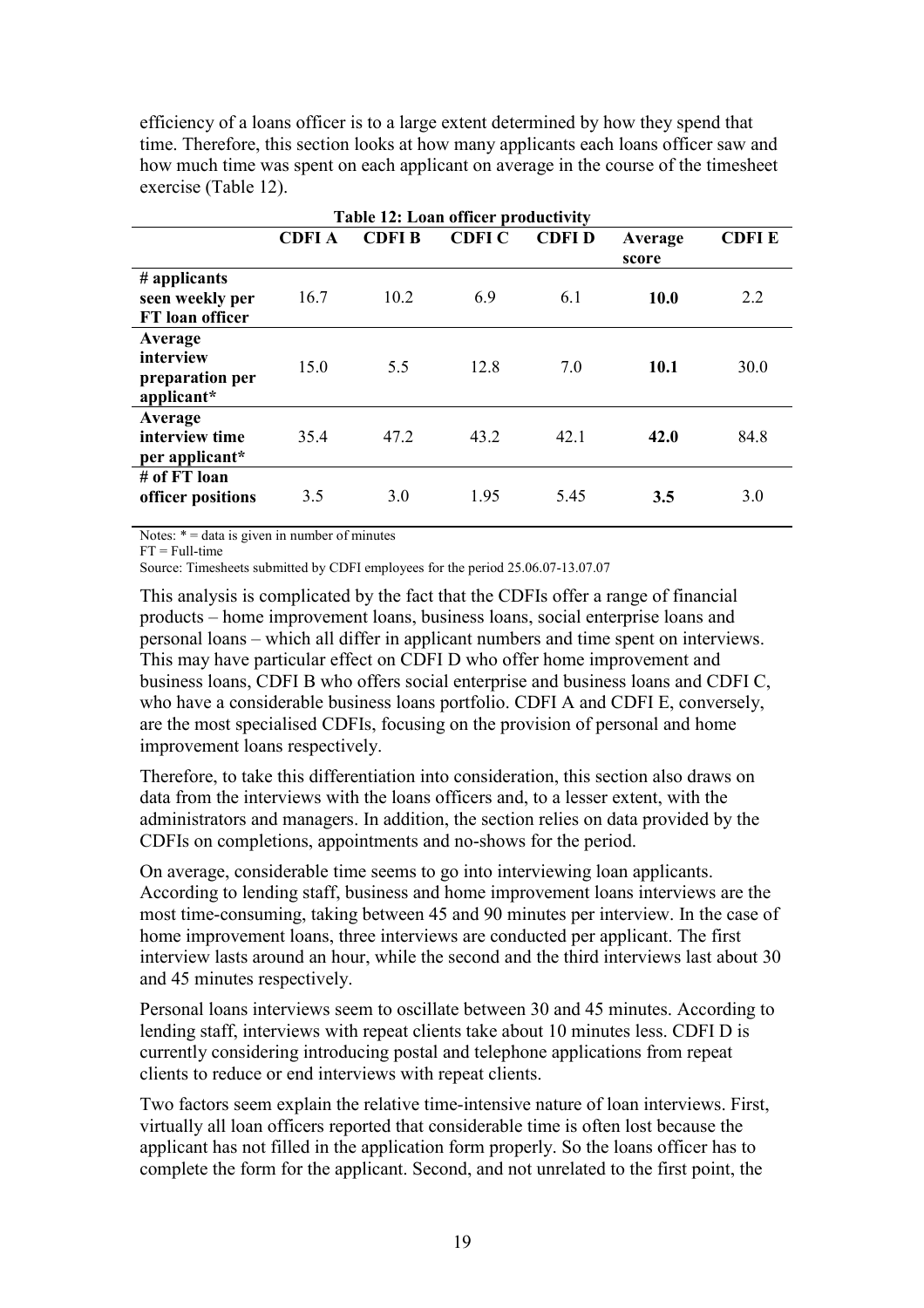loans officer will invariably spend part of the interview on educating the interviewee in financial matters. At a minimum, this financial education seems to involve spending 5-10 minutes explaining to the client the costs and implications of taking out a loan. In the case of CDFI B, the loans officer will educate the applicant on household budgeting

Yet other CDFIs will offer services that are strictly non-essential for the loan granting process. CDFI A considers opening savings accounts a core part of their service to the customer, despite the fact that it is not necessary to provide a loan. Loans officers may spend as much as 20 minutes of the interview on opening up savings account. In the main branch, this job will be done by the administrators who are spending nearly 10% of their productive time on this task.

The number of loan applicants interviewed per week varies between 2 and 17. However, with the exception of CDFI B, the number of applicants interviewed was generally seen as inaccurate by lending staff. In CDFI C, 10-15 applicant interviews per full-time loans officer per week was seen as more accurate. According to CDFI D personal lending staff 18 applicants per week was more representative, while at CDFI A a loans officer could see as many as 30 per week. For CDFI E, the number of applicants varies between 5 and 10 weekly.

#### 3.5.2 Personal loan officer productivity

Notwithstanding possible inaccuracies, it is possible to make some estimates about how many loans a personal loans officer can make in the course of a year. The focus here is on personal loans officers, because this is the mainstay of the CDFIs in the sample, with the exception of CDFI E. Furthermore, because of the small size of personal loans, it is crucial to be able to process as many loans as possible per loan officer to increase revenue. Finally, the larger number of personal loan officers than for business and home improvement loan officers enabled us to make more confident estimates on their productivity.

Table 13 displays the number of applicants and the number of loans processed per full-time personal loans officer position<sup>3</sup> per year. The number of applicants is estimated based on how many applicants the loans officers interviewed in the course of the timesheet exercise. The number of successful personal loan applicants per officer is calculated based on the assumption that 60% of all loan applicants are successful. In turn, we based this figure on the percentage of successful applications for CDFI B for the period of April to July, 2007, which is 64%.

| <b>Table 13: Personal loans officer productivity</b>     |        |              |        |              |                  |  |
|----------------------------------------------------------|--------|--------------|--------|--------------|------------------|--|
|                                                          | CDFI A | <b>CDFIB</b> | CDFI C | <b>CDFID</b> | Average<br>score |  |
| Annual # of<br>applicants<br>seen per FT<br>loan officer | 733    | 513          | 342    | 422          | 533              |  |
| Annual # of<br>loans process<br>per FT loan<br>officer   | 440    | 308          | 205    | 253          | 320              |  |

Notes: Estimated based on unweigthed data

Source: Timesheets submitted by CDFI employees for the period 25.06.07-13.07.07

 $\overline{a}$ <sup>3</sup> It is assumed that a full-time personal loans officer works 44 calendar weeks annually.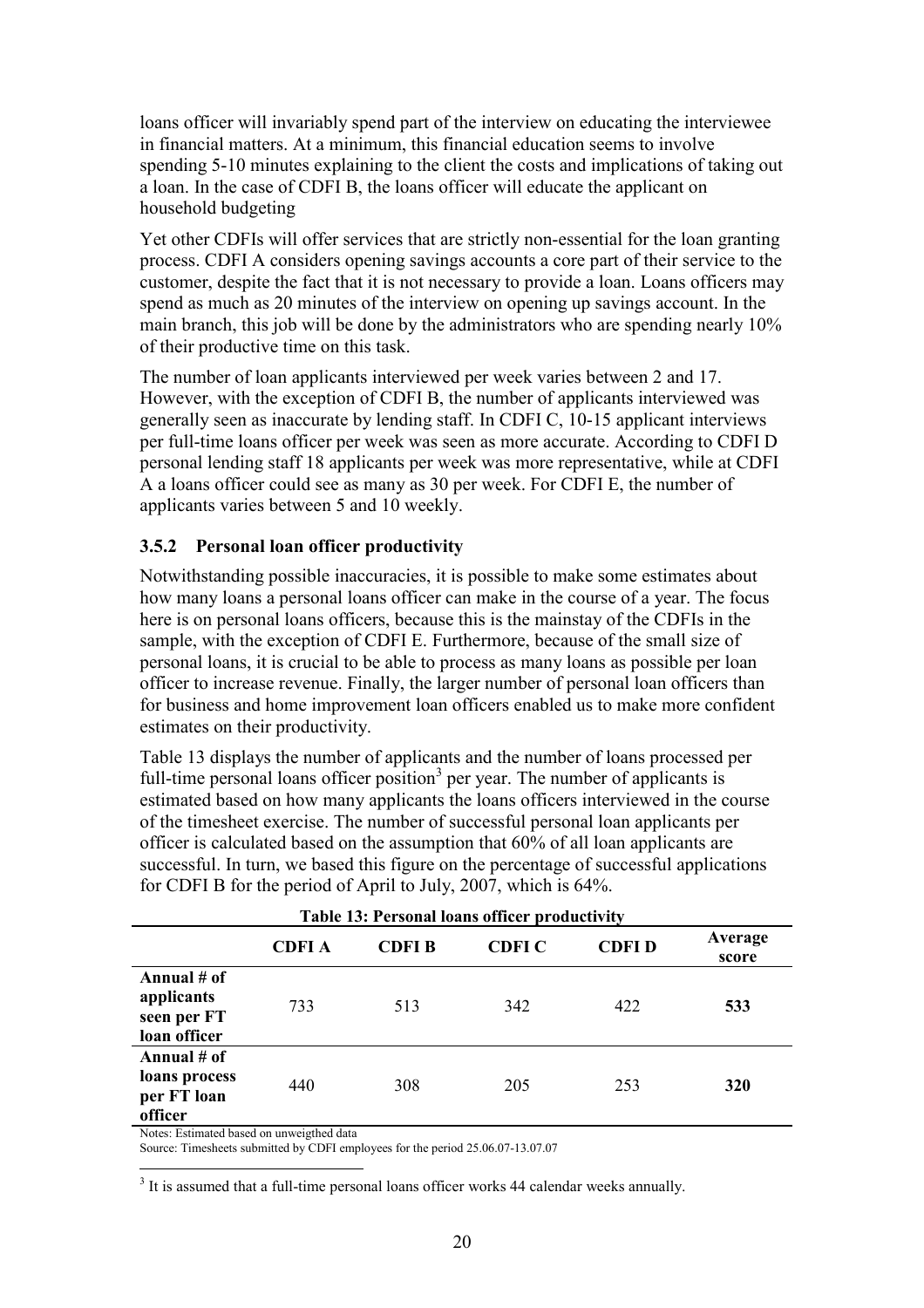The resulting data reveals some striking differences in the personal loans officer productivity. One CDFI outperforms the other CDFIs by a considerable margin. CDFI A personal loans officers interview more than twice as many loan applicants as CDFI C, 220 more compared with CDFI B and 311 more applicants than CDFI D.

There seems to be three factors explaining the varying loan officer productivity of the CDFIs. First, the number of applicants a loans officer can interview is conditional on the availability of appropriate meetings rooms. In the case of CDFI B, two loans officers and two debt advisors share one meeting room, limiting the number of loan applicants a loans officer can see in the course of a working day. Similarly in the case of CDFI C, two personal loans officers and one business loan officer compete for one interview and meeting room. In addition, the lack of a proper shop front may deter potential customers.

Second, the data also suggest that a high proportion of repeat business is conducive for loan officer productivity. Repeat loans are often considerably less demanding in loan administration and staff time. A repeat client is likely to already have a bank account, and a top-up loan may often only require a telephone call and the client coming in to sign a credit agreement. Repeat clients are also less likely to default on their payments. CDFI A which displayed the greatest loan officer productivity also had the greatest proportion of repeat clients: 56% of loans issued in the financial year of 2006/2007 were to repeat customers, compared to 7% (CDFI B), 33% (CDFI D) and 52% (CDFI C).

Finally, the timesheet data suggest that there is a link between the proportion of productive time spent on seeing clients and loan officer productivity as depicted in Figure 2.



Figure 2: Direct customer contact and loan officer productivity

Number of loans made per FT loan officer per year

CDFI A which puts the greatest emphasis on maximising the time loans officers spend on interviewing, by involving administrators and managers in offering lending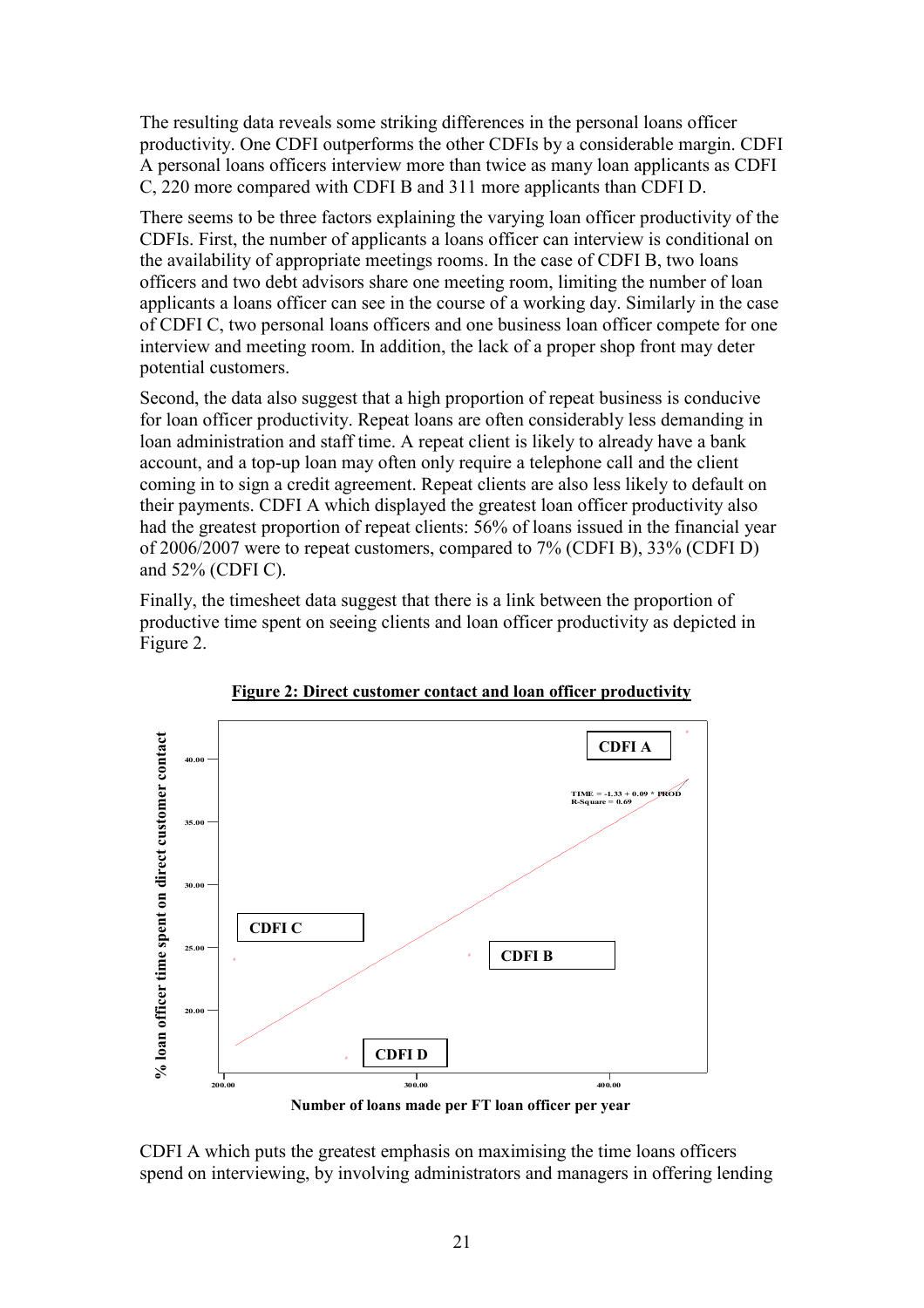support, also processes the greatest number of loans per full-time loan officer position. Further, our findings suggest that part of maximising lending staff exposure to potential customers may also lie in outsourcing administrative aspects of arrears control and possibly other areas to external companies. In other CDFIs there seems to be a greater emphasis on allocating time for loans officers to complete administrative tasks, as well as allowing them to work from home.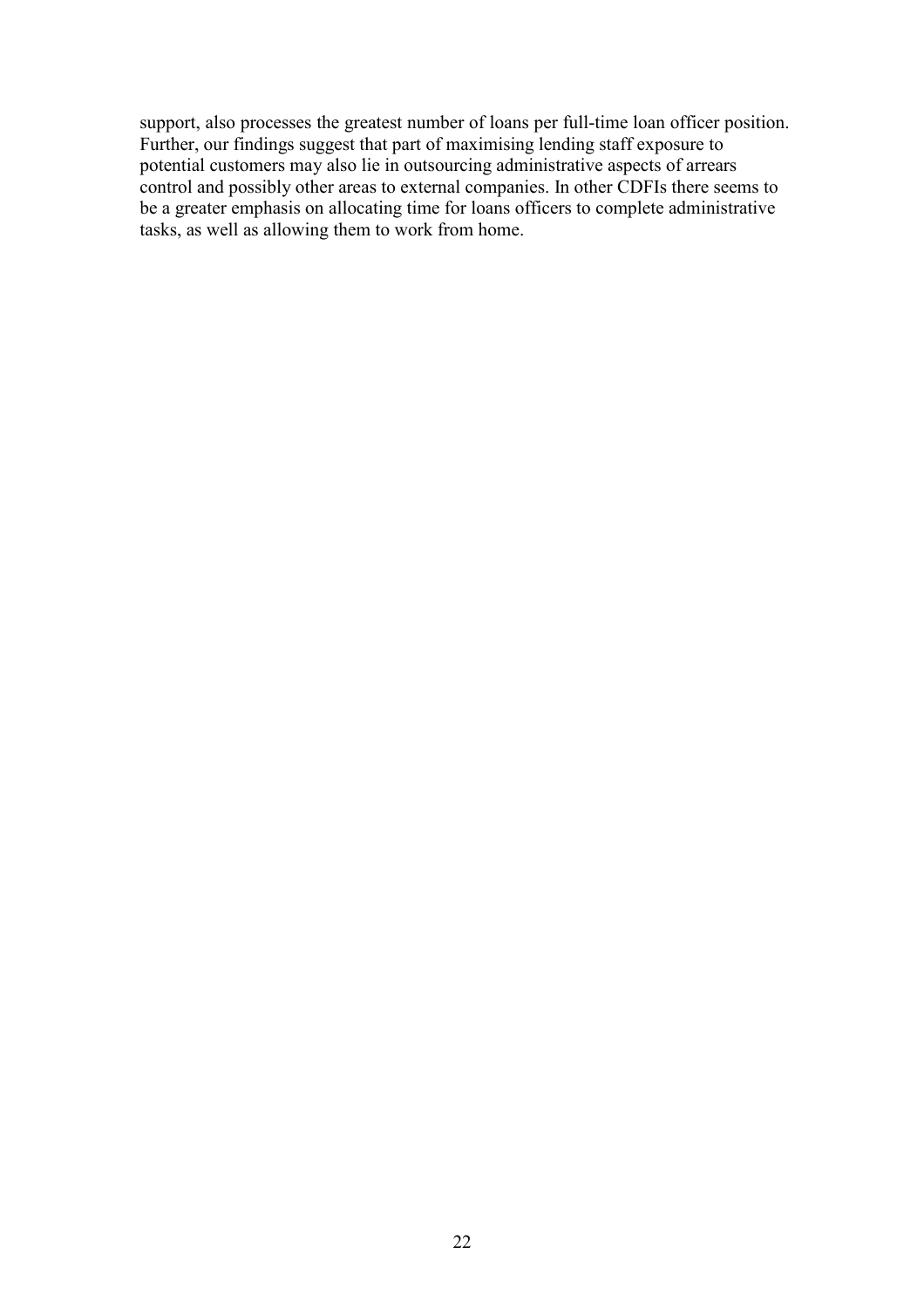#### 4 THE EFFECTIVENESS OF PARTNERSHIPS

#### 4.1 Introduction

This chapter analyses the effectiveness of the partnerships which the CDFIs in the sample have formed. Partner organisations can increase the client base of a CDFI through referrals and marketing. In addition, the willingness of a partner organisation to donate loan capital and buy other service from a CDFI is determined by how effective they perceive the partnership and how reliable they perceive the CDFI to be.

In order to measure the effectiveness of these partnerships, the partner organisations filled in an online questionnaire. In total 27 partner organisations of four of the CDFIs have completed this (Table 14).

|                               |                |                | Table 14: Partner organisations by CDFI |                |                |              |
|-------------------------------|----------------|----------------|-----------------------------------------|----------------|----------------|--------------|
|                               | <b>CDFIA</b>   | <b>CDFIB</b>   | <b>CDFI C</b>                           | <b>CDFID</b>   | <b>CDFIE</b>   | <b>Total</b> |
| <b>Housing</b><br>association |                | 3              |                                         | 3              | $\theta$       | 7            |
| Debt advice<br>agency         | 0              | $\theta$       |                                         | $\overline{2}$ | $\theta$       | $\mathbf{2}$ |
| Bank, build<br>society        |                | $\overline{2}$ |                                         |                | $\Omega$       | 4            |
| Local<br>government           | 0              | 0              |                                         | 3              | 6              | 9            |
| <b>RDAs</b>                   | $\Omega$       | 1              | $\ddotsc$                               | $\Omega$       | $\theta$       |              |
| Charity                       | $\Omega$       | 0              |                                         |                | $\overline{0}$ |              |
| <b>Business</b><br>advice     | $\Omega$       | 1              |                                         | $\Omega$       | $\theta$       |              |
| Other                         | 0              | $\overline{2}$ | . .                                     | $\Omega$       | $\overline{0}$ | $\mathbf 2$  |
| <b>Total</b>                  | $\mathfrak{D}$ | 9              |                                         | 10             | 6              | 27           |

Source: Online questionnaire filled in by CDFI partner organisations September and October 2007

Local government and housing associations constitute the majority of CDFI partners. In this sample, the majority of local councils are cooperating with the CDFIs in relation to the provision of home improvement loans. For housing associations, partnerships with the CDFI sector is seen as a key strategy in reducing the risk of households falling behind on their rent by offering an alternative to their tenants to pawnbrokers and doorstep lender who often charge very high interest rates.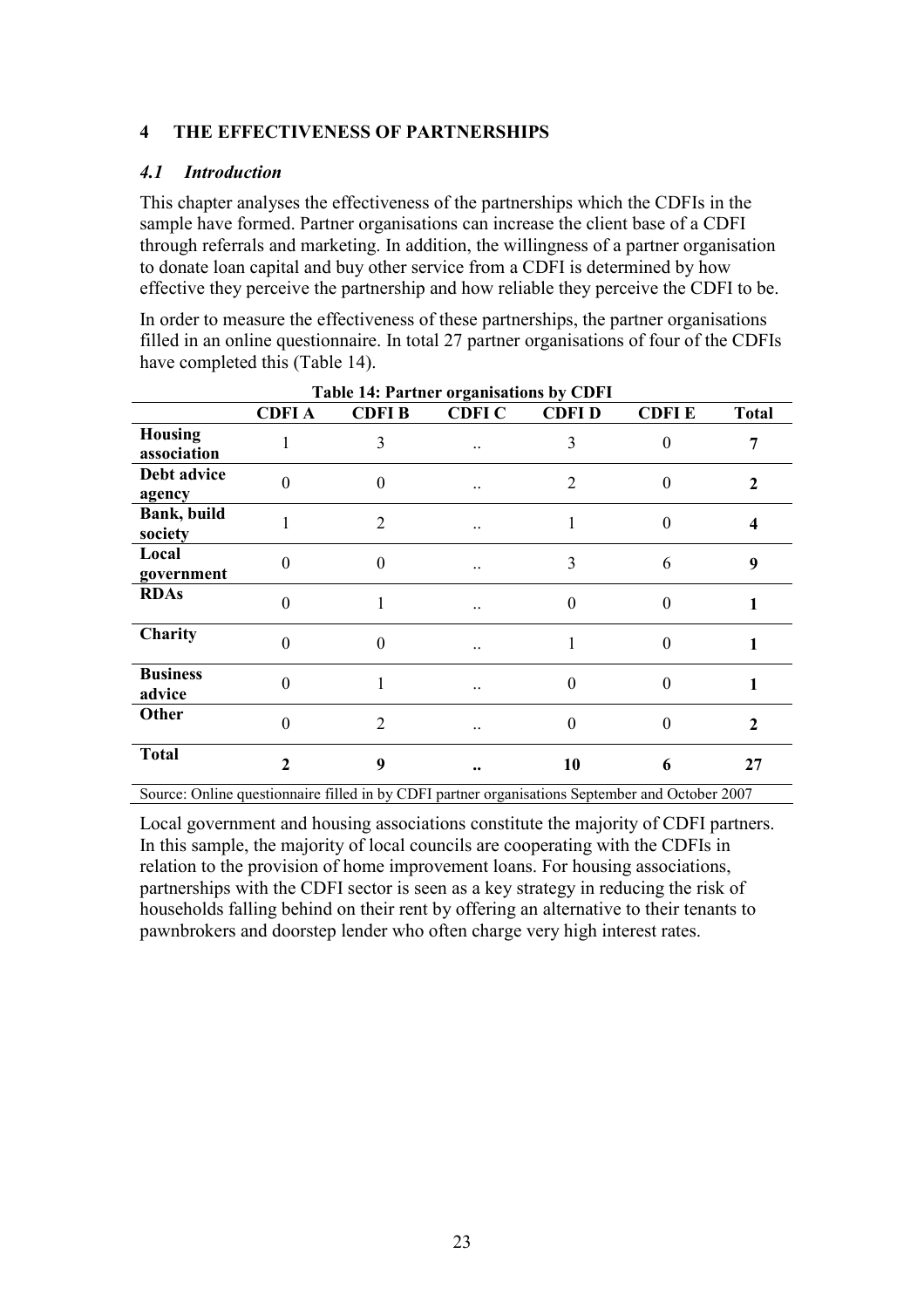Chart 1 ( $N = 27$ ) displays what the CDFIs and their partners cooperate on.



Chart 1: Type of partnerships

The majority of partner organisations refer clients to the CDFI, market the CDFI's product to its clients and provide the CDFI with funding. About a third of the partner organisations fund the CDFIs in exchange for a service, which in all cases refers to home improvement loans.

Broadly speaking we can draw a simple typology of the different types of partnerships. First, there are the partnerships which CDFIs form with arms-length funders. Second, there are the organisations which fund a CDFI in exchange for a service, typically local governments funding CDFIs for the delivery of home improvement loans. Finally, there are the relationships between CDFIs and so-called peer organisations, which provide non-financial services to low-income households, such as debt and money advice. These organisations include job centres, debt advisory agencies, business links and housing associations. These relationships are typically limited to referrals and basic marketing.

Chart 2 ( $N = 27$ ) displays the extent to which the partnership is formalised.



Chart 2: Formalisation of partnership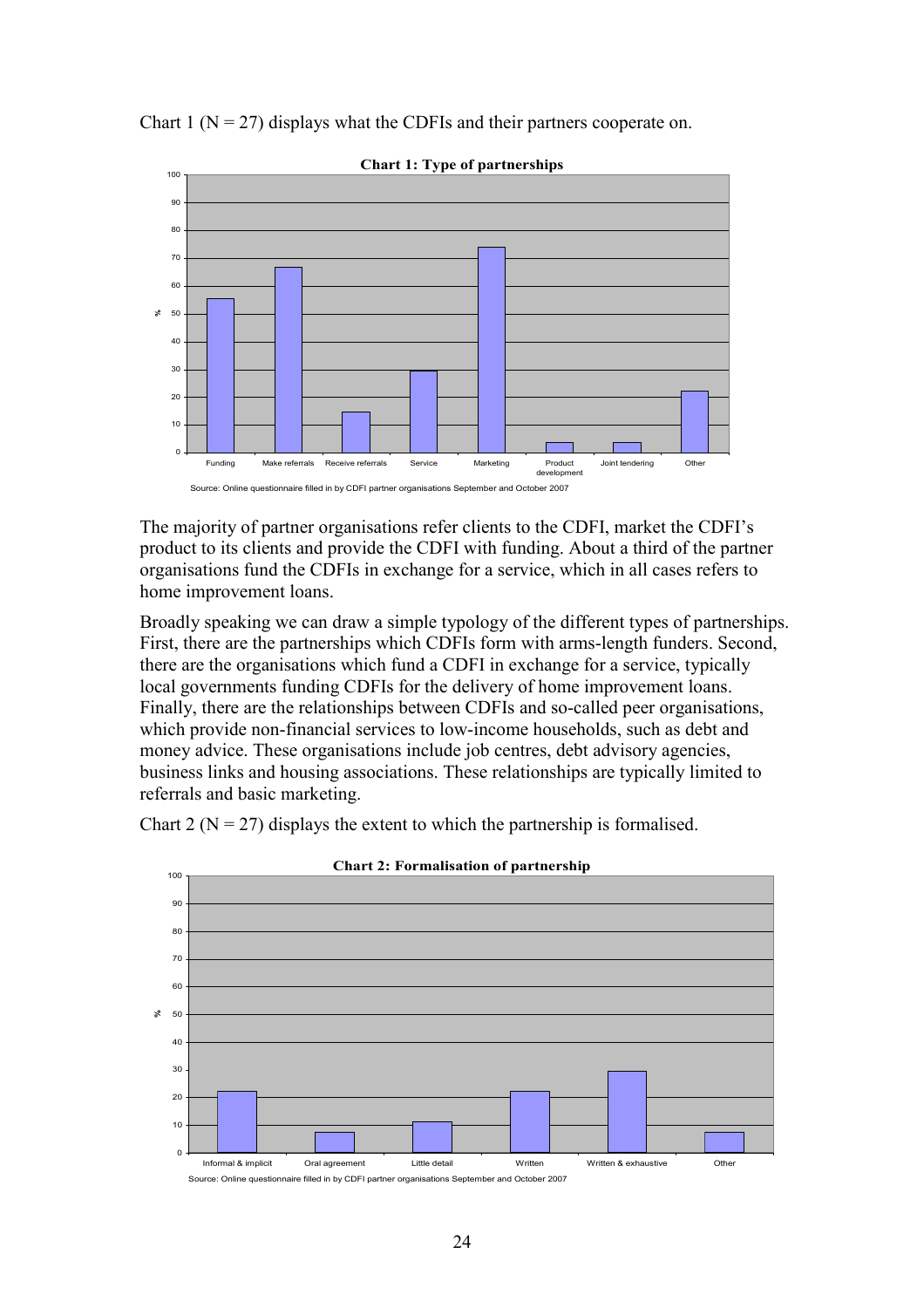Most partnerships seem to involve a written agreement covering most or all aspects of the partnership. This is particularly the case for home improvement loans. Six of the seven partnerships covered by an extensive written agreement are on home improvement loans. There is not discernible pattern as to the degree of formalisation of other forms of partnerships.

# 4.2 Referrals

Referrals are an important part of the partnerships. In the case of home improvement loans all clients are referred to the CDFI by a local authority. Nearly 70% of the partnerships of personal and business lending CDFIs are on referrals. Referrals are an important source of potential customers, particularly for business lending. As noted earlier the lack of referrals had a severe impact on the growth of Street UK (New Economics Foundation, 2004).

In total, 18 out of the 27 partnerships are referral-based. Eight out of these make less than one referral to the CDFI per week and seven make one referral per week, while only three partner organisations make more than one. The highest number of referrals is 10 and the average is 1.5. 15 of the referring partner organisations are local government, housing associations and money advice agencies. Most of the referrals from local government are made in relation to home improvement loans. For housing associations, referring tenants to a CDFI is an important part of their strategy to prevent households from falling into arrears on their rent, as a consequence of taking out unaffordable loans with doorstep lenders.

The effectiveness of referrals depends on the appropriateness of the referrals. The ability of partner organisations to make sound judgements on the extent to which a case is suitable for the CDFI depends, at least in part, on how familiar the staff members are with the products and services offered by the CDFI. Chart  $3 (N = 19)$ displays the level of knowledge the partner organisations have about the products and services offered by the CDFI in question.





Source: Online questionnaire filled in by CDFI partner organisations September and October 2007

In most cases, the partner organisations' staff members will be aware that the CDFI offers financial products to low-income households. Nearly 70% will also be familiar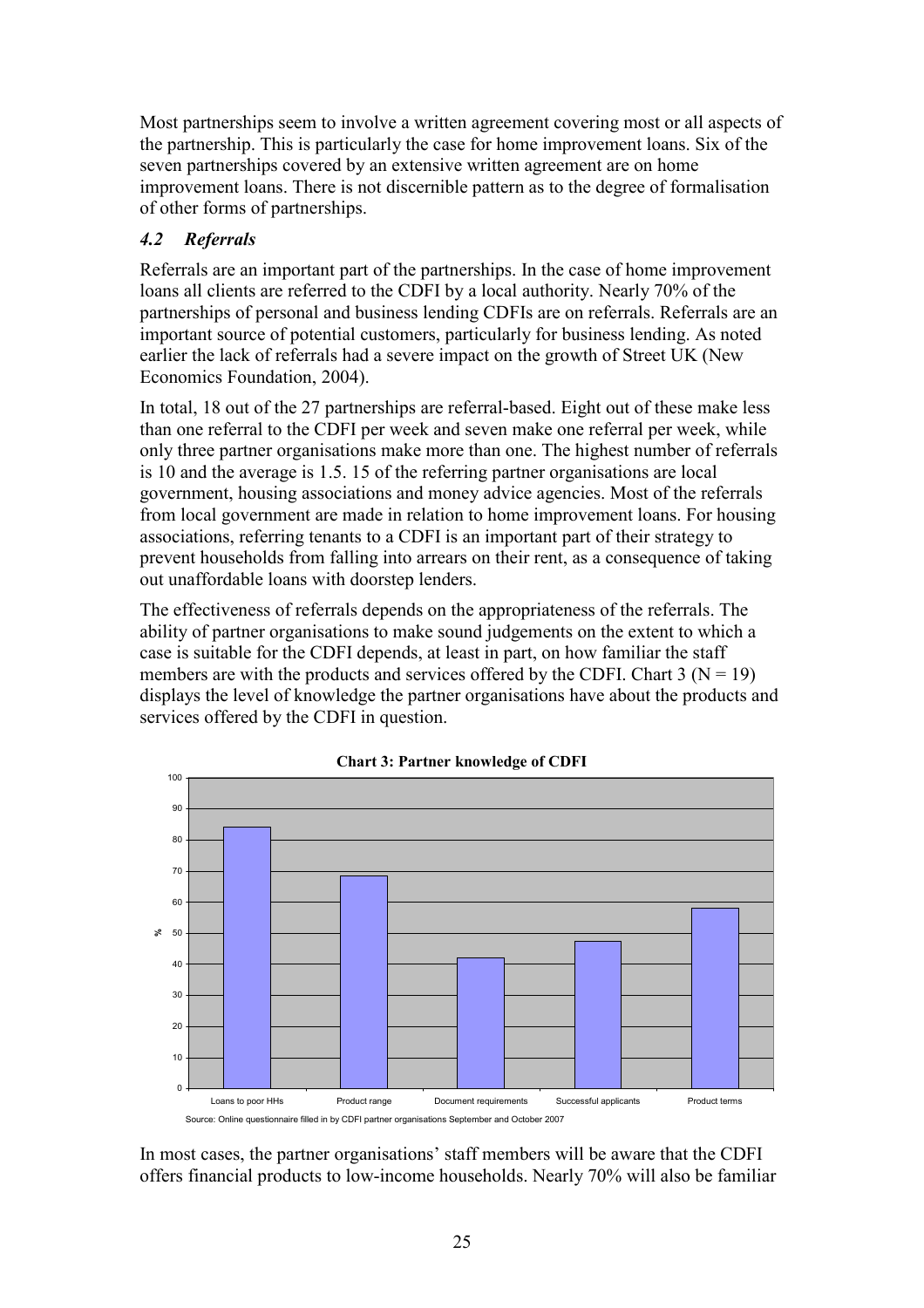with the range of products offered by the CDFI and over half will know the terms of the products.

The relevant staff members for local government seem to be the most knowledgeable of the products, terms and implications. The majority of local government partners are familiar with the product range and terms, and document requirements. They also have an understanding of who would be likely to be successful in applying for a loan.

In most cases, these partnerships centre on home improvement loans. The CDFI invests considerable time in providing technical information to interested local authorities and in negotiating terms for the delivery of home improvement loans. Once in operation, there is frequent contact between the CDFI and the local council, as all clients are referred by the local council after an assessment of eligibility and an attainment of the cost of bringing the home in question up to decent home standard. Hence, it is not surprising that relevant local government employees have acquired a relative in-depth understanding of the product and the processes driving it.

For the other types of partnerships, the picture is more mixed, the partner organisation employees displaying a great deal of variation in their knowledge of the services of the CDFIs.

Not only are these partnerships a source of new clients, the partner organisations can also lead to decreases in the interview time and costs by prepping the loan applicants. Chart 4 ( $N = 19$ ) shows what the different organisations tell their clients.





Local governments will generally inform the clients about document requirements and help the clients fill in the loan application before referring them on to the CDFI. Money advice agencies and housing associations will give the referrals some basic education in household finance management prior to making a referral.

In addition to prepping the loan applicants, the partner organisation may further decrease the time and resources a CDFI invests in loan applicants, by briefing the loan officer and sign-posting potential problems. Chart  $5 (N = 19)$  shows the extent to which the referring organisations contact the CDFI to inform it about the referral and the referral circumstances.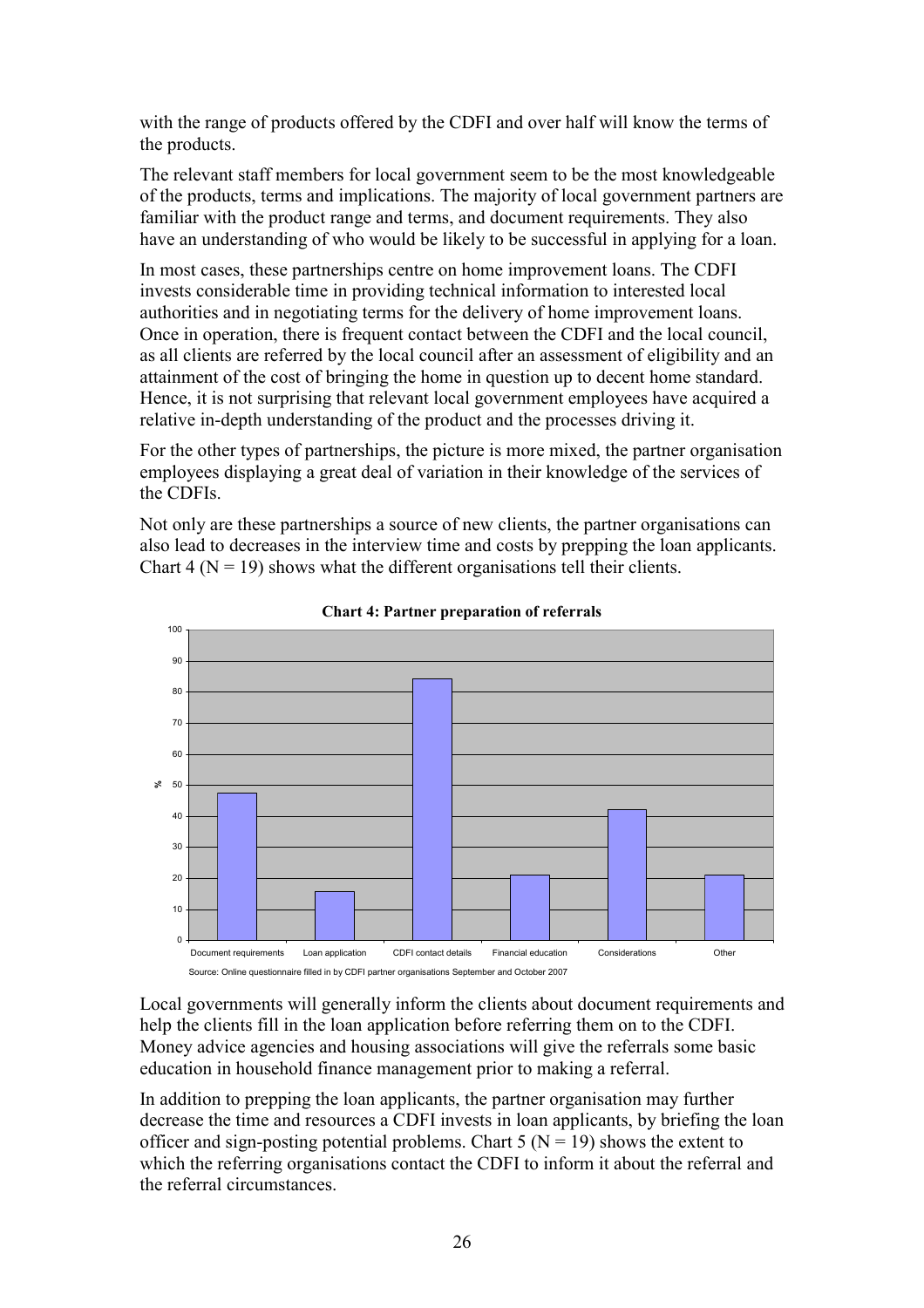

Local governments providing CDFIs with funding in exchange for home improvement loans will in most cases get in touch with the CDFI concerning referrals. For all other organisations, it is more variable.

Referrals work both ways and in some cases it is the CDFI making referrals to selected partner organisations. Primarily, these types of referrals enable the CDFIs to enhance the social impact on low-income financially excluded households. The CDFIs in the sample decline around 40-50% of the applicants, many of which may be better served by debt advice or another form of service performed by other agencies.

Out of the organisations in the sample, only four receive referrals from the CDFIs. Two of these organisations receive less than one referral per week, while the two other organisations receive one and three referrals respectively

The extent to which the CDFIs can enhance their impact on low-income households depends on the appropriateness of the referrals they make. Two of the organisations consider the referrals made by the CDFI to always be appropriate and one usually, while one considers that the referrals are sometimes appropriate.

#### 4.3 Marketing

Marketing their products to potential clients is a vital activity for CDFIs in order to reach out to a pool of customers. However, marketing campaigns, such as TV and newspaper adverts and canvassing target markets, can be very costly. Moreover, reaching a small audience, often distrustful of financial marketing, can be difficult.

Marketing partnerships may constitute a cost-effective way for reaching these markets for the CDFIs. Housing associations, job centres and other organisations may offer the CDFIs channels to large pools of potential clients. Over 70% (20 organisations) of the partner organisations conduct some form of marketing for the CDFIs. A marketing partnership may take numerous forms, from delivering leaflets through to sharing key information about the client group. Chart 6 ( $N = 20$ ) displays the distribution by type of involvement.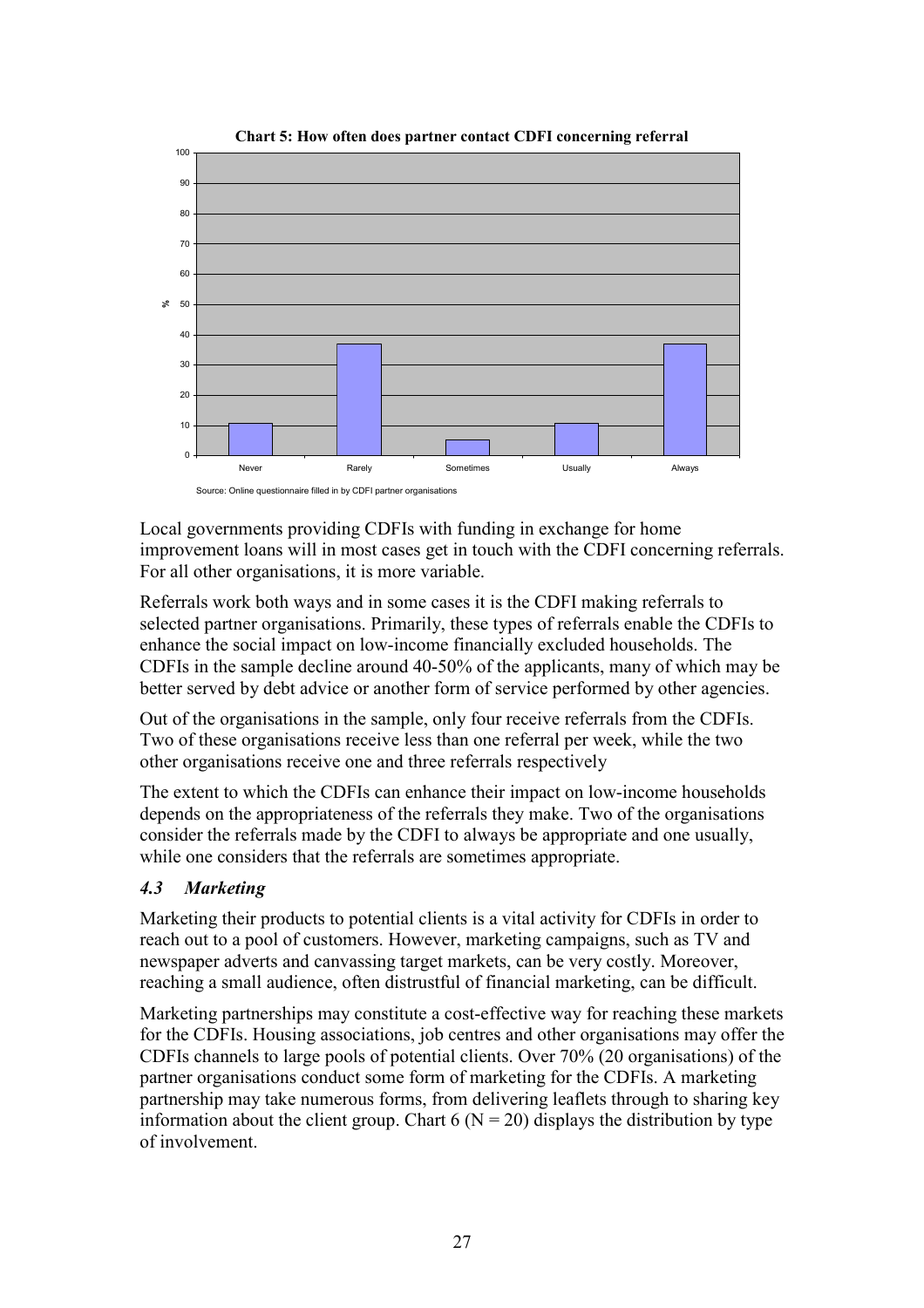

The vast majority of CDFIs distribute leaflets and information about the CDFI to its clients. Only four partner organisations share strategic information about the target market with the CDFI.

# 4.4 Partner organisations' perceptions of the CDFIs

The way in which partner organisations perceive the CDFI and the services it provides is likely to be important for their willingness to invest time and resources in a partnership, enhancing its effectiveness. Thus, in the online questionnaire the partner organisations were asked to indicate the extent to which they agreed with seven statements relating to the effectiveness and reliability of the CDFI and their partnership with the CDFI.

Overall the survey data and comments made by the partners reveal a high degree of satisfaction with their partnership with the CDFIs (see Box 1 for some examples).

#### Box 1: Comments made by partner organisations

"CDFI D is a first class organisation which meets the needs of many of our customers" (Local government)

"CDFI D provides an excellent service to our members, that is relevant to their needs. However, the service does not offer good value for money in terms of the benefits gained by our residents relative to the cost to us as an organisation" (Housing Association)

"Excellent working relationship!" (Local government on CDFI E)

"Their communication with us in relation to the funding we have given them has been very good and they have also been very keen to support any ideas or requests we have made." (Bank on relationship with CDFI B)

Chart 7 ( $N = 27$ ) shows the extent to which the respondents agreed that the CDFI in question was a reliable partner.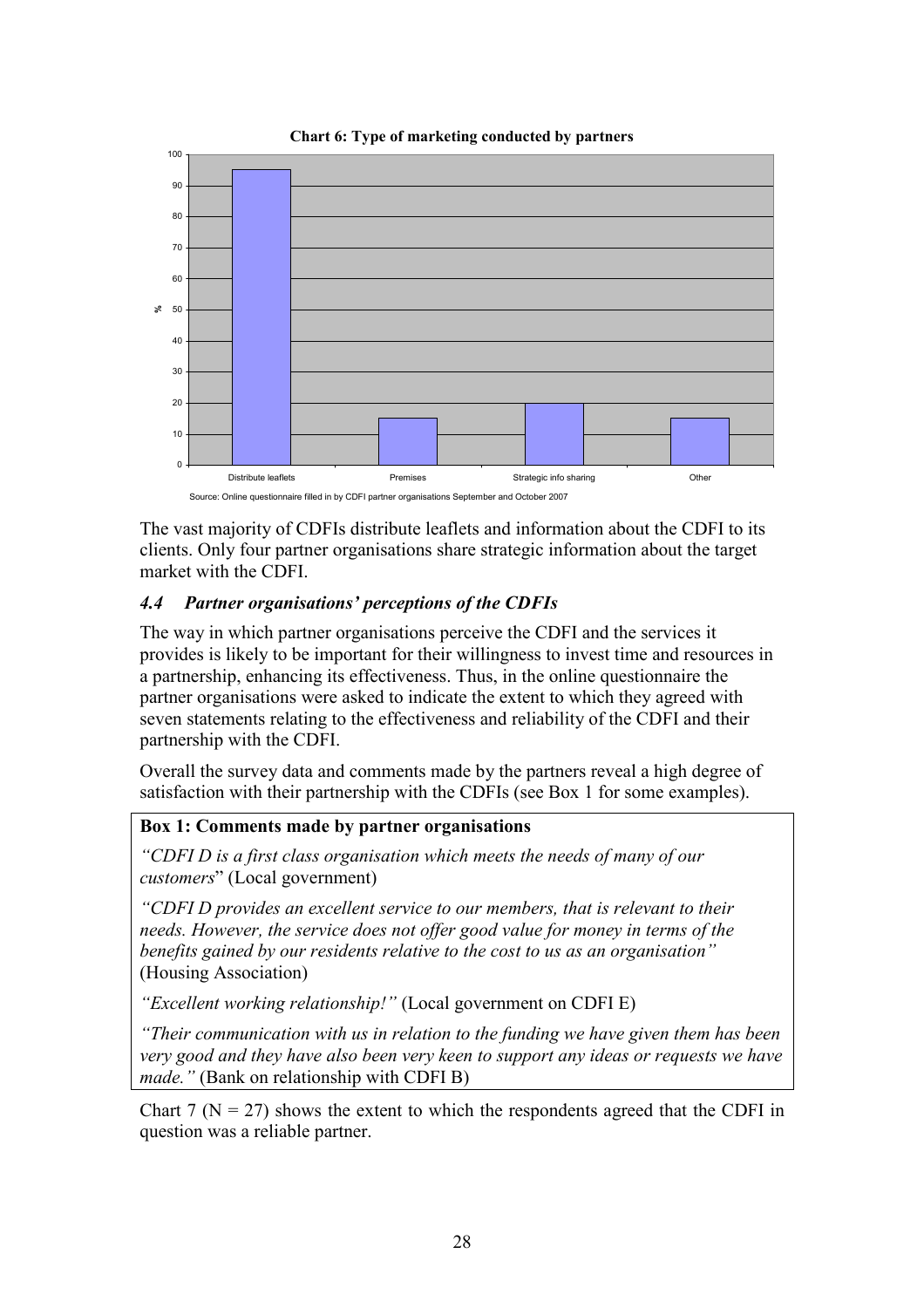

Nearly half of the respondents strongly agreed that the CDFI in question was a reliable partner. A further 40% agreed with that statement. Local governments are the most positive with eight out of nine local authorities strongly agreeing with this statement. Housing associations come across as slightly less enthusiastic as they all agree or neither disagree nor agree.

Chart 8 ( $N = 27$ ) shows the extent to which the respondents find the CDFI trustworthy.



Chart 8: "The CDFI is a trustworthy partner"

The figure reveals a similar pattern to the preceding statement. Over 90% of partner organisations agree or strongly agree that the CDFI they cooperate with is trustworthy, with local authorities agreeing more strongly than housing associations.

Chart 9 ( $N = 27$ ) shows the extent to which the respondents find that the CDFI listens to the partner organisation's concerns.

Source: Online questionnaire filled in by CDFI partner organisations September and October 2007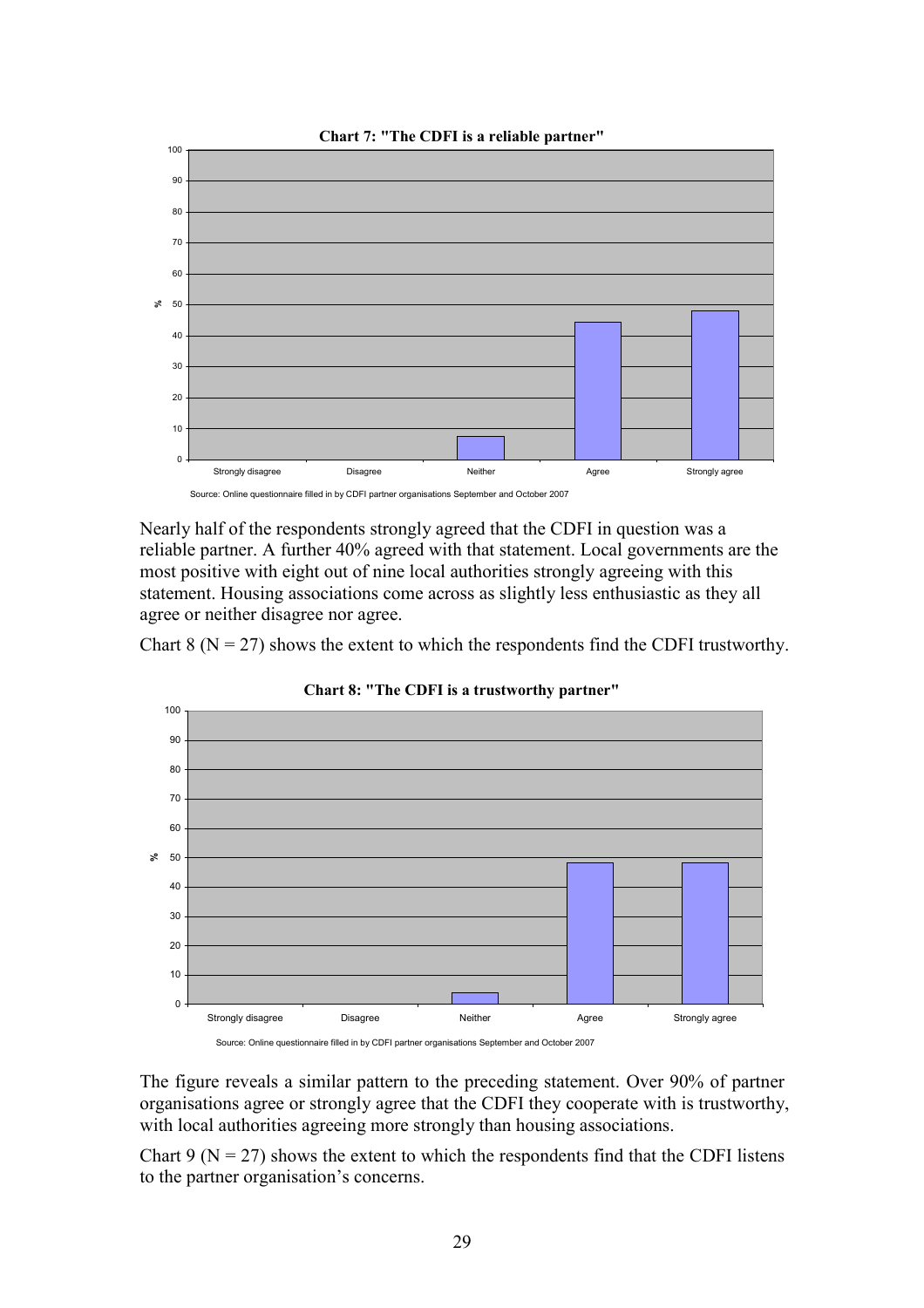

As with the two preceding statements, the majority of partner organisations agree or strongly agree with the statement that the CDFI listens to the partner organisation's concerns. However, the percentage is somewhat lower than in the previous two figures (80% compared to 90%).

Chart 10 ( $N = 27$ ) shows the extent to which the respondents find that the CDFI accommodates their needs.



Chart 10: "The CDFI accommodates our needs"

Source: Online questionnaire filled in by CDFI partner organisations September and October 2007

Nearly 70% of the sample agrees (44%) or strongly agrees (22%) that the CDFI they are cooperating with is accommodating towards their needs.

Graph 11 ( $N = 27$ ) shows the extent to which the respondents find that the purpose of the partnership is clearly stated.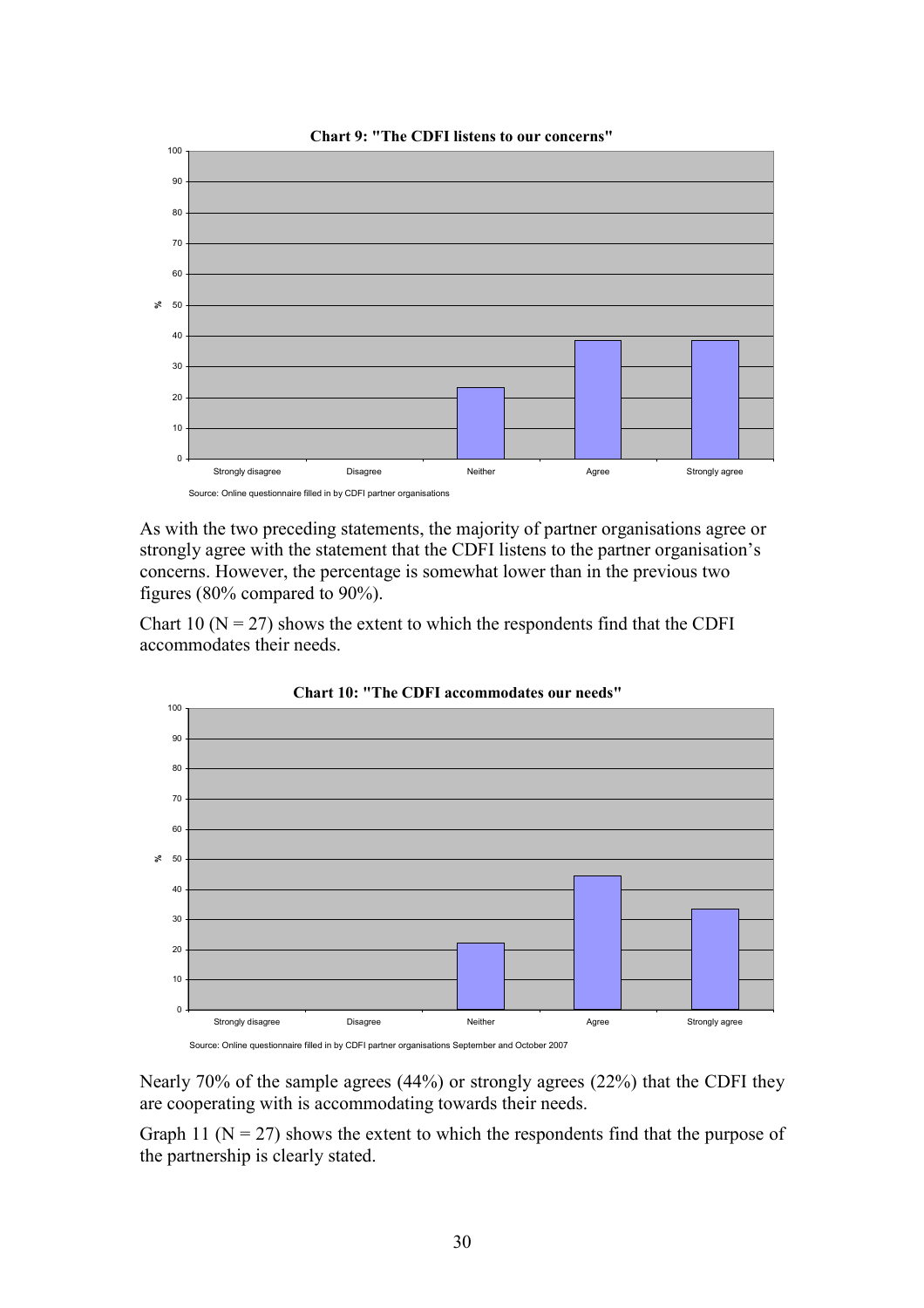

Nearly 90% of the sample agrees or strongly agrees that there is a clearly stated purpose of their partnership. In this case, the majority strongly agree (56%) rather than simply agree (30%). Notably, one partner organisation disagrees with this statement.

Chart 12 ( $N = 27$ ) shows the extent to which the respondents find that the purpose of the partnership is meaningful.



Chart 12: "There is a meaningful purpose of our partnership"

In terms of the extent to which the respondents agree with whether the purpose of the partnership is meaningful, the trend is similar to the preceding statement, with over 90% agreeing or strongly agreeing with the statement. Again the majority strongly agree. However, one partner organisation strongly disagrees with this statement.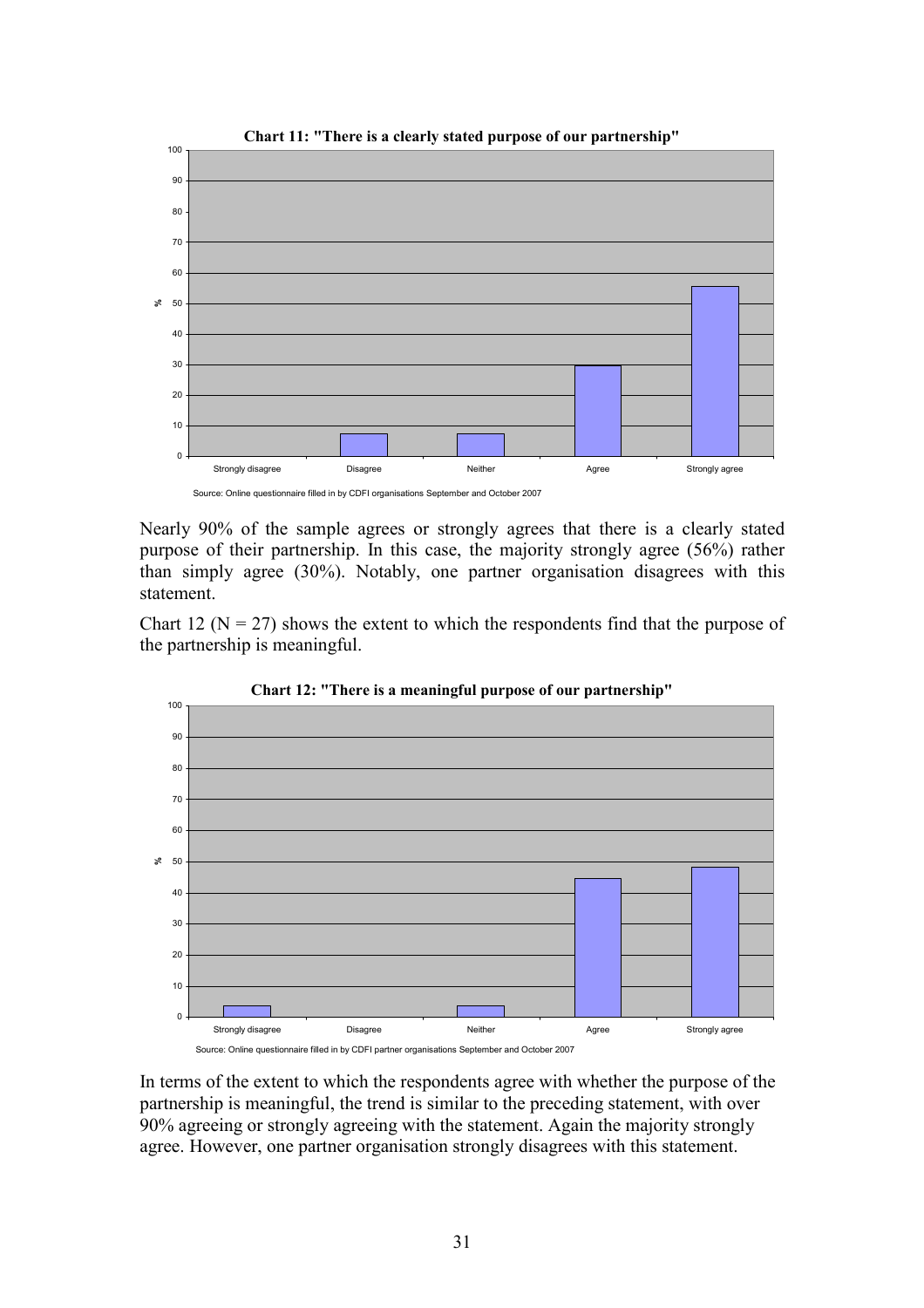Chart 13 ( $N = 27$ ) shows the extent to which the respondents find that the CDFI is an effective means of achieving their goals.



Chart 13: "Our partnership is an effective means of achieving our goals"

There seems to be less agreement on the extent to which the partnership with the CDFI is an effective means of achieving their goals. Two partner organisations disagreed that their partnership with the CDFI in question was an effective means of achieving their goals. A further six partner organisation neither agreed nor disagreed with this statement. Nevertheless, 70% either agree or strongly agree.

In summation, the majority of the partner organisations in the sample cooperate with the CDFIs on marketing, funding and on making referrals. Local authorities are most uniform in the extent to which their partnerships with the CDFIs are formalised, in their knowledge of loan products and processes and generally display the highest level of satisfaction.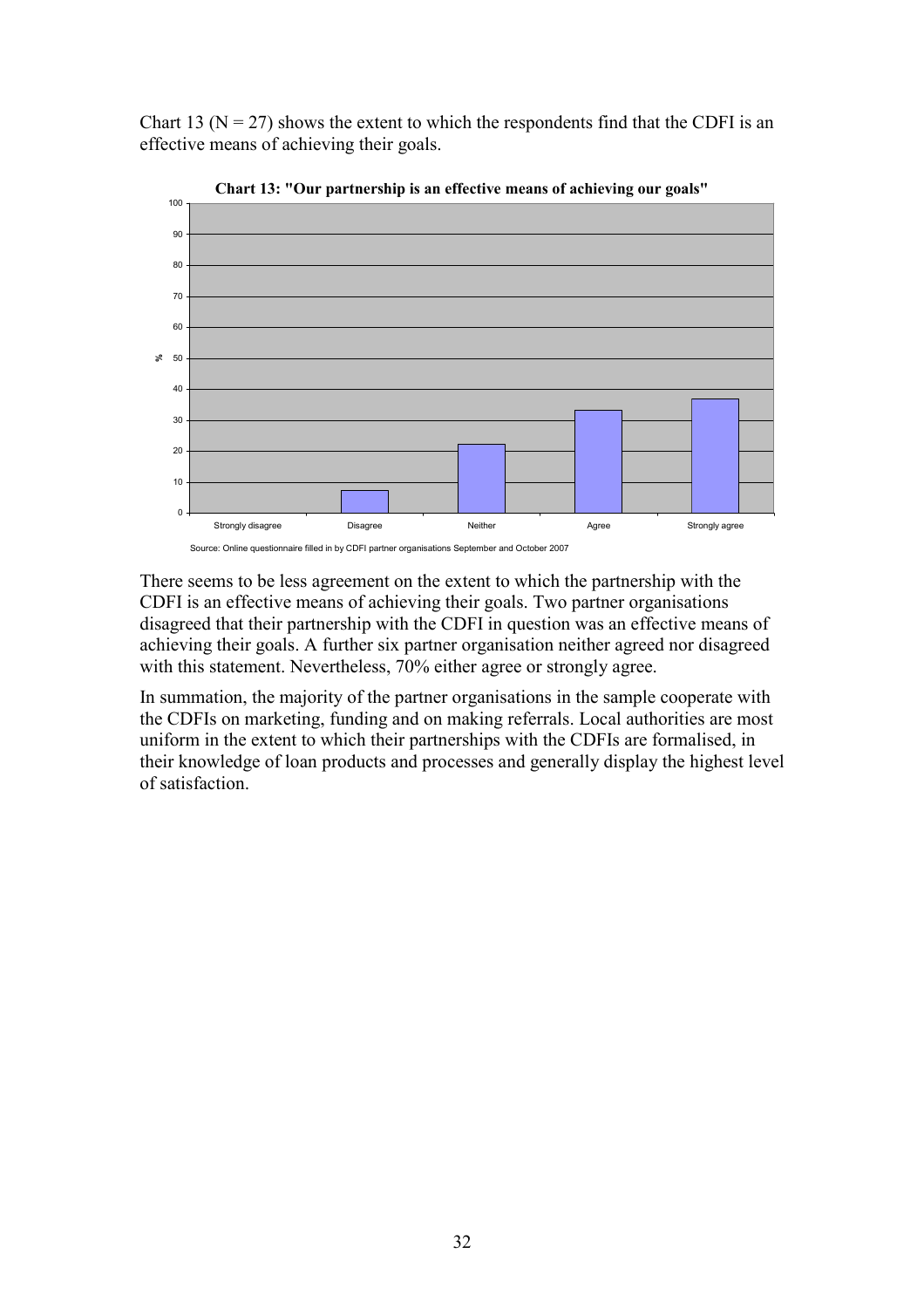### 5 LOAN PORTFOLIO ANALYSIS

# 5.1 Introduction

In this chapter we conduct an in-depth analysis of the loan portfolios of the CDFIs in our sample to assess and discuss their operational and financial sustainability. The chapter is organised into two sections. The first section analyses and discusses their current operational and financial performance. In the second section we extrapolate from current and historical data to project possible future development trajectories.

# 5.2 How sustainable are the CDFIs currently?

We now turn to degree to which these different business models are sustainable. In Chapter 2 we introduced two measures of sustainability. First, there is operational sustainability, which refers to the degree to which the CDFIs can cover their costs with income from their core activities (i.e. fee and interest rate income from its loan portfolio, and interest income from deposits). Second, financial sustainability refers to the degree to which the CDFIs are able to cover all their costs whilst raising all lending capital through recycling of existing funds and through commercial loans.

In a sense, the path towards a fully sustainable CDFI sector may be best viewed as a continual process where the starting point is total subsidy dependence and the arrival point is financial sustainability via operational sustainability. The CDFIs in the sample and in the UK more broadly are likely to be somewhere in between total subsidy dependence and operational sustainability. Therefore, in this chapter we mainly focus on the operational rather than financial sustainability.

Chart 14 shows the degree to which the CDFIs are operationally sustainable. Specifically, using their most recent audited accounts, we calculate the total earnings (fees and interest income, and bank interest earned or paid) as a percentage of total overheads (staff, overhead and governance related costs). The average column refers to the average for the personal lending CDFIs (i.e. it excludes CDFI E).

We have not included contractual income in the form of fees paid for services (for example local authority subscription fees for home improvement loans), which is arguably different from pure grant income. A high reliance on contractual as opposed to customer-based income decreases the operational sustainability of a CDFI, because the definition only takes into account activity earnings (i.e. interest rate and borrower fee income and interest income on bank deposits).

However, whilst customers will always pay interest and fees for their loans, there may be more uncertainty in terms of the willingness of local government, housing associations and government departments to pay for services such as home improvement loans and money advice. For example, in light of the recent abandonment of the decent home standard by the UK government, local authorities may be less interested in funding home improvement loans.

It is also important to note that here we do not take into account bad debt provisioning and debt written off. The reason for this is that the CDFIs operate with very different bad debt and write-off policies, which would render the data incomparable. In particular, one CDFI (CDFI C) does not operate with a bad debt ratio. When we turn to plotting future scenarios, we apply a standardised bad debt ratio, which we take into account when calculating the operational sustainability ratio.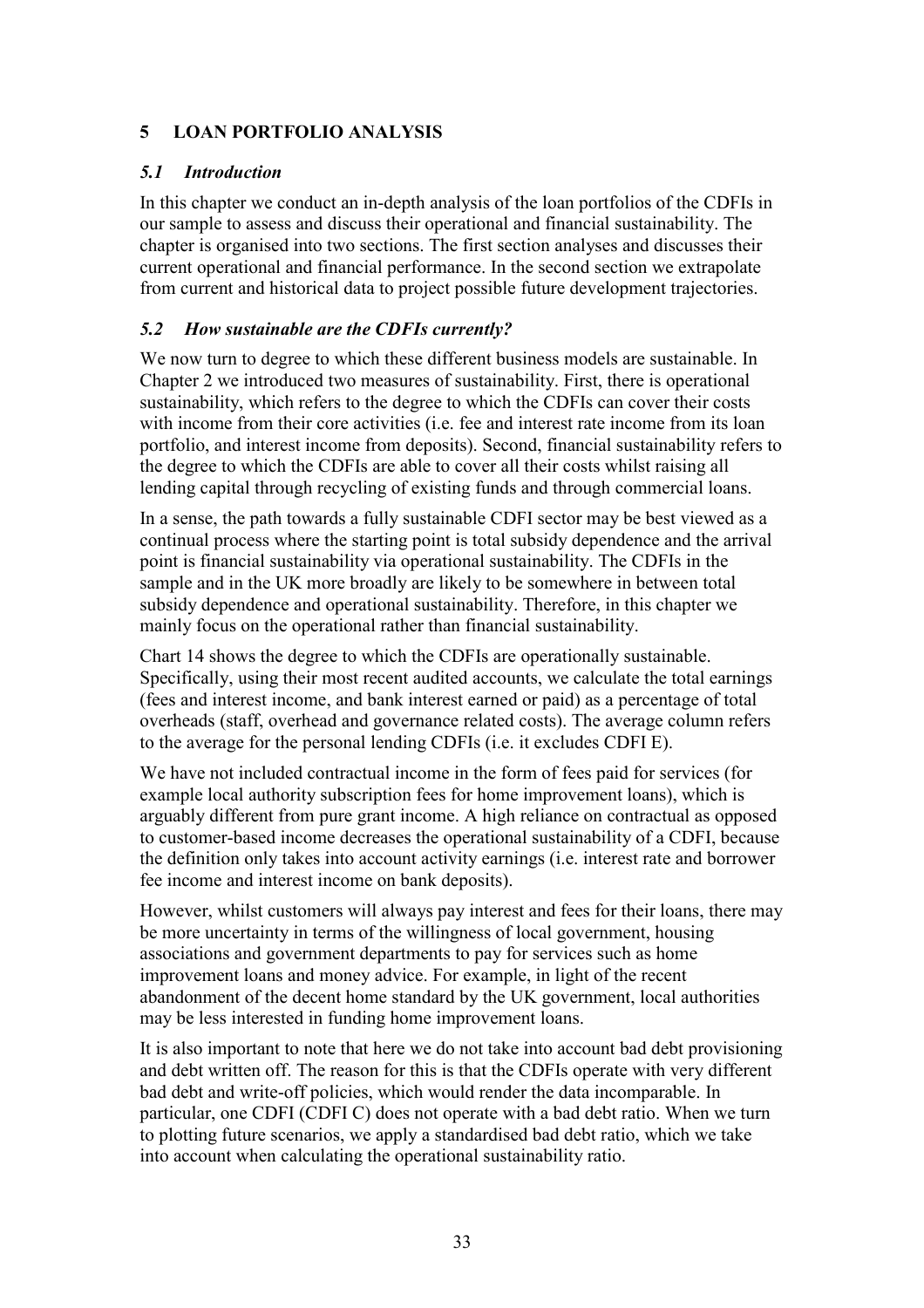Chart 14: Overall operational sustainability



Chart 14 shows that the CDFIs are some way away from covering their costs exclusively through the income generated from their loan portfolios. The average for the personal lending CDFIs is below 40% and the most sustainable CDFI has an operational sustainability of just above 60%. However, compared to other UK CDFIs, the CDFIs in the sample perform reasonably well. The average operational sustainability for the personal lending CDFIs surpass those of Aspire (32%) (Forster et al, 2006) and Street UK (7%) (New Economics Foundation, 2004). The average for the personal lending CDFIs is slightly above the average for the UK CDFIs surveyed by the CDFA at 37.2% compared to 36% (Brown and Nissan, 2007).

The figure further suggest that CDFI A and CDFI E are the most sustainable CDFIs in that they are able to cover just over and under 60% respectively of their income through interest rates, fees and bank interest earned. However, CDFI E is mainly able to do so because of the bank interest it earns. The income from interest rates would only cover around 6% of its costs, though it is worth emphasising that we have not included the contracted support in the form of local authority subscription fees. In the case of CDFI A, bank interest earned plays a marginal role in explaining its performance, as even without bank interest, the organisation would still be able to cover around 60% of its costs.

CDFI B has the lowest score by some margin. This may in part be explained by its money advice programme. The costs of running this program are covered exclusively through contract income as opposed to customer fees, but it has proved impossible to separate out the money advice costs and income in this analysis. However, the costs and income related to this service will be separated out when we turn to the projections. Also, this was only the second year of operation of the CDFI. One might expect that as the organisation reaches greater maturity its performance may improve.

#### 5.3 How sustainable can the CDFIs become – future development trajectories

So far we have examined the current level of operational sustainability of the CDFIs. However, given that the personal lending CDFIs are relatively young organisations at an early stage in their development trajectory, a more interesting question may be how far along the sustainability continuum they can progress over the next few years.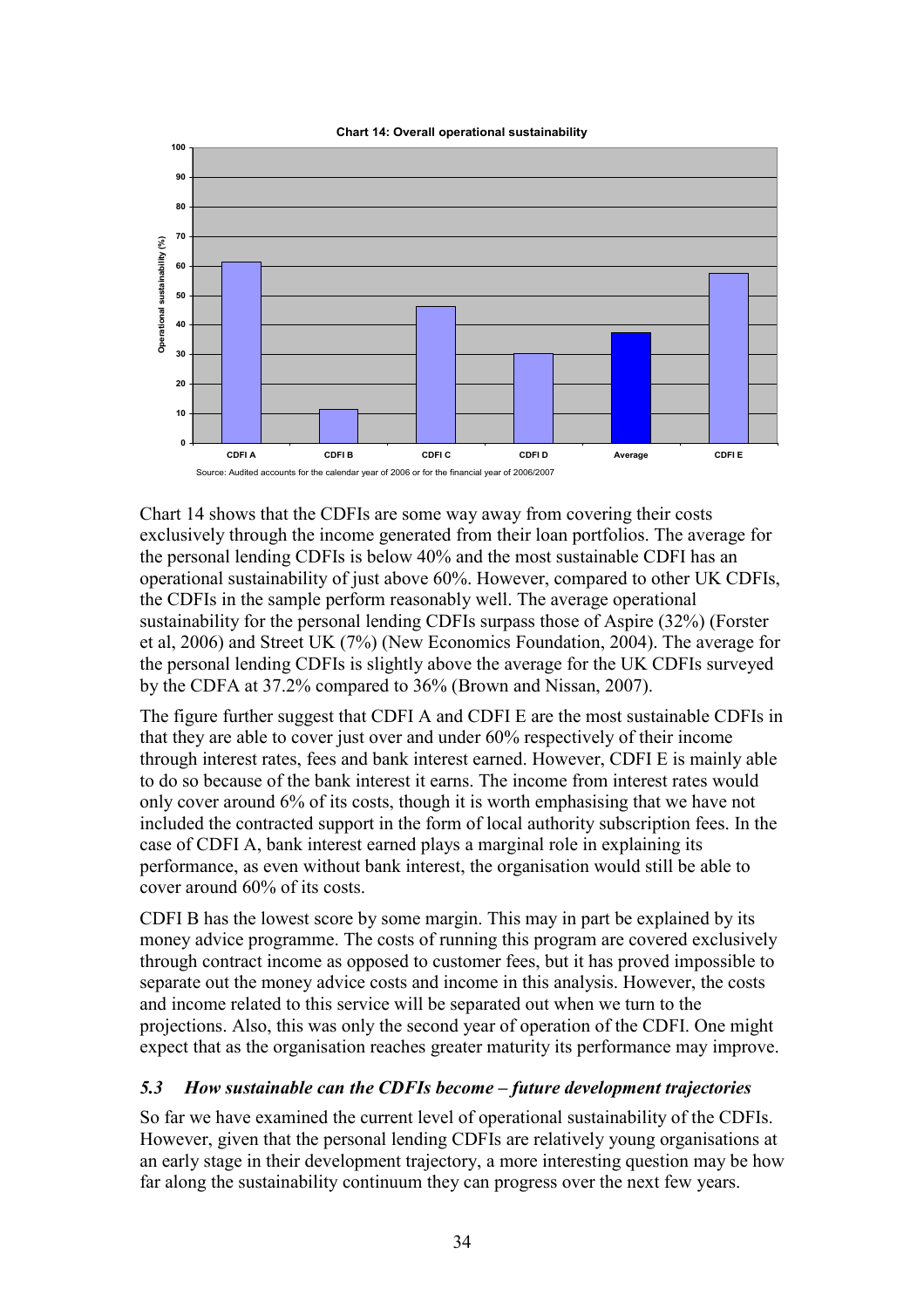Therefore, in this section we attempt to project several possible future development trajectories for the CDFIs.

Drawing on the basic cost structure (staff, governance and office costs), loan and product portfolio mix (average amounts, number of loans, split repeat/new loans, interest rates, fees etc), and capital and funding streams (liabilities, financial expense, funding contracts) of the CDFIs for the financial year of 2006/2007, we made projections about the future growth and performance of the CDFIs for the following seven financial years: 2007/2008 through to 2013/2014.

In addition, we also had to make some assumptions about the future behaviour of the organisations and the climate in which they operate. We assume an annual growth rate in the number of personal loans issued of 10% and a 5% annual increase in the average value of the loans. The exception to this is CDFI D, which plans for its personal loan portfolio to be a smaller part of its business model in the future, where we have set an annual growth rate of 5%.

For business loans, regional variations in funding models and uncertainties about the market potential have made it difficult to set a standard growth rate. Therefore we set different growth rates for CDFI B  $(10\%)$ , CDFI D  $(5\%)$  and CDFI C  $(0\%)$  according to their business plans. The average value of the business loans is set to increase by 5% per year.

The overheads costs and capital requirements are adjusted to support these growth rates. We also apply an annual inflation rate of 4% throughout the period. In terms of capital requirements, we have assumed that interest free capital is available to support projected growth. Issues concerning capital requirement and potential funding sources are discussed in more detail in Section 5.3.5.

Furthermore, we have applied a standard bad debt ratio of 15% (10% for repeat clients) for both business and personal loans, and a ratio of 0.5% for home improvement loans. The CDFIs operate with different bad debt ratio policies. However, the standard bad debt ratio was applied to all the CDFIs because discrepancies in such ratios may skew the results, as the lower the bad debt ratio the greater the predicted interest rate income and vice versa.

Finally, we have also factored in planned opening of new branches and other structural changes. Opening new branches is likely to have a low initial income versus costs, as it requires initial investment and it may often take time before a new branch is able to build up momentum in terms of customer streams.

In addition to these base budget projections, we imagine that the CDFIs have a set of levers at their disposal to improve their level of operational sustainability which we analyse in the subsequent sections. They can lower costs by boosting staff productivity, increase the income earned on their products by raising the interest rates charged and add new products or alter the mix of products offered. In addition, we model a set of scenarios concerning recapitalisation, funding shortages and implications of borrowing loan capital at market rate on the CDFIs' sustainability.

# 5.3.1 Raising interest rates and loan officer productivity

To enhance the overall operational sustainability, the CDFIs can increase operating revenue through raising the interest rates and by cutting costs by increasing loan officer productivity (as measured by number of loans processed per full-time loan officer per year). These are demonstrated by Charts 15-19 which depict three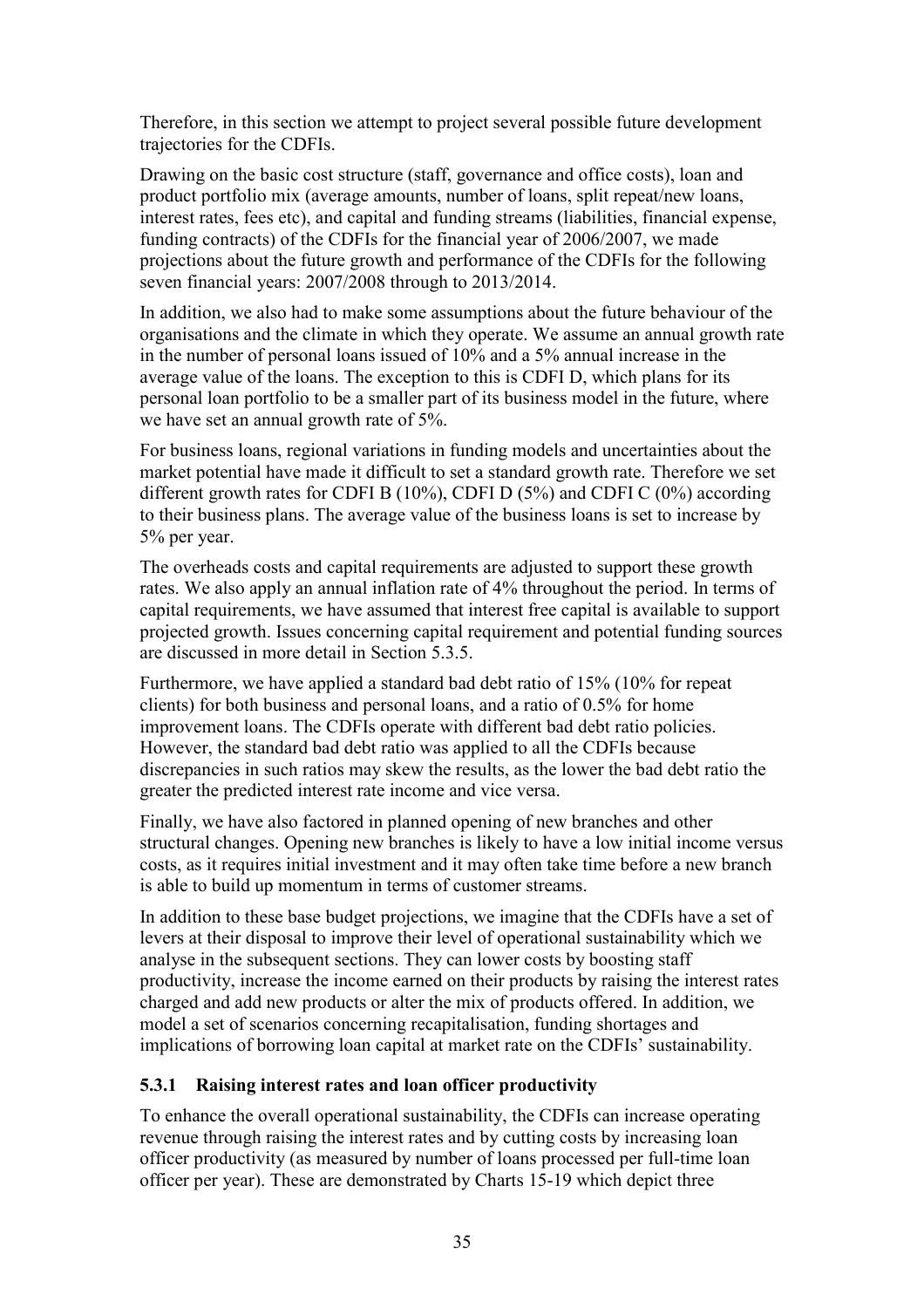scenarios. (Operational sustainability is displayed on the vertical axis, whilst financial years 2007/2008 to 2013/2014 are displayed on the horizontal axis.)

In the first scenario (as now) the CDFIs make no changes in productivity, interest rates levels or any other aspect of their operation. In the second scenario the CDFIs raise the loan officer productivity. For personal loans this entails raising the loan officer productivity to 400 loans per full-time loan officer up from 308 (CDFI B), 205 (CDFI C) and 250 (CDFI D). The 400 loans per full-time officer is the loan officer productivity for CDFI A which is the highest in the sample (see Section 3.5.2). The CDFIs increase the business loan officer productivity from 50 (CDFI B) and 60 (CDFI C, CDFI D) to 70 loans per year per full-time loan officer. Home improvement loan officer productivity is raised from 60 to 70.

In the third scenario the CDFIs raise the interest rates, and introduce or raise an administration fees. The CDFIs raise the personal loan interest rate to 31.9% from between 21 and 25% and raise or introduce an administration fee of 5%. This is a relevant scenario as one of the CDFIs is planning to increase its interest rates to 31.9% and to introduce a 5% administration fee from 2008. For CDFI E, we raise the interest rate from 6% to 8%.

It is important to note that CDFI D is currently radically reducing its overhead costs through reducing staffing. Unfortunately, these changes were brought to our attention too late to reflect them in all the modelling. These changes would have boosted the operational sustainability ratio considerably in all projections. That said the implications of these changes are explored in Section 5.3.3 when we look at best practice sustainability models.



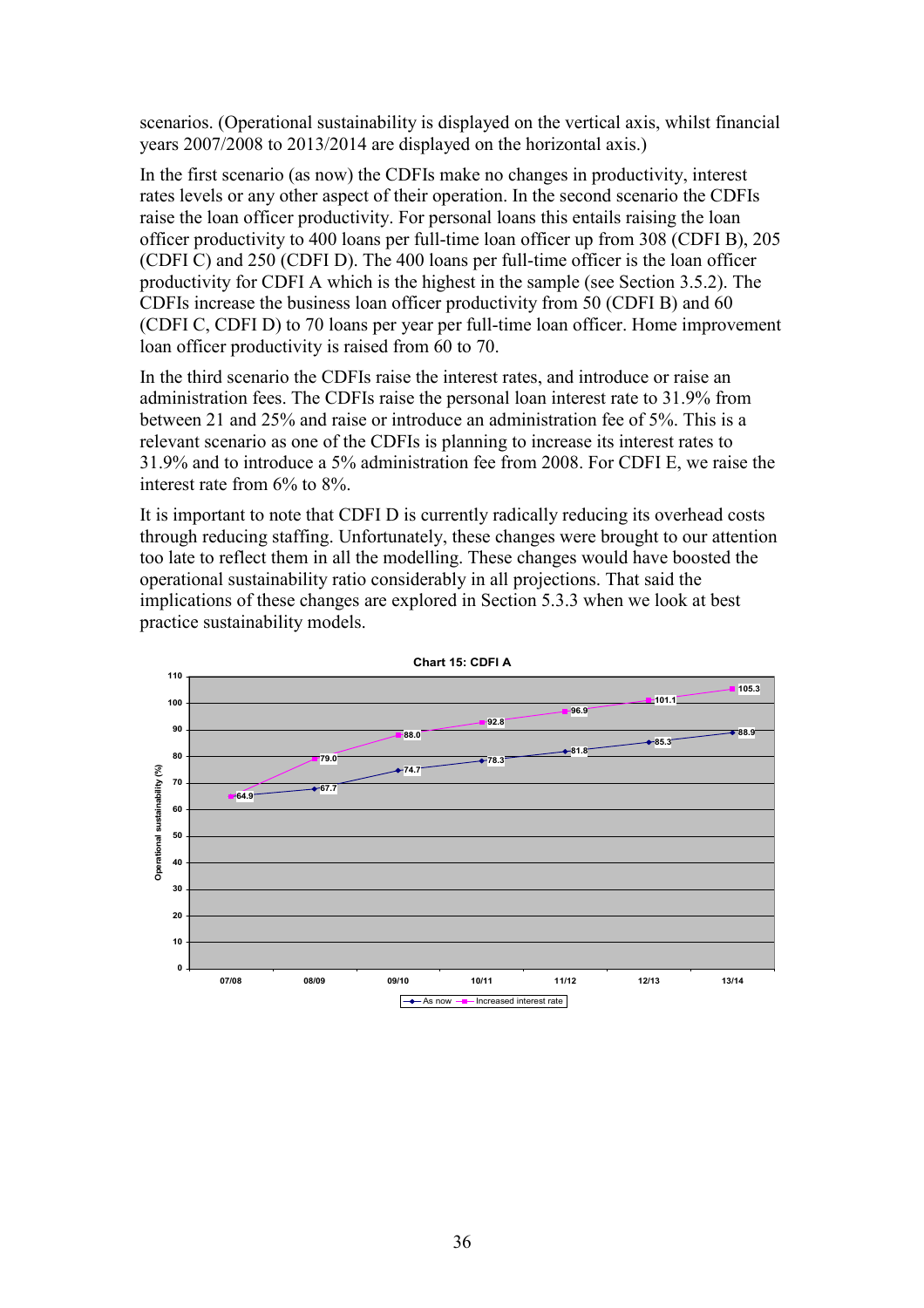





Chart 17: CDFI C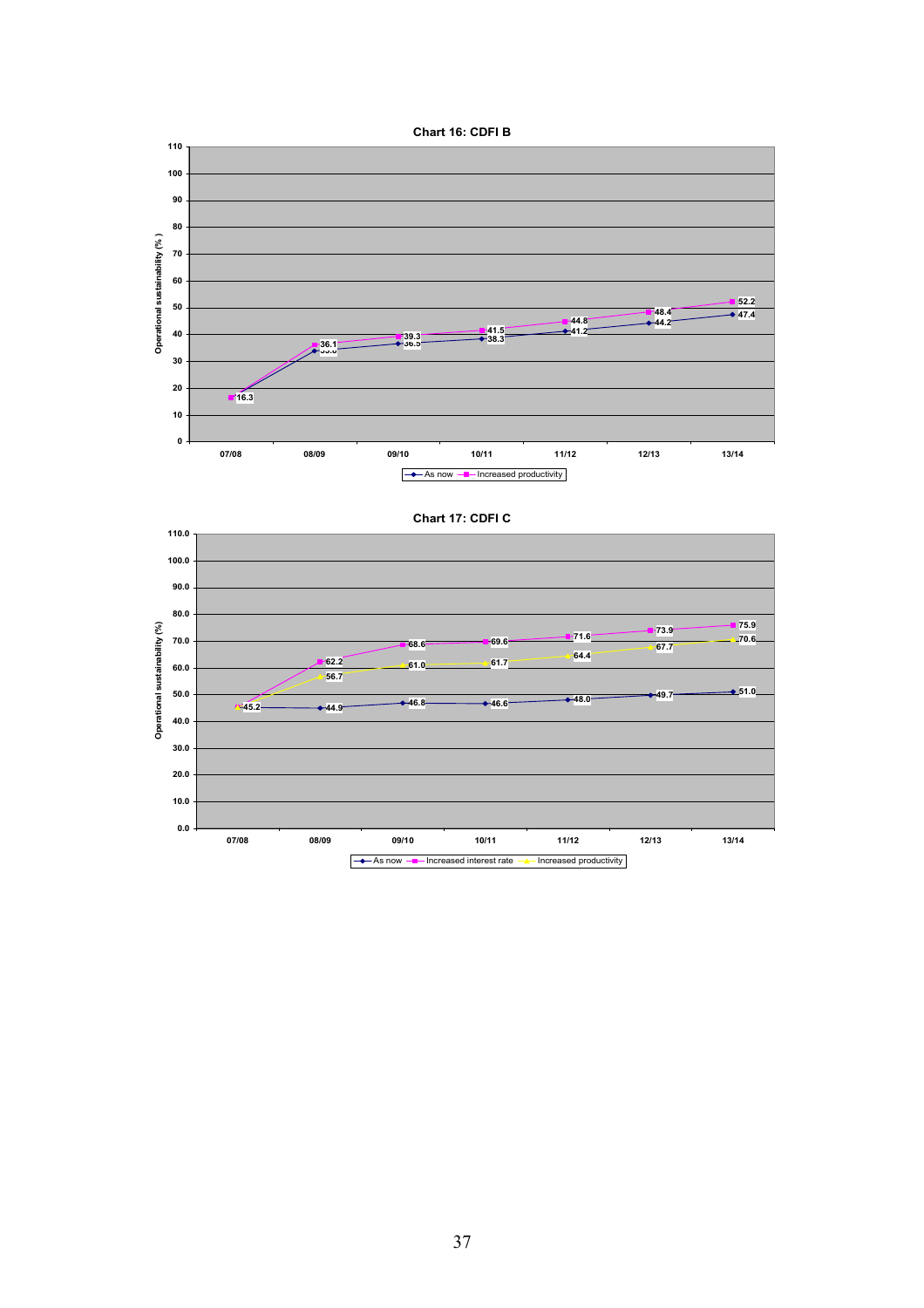





Generally, the CDFIs appear to be gradually enhancing their ability to cover their operating costs with income from fees and interest rates in all scenarios including the scenario "as now." Conversely, CDFI E shows a decline in operational sustainability. This is largely explained by the properties of the home improvement loan. At the start of the cycle of the home improvement loan, the local authority transfers a considerable amount of loan capital to the CDFI. The idea is that the CDFI can use this fund to borrow further capital for on-lending so that in the end the local authority contributes with around three quarter of the capital to be lent for the purposes of home improvement and the CDFI raises the remainder.

In the case of CDFI E, resulting from the immediate transfers from subscribing authorities, the CDFI has nearly £3 million in bank deposits at the start of year 2007/2008. These initial funds and the income from bank interests drop throughout the period as they are used for on-lending. By year 2011/2012 these initial funds are depleted, and for the years 2012/2013 and 2013/2014 the CDFI has to borrow capital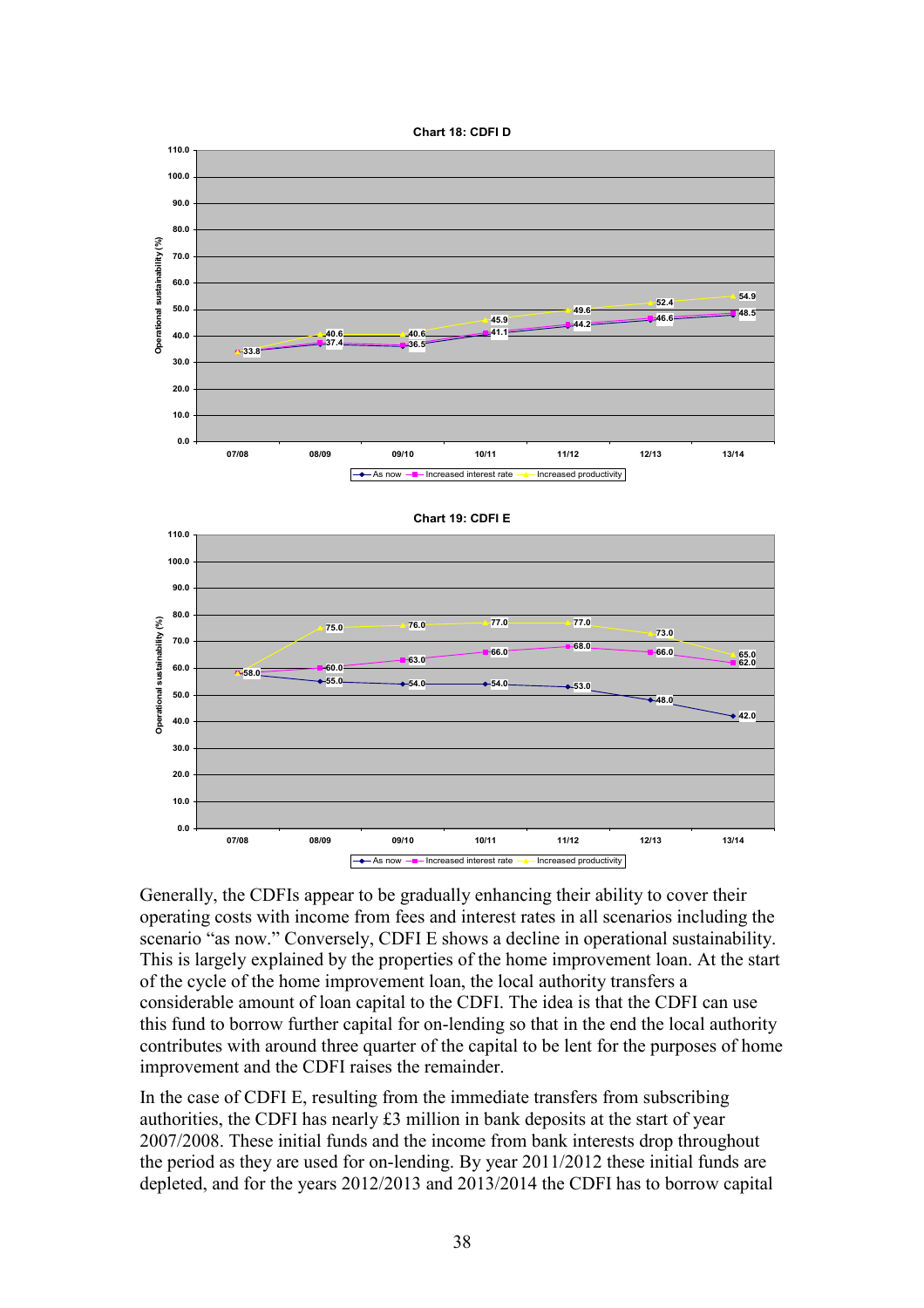for on-lending, hence the considerable drop in operational sustainability for this period.

Essentially, this shortfall has to be made up by local authority subscription fees. However, by raising interest rates and increasing loan officer productivity, CDFI E may be able to reduce the local authority subscription fees and make the home improvement loan package more attractive for local government as depicted in chart 19.

CDFI A comes closer than the other CDFIs in reaching 100% operational sustainability by the end of the projected period. There appears to be numerous explanations for this. First, CDFI A has the most efficient and streamlined organisational structure as illustrated by its high loan officer productivity. Second, the CDFI has lower overhead costs relative to the others, partly owing to lower labour costs per worker than the other CDFIs. Third, with the exception of CDFI B, CDFI A has the highest interest rates and administration fees. Fourth, the organisation seems to have made considerable gains in efficiency through outsourcing key activities, such as arrears monitoring. Finally, more than half of the loans CDFI A granted in the financial year of 2006/2007 were to repeat customers. Such loans constitute considerable cost savings as well as being lower risk.

Nevertheless, the graphs suggest that by boosting interest rates, raising or introducing administration fees, and by boosting loan officer productivity, all CDFIs can enhance their projected future performance. In particular, the introduction of an upfront administration fee for personal loans has positive implications for operational sustainability. The advantage with such a fee is that it is not affected by arrears and as such can give a disproportionate boost to income.

According to our estimates, over 40% of the total activity earnings (interest rate and fee income) for the personal loan portfolio of CDFI A in year 2007/2008 will be derived from the 5% upfront administration fee. Similarly, the 3% upfront fee charged from CDFI D customer will make up 36% of the activity earnings of the CDFIs personal loan portfolio for the same year.

The effectiveness of raising fees and interest rates, and increasing loan officer productivity for the individual CDFI depends on three factors. First, the starting point of the CDFI will affect the gains a CDFI can make in terms of operational sustainability. A CDFI closer to best practice will have less to gain by raising interest rates and productivity than a poorer performing CDFI.

Second, the mix of products will also have an impact on the improvements a CDFI can make. As we make a greater number of and more radical alterations to the personal loan portfolio, the impact will be most felt by the CDFIs with a stronger concentration on personal lending in terms of the value of the loan portfolio.

Finally, how far a CDFI can move towards full operational sustainability may ultimately depend on the level of overheads. This is particularly the case for CDFI B and CDFI D, who have both considerably higher governance and, particularly, staff costs. We discuss this in more detail below.

Thus, we can observe that CDFI C, who has a low starting point in terms of interest rates and loan officer productivity, in particular is in position to make considerable advances in operational sustainability over the next 7 years by introducing an administration fee, increasing the interest rates and boosting loan officer productivity.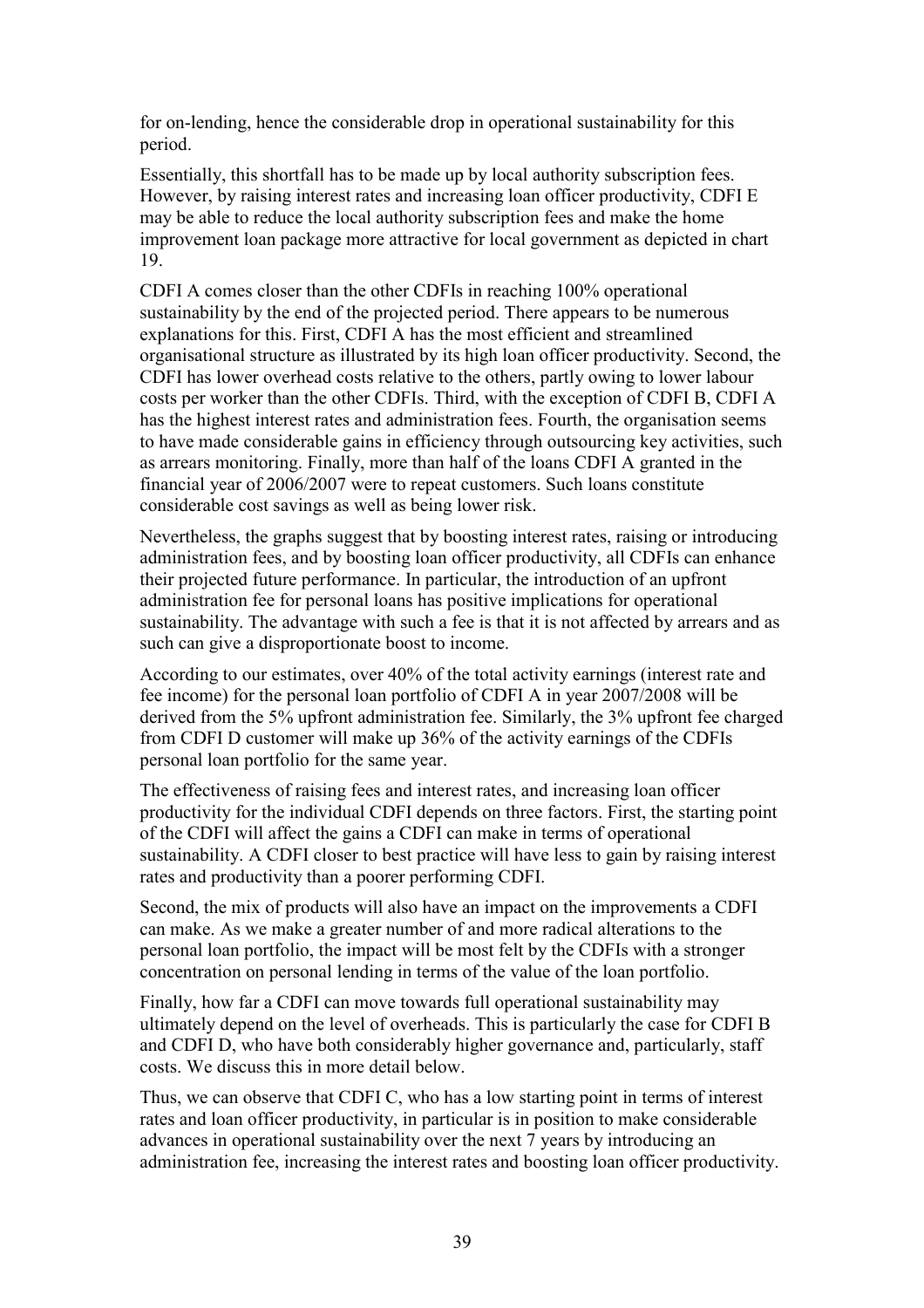#### 5.3.2 Adding home improvement loans

A mixed portfolio may make for a less vulnerable and potentially more profitable CDFI sector. In particular, home improvement loan is thought to have a positive impact on the overall portfolio. It is a high ticket, low risk product. As the local councils often subsidise the interest rate it is also an attractive option for consumers in that such a loan is likely to be cheaper than loans offered by other financial providers.

It must be noted that, at least in the medium term, the delivery of the home improvement loan is dependent on local authority subscription fees. However, if local authority is interested in upgrading housing stock to decent housing standard, then home improvement loan may be a cost-effective manner of upgrading the local housing stock.

Thus in this section we model how the CDFIs would perform if they were to include home improvement loans (Charts 20-22). These scenarios are only relevant for the CDFIs without home improvement loans (i.e. CDFI B, CDFI C and CDFI A). We have factored in a 12 month planning process, so the home improvement loan scheme does not come into effect until April 2009. Furthermore, we will not include any costs related to start-up. However, such costs are likely to be covered through public and private sector grants.

We assume that the CDFIs can make 41 home improvement loans at an interest rate of 8% and at an average value of £5,500 in their first year of operation (2009/2010). The number of loans will increase by 10% in the following years and will increase in average value by 5%.



Chart 20: CDFI A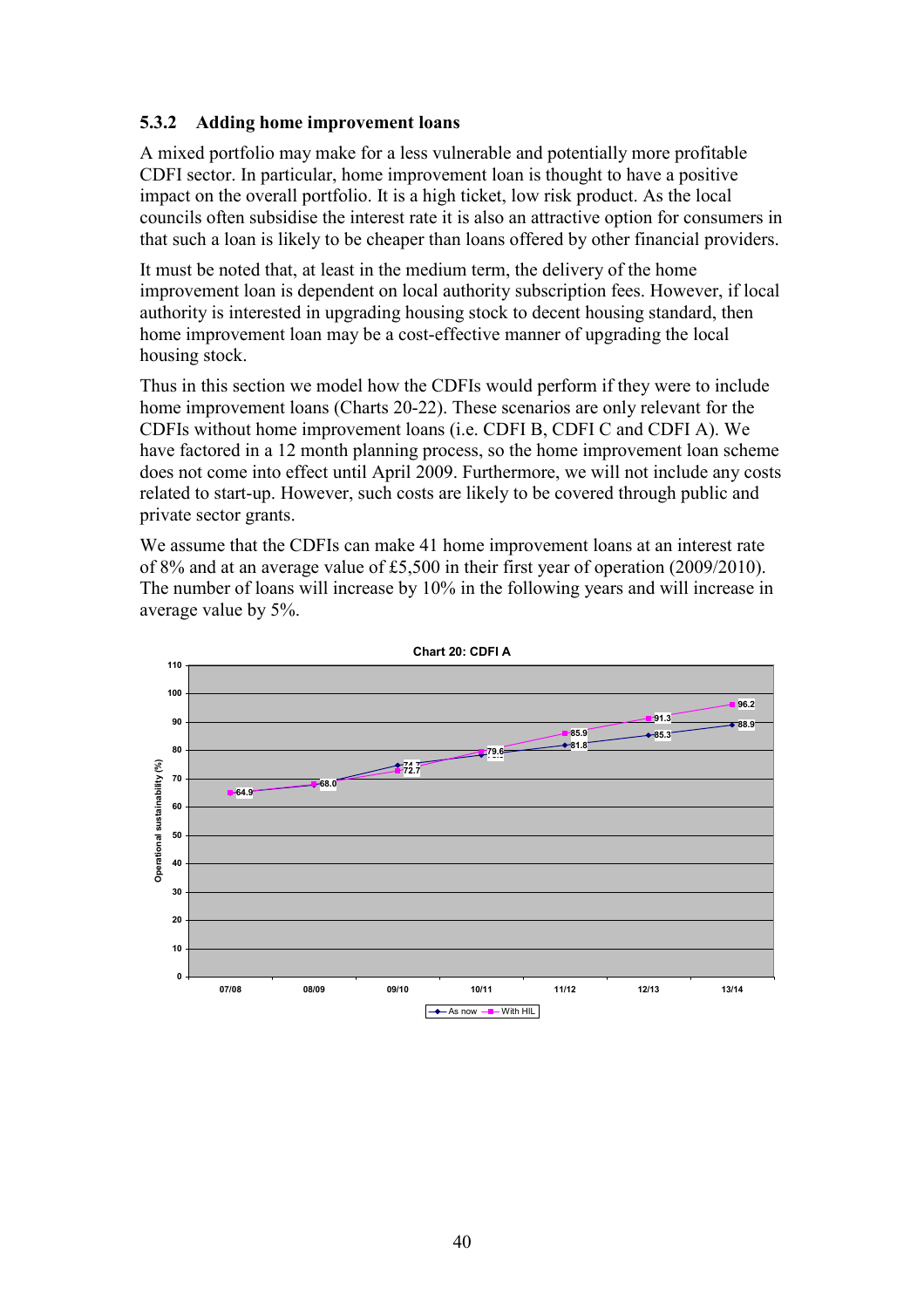



Despite these relatively modest assumptions, the charts suggest that all CDFIs could boost their operational sustainability by introducing home improvement loans. Given that we have assigned the same assumptions to all the CDFIs, and that the home loan improvement product gives the same absolute activity earnings, the CDFIs with the smallest portfolios in absolute terms have the most to gain.

The home improvement loan product results in just below £9,000 in earnings from interest rates in its first year (2009/2010) and just above £90,000 in year 2013/2014. For CDFI A, whose total activity earnings (income from interest rates and administration fee charged) for the same years are approximately £250,000 and £450,000, such an income will make less impact on sustainability than for CDFIs with smaller portfolios, such as CDFI B and CDFI C.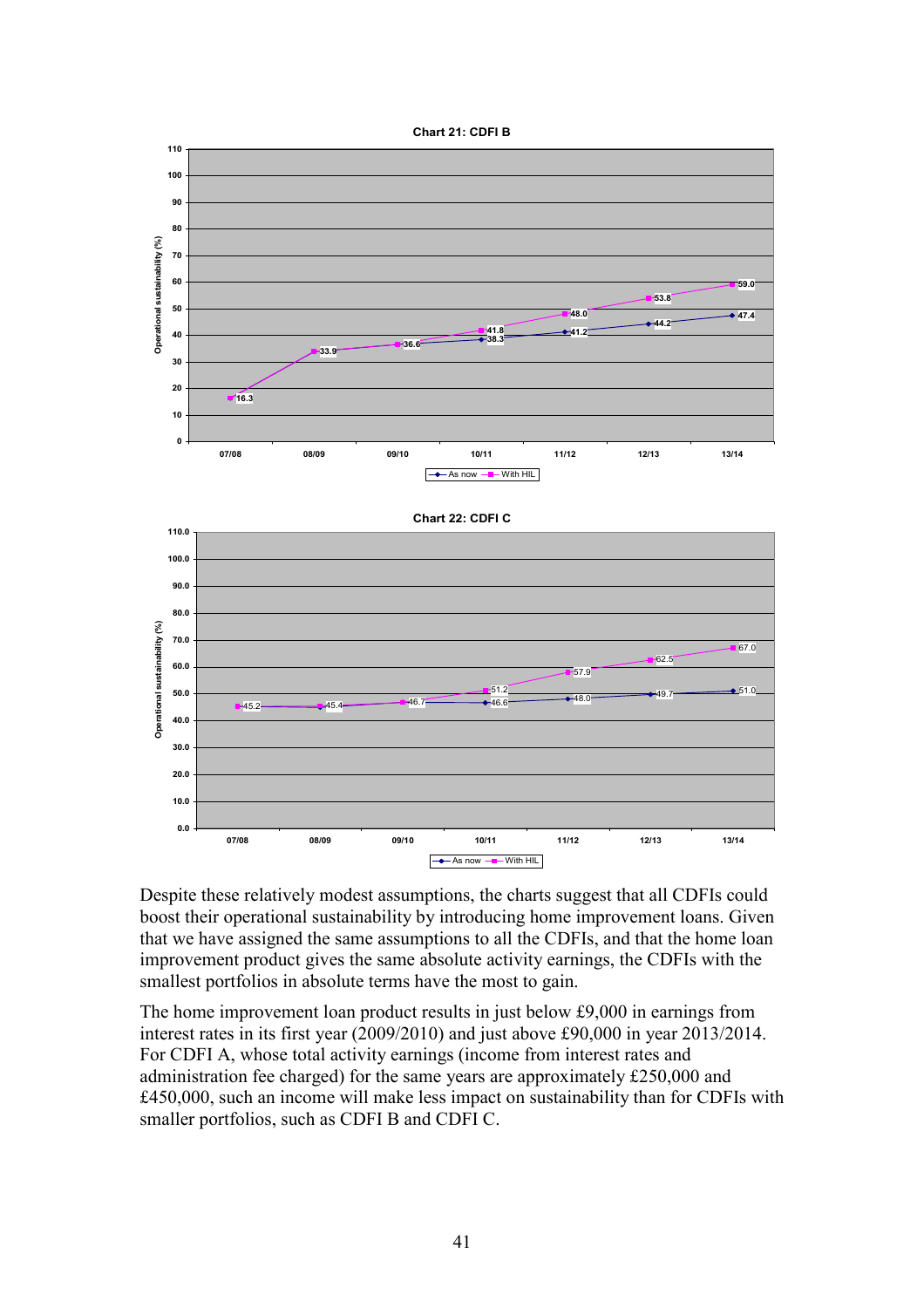#### 5.3.3 Towards a best-practice model of operational sustainability

In this section we model how close to full operational sustainability the CDFIs could get over the next seven years were they to adopt best-practice in terms of interest rates and administrations fees, loan officer productivity and product mix (i.e. introducing home improvement loans) (Charts 23-27). For CDFI D (Chart 26), we have also added a best practice scenario reflecting recent changes to the organisation's staff cost structure (reduced overheads). CDFI D is currently in the process of reducing their staff costs by nearly £100,000 through cutting number of staff boosting operational sustainability considerably. We discuss the implications of these alterations below.



Chart 23: CDFI A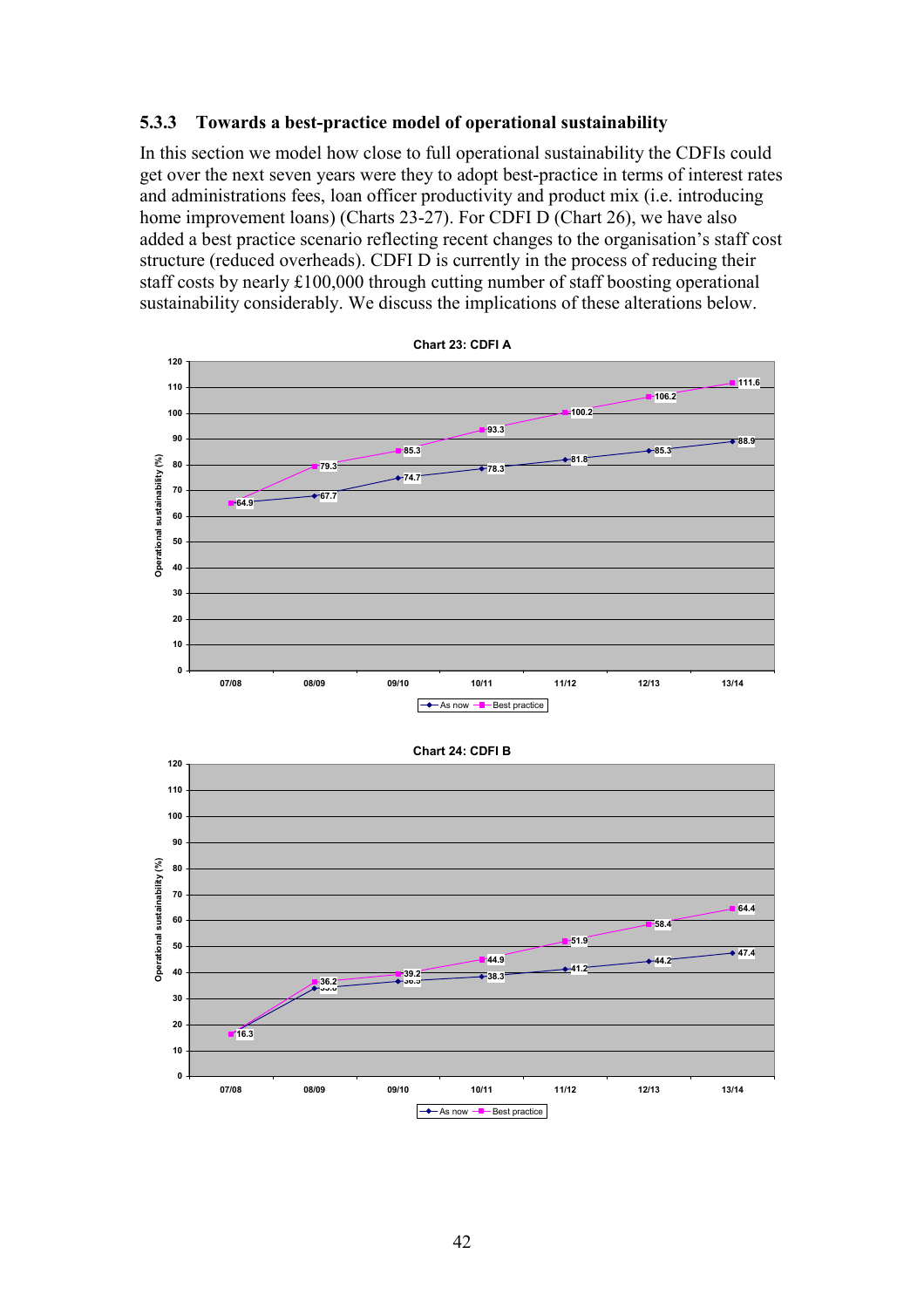



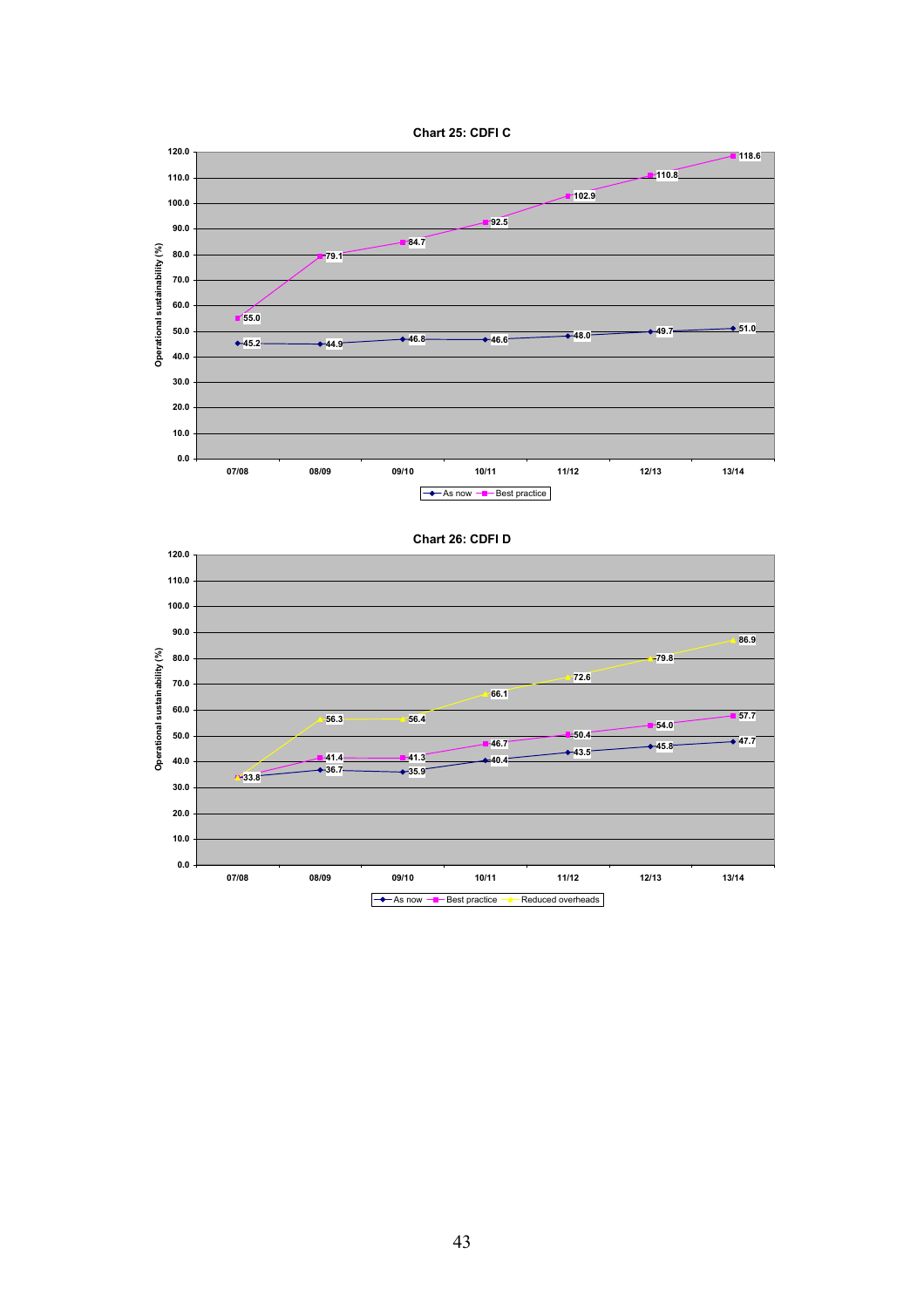



The charts suggest that by adopting all the best-practice measures – raising interest rates and administration fees, boosting loan officer productivity and introducing the home improvement loan – the CDFIs can make considerable improvements on the sustainability of their organisations.

Two of the CDFIs – CDFI C and CDFI A – reach full operational sustainability in 2011/2012. CDFI C experiences the most radical improvement. The main explanations for this are the relatively low starting point and the relatively small size of its loan portfolio.

The charts also show CDFI C surpassing CDFI A by year 2011/2012. This is because of the business loan portfolio, which although stagnant in the number of loans issued, constitutes nearly 20% of income from interest rates and fees. This suggests that, providing the business portfolio bad debt remains at manageable levels (around 15%) and the average loan value increases (5% per annum), even a moderate number of business or other higher ticket loans (24 per year in the case of CDFI C) can make a considerable contribution to operational sustainability. A back-of-the-envelope calculation indicates that dropping the business loan portfolio may lead to as much as a 15-18% decline in the level of operational sustainability in the seven year period.

CDFI E also reaches full operational sustainability in 2011/2012 but falls below for the following two years mainly due to the fact that the CDFI starts borrowing for onlending as stipulated in the home improvement loan cycle. However, despite the slight fall in operational sustainability in years 2012/2013 and 2013/2014, the chart suggests that by raising the interest rates and the number of loans processed per loan officer, the proportion which needs to be covered by local authority subscription fees decrease drastically.

CDFI D and CDFI B make smaller gains by adopting best-practice than is the case with the other CDFIs. In the case of CDFI B, the CDFI already had a reasonably high personal loan officer productivity (of around 300 per year per full-time personal loan officer) and has the highest interest rate and administration fees among the CDFIs. Therefore, the CDFI experiences a less dramatic, though still very considerable improvement in operational sustainability. For CDFI D, given that the CDFI already operates with a home improvement loan product and given the scaling back of the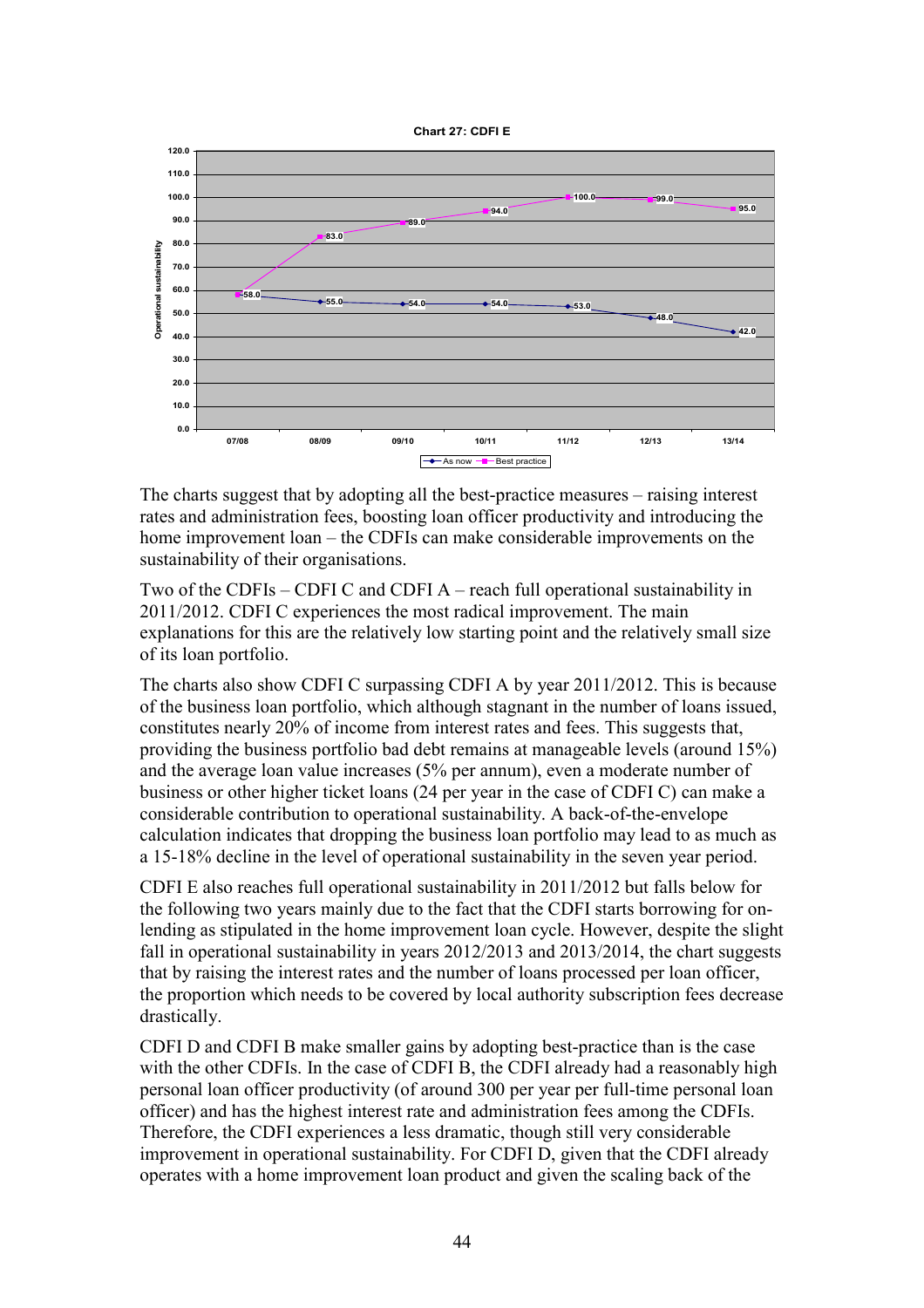personal lending in relative terms – we assume that the CDFI grows by 5 opposed to 10% – there is also less dramatic improvements.

### 5.3.4 The impact of overheads on operational sustainability

Indeed, it is notable that, even by adopting all the proposed changes, CDFI B and CDFI D only reach around 60% operational sustainability by the end of the sevenyear period (2013/2014). A closer examination of the organisations suggests that the high overhead costs of these two CDFIs act as brake on improving operational sustainability.

Chart 28 displays the unallocated overheads – that is the staff, office and governance costs not directly related to the delivery of the core services (personal, business and home improvement loans, and money advice) – as a percentage of total activity earnings (interest rates and fees paid by borrowers, and bank interest income on deposits) for the best practice scenario for the personal lending CDFIs.



Chart 28: Overheads as proportion of activity revenue

It shows considerable discrepancies for the personal lending CDFIs. By the end of the seven year period (2013/2014), the ratio for CDFI D and CDFI B is 100.1% and 96.6% compared to 26.5% for CDFI A and 39.8% for CDFI C. In other words, even by the end of this period, the overheads for these two CDFIs are nearly four times as high relative to activity earnings compared to CDFI A and more than twice as high compared to CDFI C. The sharp decline in the ratio experienced by CDFI B is due to a strong portfolio growth associated with the opening of new branches.

There may be several explanations for the much higher overheads for CDFI D and CDFI B. First, the product portfolios of these CDFIs differ considerably from that of CDFI C and CDFI A in that they to a greater extent involve the delivery of services for government departments, local authorities and housing associations. A high reliance on contractual as opposed to customer-based income decreases the operational sustainability of a CDFI because the definition only takes into account activity earnings (i.e. interest rate and borrower fee income and interest income on bank deposits).

CDFI B runs a money advice programme which is fully funded by grant income from the BERR, housing associations and other organisations. In developing the possible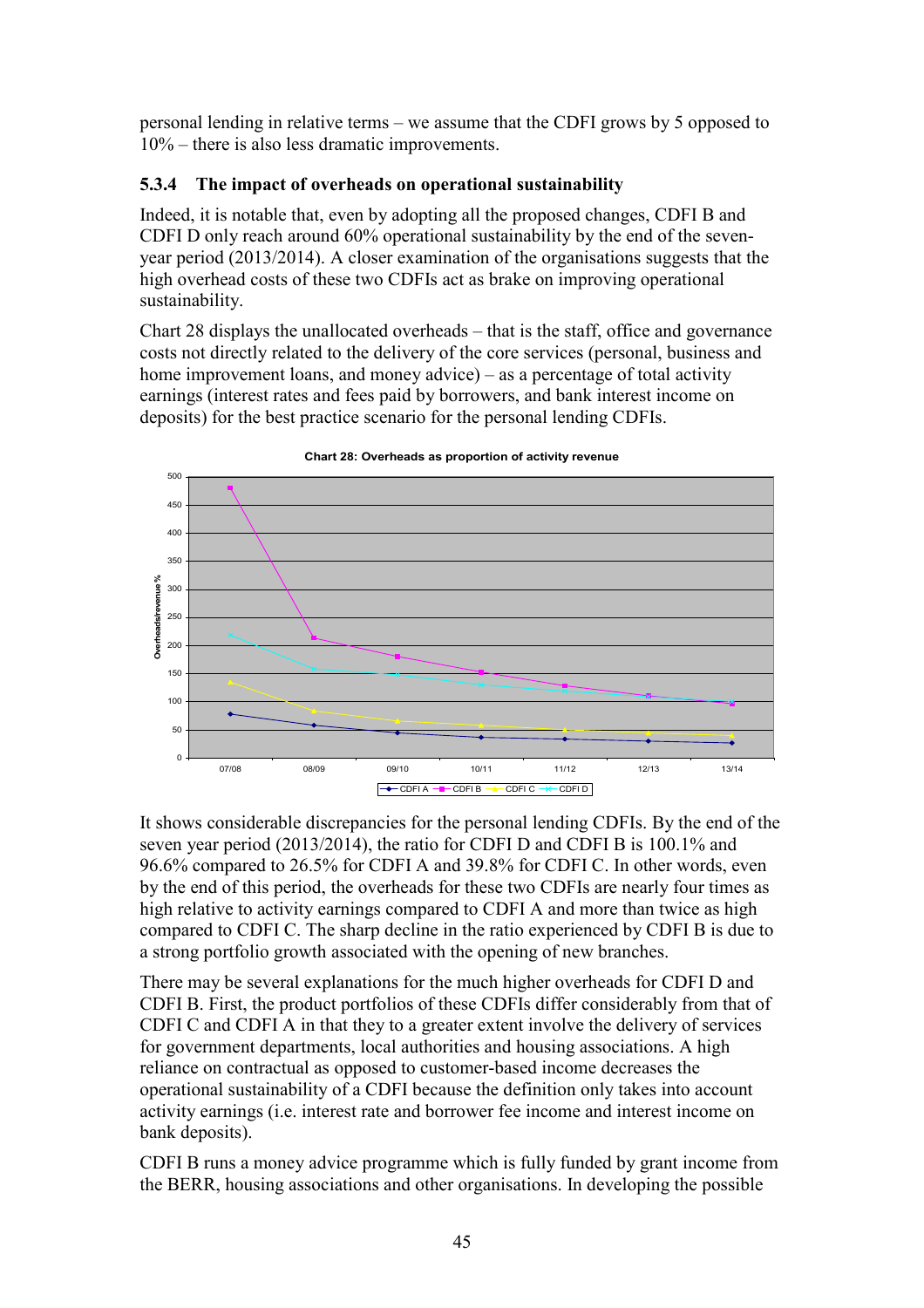future development trajectories, we have in effect removed the direct costs relating to the delivery of the money advice programme, so that these direct costs do not affect the overall sustainability. Nevertheless, it has proven difficult to separate out the exact office and governance costs related to the delivery of this service, so the money advice service may still have an impact on the overall sustainability.

For CDFI D, the delivery of the Growth Fund contract is particularly complex involving seven sub-contractors. For example, considerable time and effort goes into training of subcontractors and in ensuring that the correct data is collected. For this reason 80% of one of the management positions is funded by the Growth Fund. Furthermore, including the home loan subscription fees paid by the local authorities would have lowered the ratio of unallocated overheads as a proportion of activity earnings.

Nevertheless, even if we take into account contractual income when estimating unallocated overhead costs as a percentage of earnings, there is still a considerable discrepancy. At the end of the period (2013/2014), the ratios for CDFI D (48%) and CDFI B (52.9%) are still twice as large compared to CDFI A (24.7%) and CDFI C  $(26.4\%)$ .

Second, the high overhead costs may partly be a product of higher operation costs such as wages and cost of renting premises in the areas where CDFI B and CDFI D operate. For CDFI D, the labour costs are considerable. The unallocated labour costs (i.e. labour costs not directly related to the delivery of a loan product) alone constitute 45.6% of CDFI D's activity earnings, compared to 28.9% (CDFI B), 14% (CDFI C) and 4% (CDFI A).

Clearly, such overhead costs may be difficult to deal with, as CDFIs to some degree are price-takers in that they have less leeway to determine the price of premises and staff. Nevertheless, it may be interesting to look at the potential impact of reducing overheads. By shaving £100,000 of the unallocated overhead costs for CDFI D and CDFI B (down from approximately £270,000 and £210,000 at the beginning of the period respectively), the CDFIs reduce their unallocated overhead costs as a percentage of activity earnings to 32.7% and 30.3% respectively by year 7 (2013/2014).

In turn, by applying these new unallocated overhead costs to the best practice development trajectories, the operational sustainability level of CDFI D and CDFI B increase considerably. CDFI B improves its operational sustainability by more than 20% to nearly 90% in year 2013/2014. Interestingly, CDFI D is currently in the process of downsizing its staff and reducing its costs by nearly £100,000. As a consequence of these changes the operational sustainability ratio soars by nearly 30% to over 85% in year 2013/2014 (see Chart 26).

#### 5.3.5 Future capital requirements, models of recapitalisation and implications for sustainability

So far we have assumed that the CDFIs have access to interest free capital for onlending. However, a potentially very important barrier for the expansion and future sustainability of the sector may be the availability of lending capital. Currently the CDFI sector is not able to offer deposit services, except on an agency basis, and even if they were, it is questionable the extent to which the funds raised through medium and long-term savings products would be able to significantly contribute towards loan capital.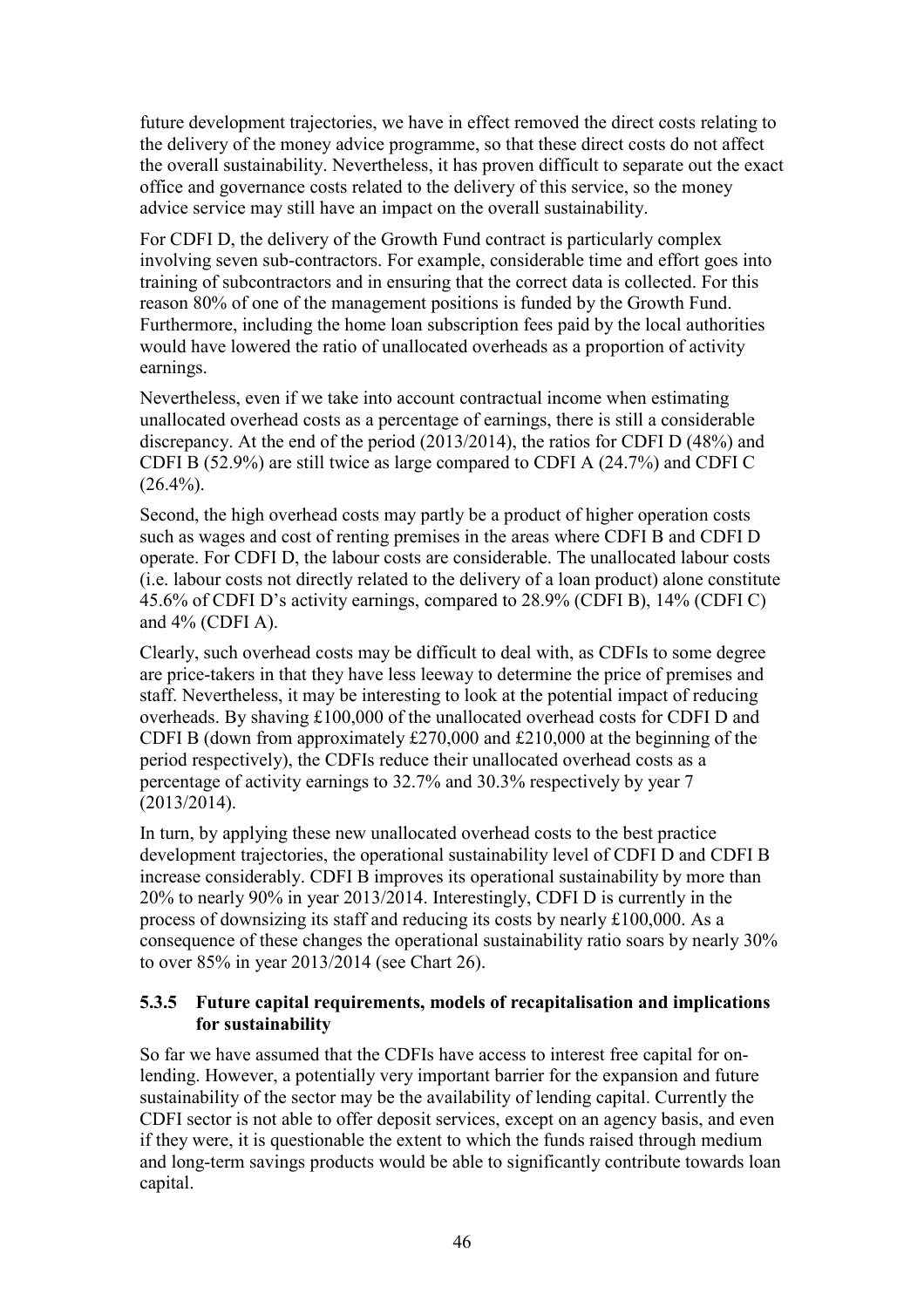One way in which policy-makers and funders can strengthen the sector's capacity for growth and wean the sector of its dependence on granted loan capital is by enabling CDFIs to borrow lending capital from banks through a guarantee fund. Such a fund would essentially protect the lender against bad debts up to a certain percentage. Internationally, numerous CDFIs, or Microfinance Institutions (MFIs) as they are called, borrow lending capital. Also the UK mainstream financial sector relies to some extent on borrowing lending capital.

Therefore in this section we analyse and discuss the ability of the CDFIs to fund their own growth through recycling existing funds and the implications of covering any subsequent funding gaps with commercial loans on their operational sustainability.

Chart 29 displays the size of the gap in funding (expressed in £'000) to support a 10% annual growth in their personal loan portfolio using best-practice approaches (e.g. in terms of interest rates, productivity and home improvement loans), once the CDFIs have recycled their existing loan capital (i.e. the opening balance at the beginning of 2007/2008). Here we exclude the capital requirements for the home improvement loan given that there are particular funding arrangement in which it is given that the CDFI borrows to on-lend part of the home improvement loans.



Chart 29: Future capital requirements

Unfortunately, given that a detailed analysis of future grant funding of the individual CDFIs was outside of the scope of this research project, it has not been possible to ascertain exactly how much of this funding gap the CDFIs have managed to bridge through grant funding. However, it is worth noting that the second round of the DWP Growth Fund is set to end in 2011.

The chart reveals a considerable funding gap. Already in Year 1 (2007/2008), CDFI A experiences a six-digit funding gap, whilst CDFI C has a shortfall of £75,000. The figures for CDFI B are similar to CDFI C, whilst CDFI D first experiences funding shortages in year 2011/2012 because of its slower projected volume growth in personal loans and considerable reserves.

The future capital requirements for CDFI A are considerably greater than those of the other CDFIs, because of the much greater scale of its operation. For example, according to our projections, CDFI A will lend out more than £1 million in personal loans alone in year 1 (2007/2008) and over £3.5 million in year 7 (2013/2014). In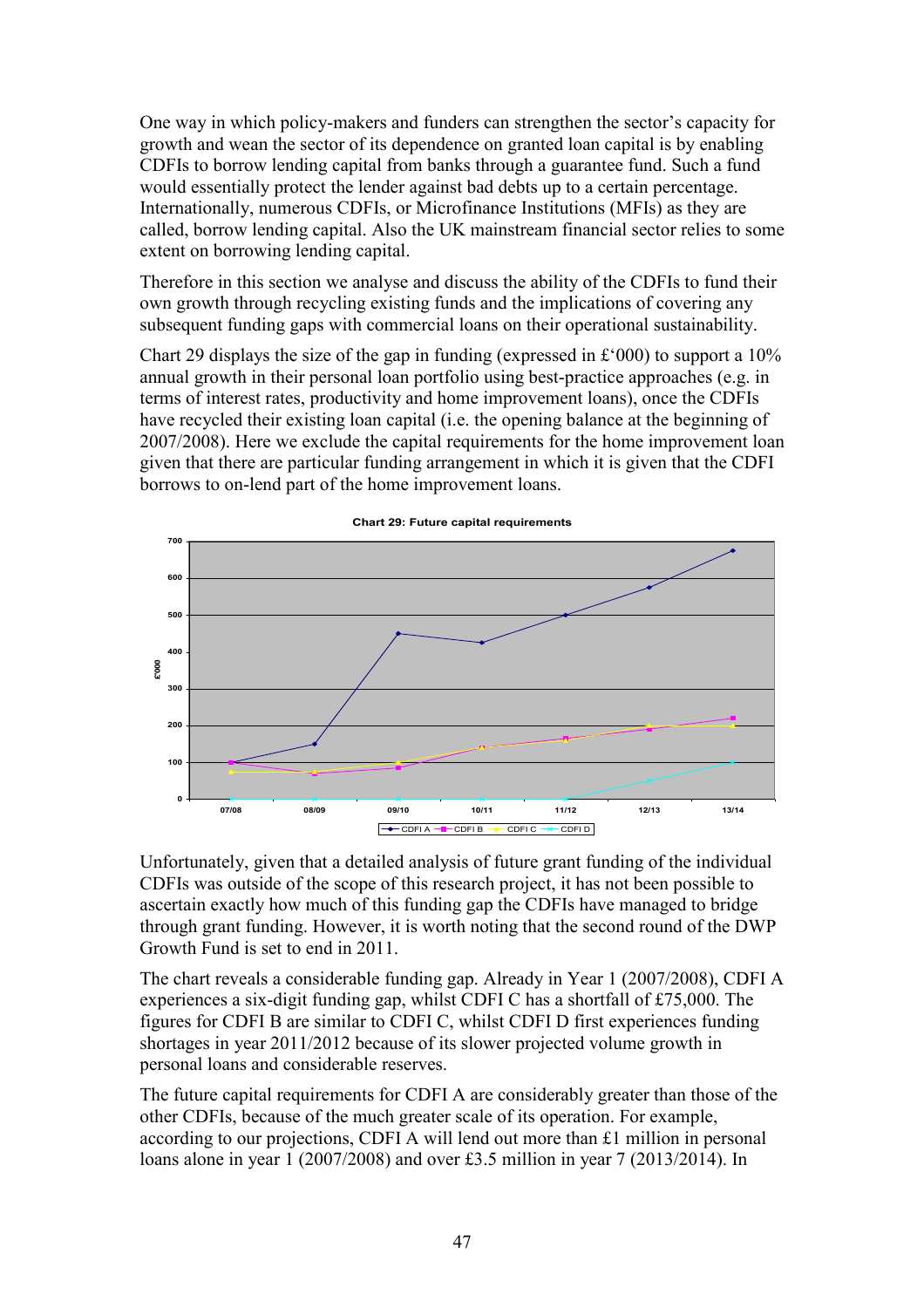comparison, CDFI C will make loans (business and personal loans) for less than £350,000 in year 1 and less than £900,000 in year 7.

In particular, CDFI A experiences a hike in its future capital requirements in year 3 (2009/2010). This is related to the opening and maturation of new branches, specifically to one branch of CDFI A. This branch was opened early 2007 and is likely to take a few years to build up momentum. By year 2 (2008/2009) it is expected that the branch will have caught up with the level of the main office, which is the oldest branch with the highest level of business, in terms of new personal loans. In year 3 (2009/2010), the branch is projected to have caught up with the level of repeat business of the main office, which is the most important cause of the sharp rise in capital requirements.

In summation, the chart suggests that a recapitalisation strategy based exclusively on recycling existing loan capital is not a viable means of supporting the expansion of the sector. The sector is dependent on raising funds through grants, contract income and through borrowing loan capital.

Whilst grant funding, such as the Growth Fund 2, is likely to be available in the short to medium term, in the longer term interest-free loan capital may be scarcer, particularly for the purposes of scaling up the personal lending CDFI sector. Therefore, in the medium to long term, as the CDFIs reach a greater degree of maturity, a future recapitalisation strategy may centre on borrowing capital for onlending. One could envisage that this is facilitated through a guarantee fund or through direct loans from the funders.

Thus in this section we discuss and analyse the implications of borrowing part or all of the future loan capital requirements (i.e. total capital to be lent out less recycled capital) on the sustainability of CDFI A and CDFI C. Here, we have here only focused on these two CDFIs because they are closest to full operational sustainability by year 7 (2013/2014). The rationale behind this is that the CDFIs may need to reach full or at least make strides towards full operational sustainability, to convince a mainstream financial institution to lend or to convince a funder to make available a guarantee fund.

Charts 30 and 31 depict three scenarios. All the scenarios depicted assume that the CDFIs operate with the highest loan officer productivity, the greatest interest rates and with home improvement loans. In the first scenario – best practice – we assume that the CDFIs can fund 100% of their capital requirements through granted loan capital.

In the second scenario – financial sustainability – the CDFIs have to raise 100% of their capital requirements through recycling existing funds and through borrowing loan capital at an interest rate of 7%. The reason for calling this scenario financial sustainability is that it accurately reflects the definition: the ability to cover all costs through activity earnings (customer interest rate and fee income + interest income from bank deposits) whilst raising all lending capital through recycling existing funds and through commercial loans.

In the final scenario – if borrow  $30/60\%$  – we look at the impact on their sustainability if the CDFIs borrow 30% (CDFI A) and 60% (CDFI C) of their capital requirements at a 7% interest rate. These percentages are estimated as the proportion of future capital requirements the CDFIs would be able to service as a loan and still reach full sustainability in year 7 (2013/2014).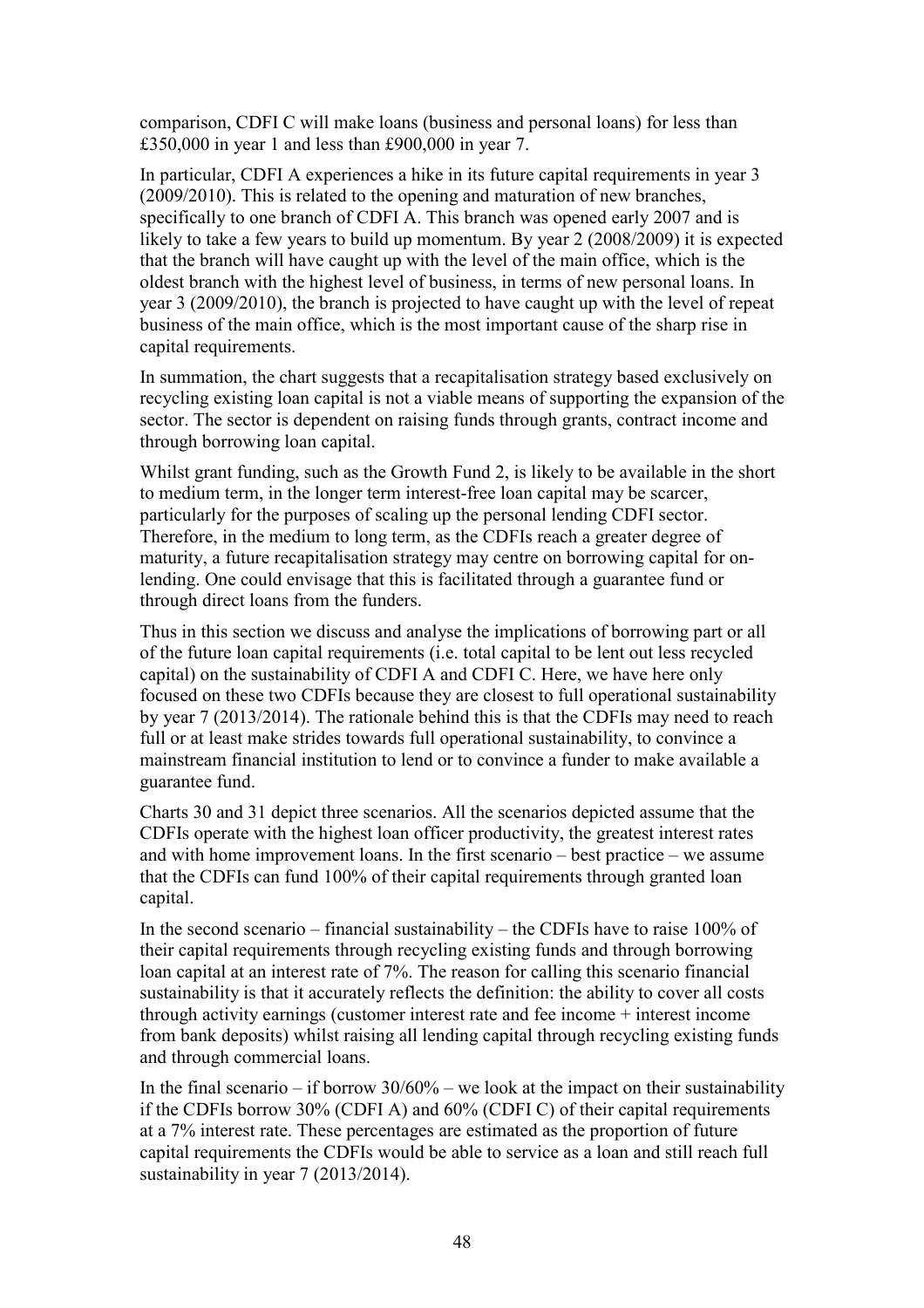

Chart 30: Borrowing loan capital - CDFI A



The charts suggest that borrowing loan capital is likely to have more adverse effects on CDFI A compared to CDFI C. This is largely because of the greater capital requirements of the former. According to our estimates, CDFI A will need to raise over £2.8 million in lending capital to cover the projected growth of its personal loan portfolio over the seven year period, compared to less than £1 which CDFI C need to raise to maintain its business loan portfolio and meet its growth projections for personal loans.

The charts further highlight that, providing they can achieve the projected growth and implement changes to their operations, both CDFIs move reasonably close to financial sustainability by the end of the period. Although none of the CDFIs reach full operational sustainability in the seven-year period, CDFI A and CDFI B may borrow 30% and 60% of its loan capital, respectively, and still reach full sustainability in year 7 (2013/2014).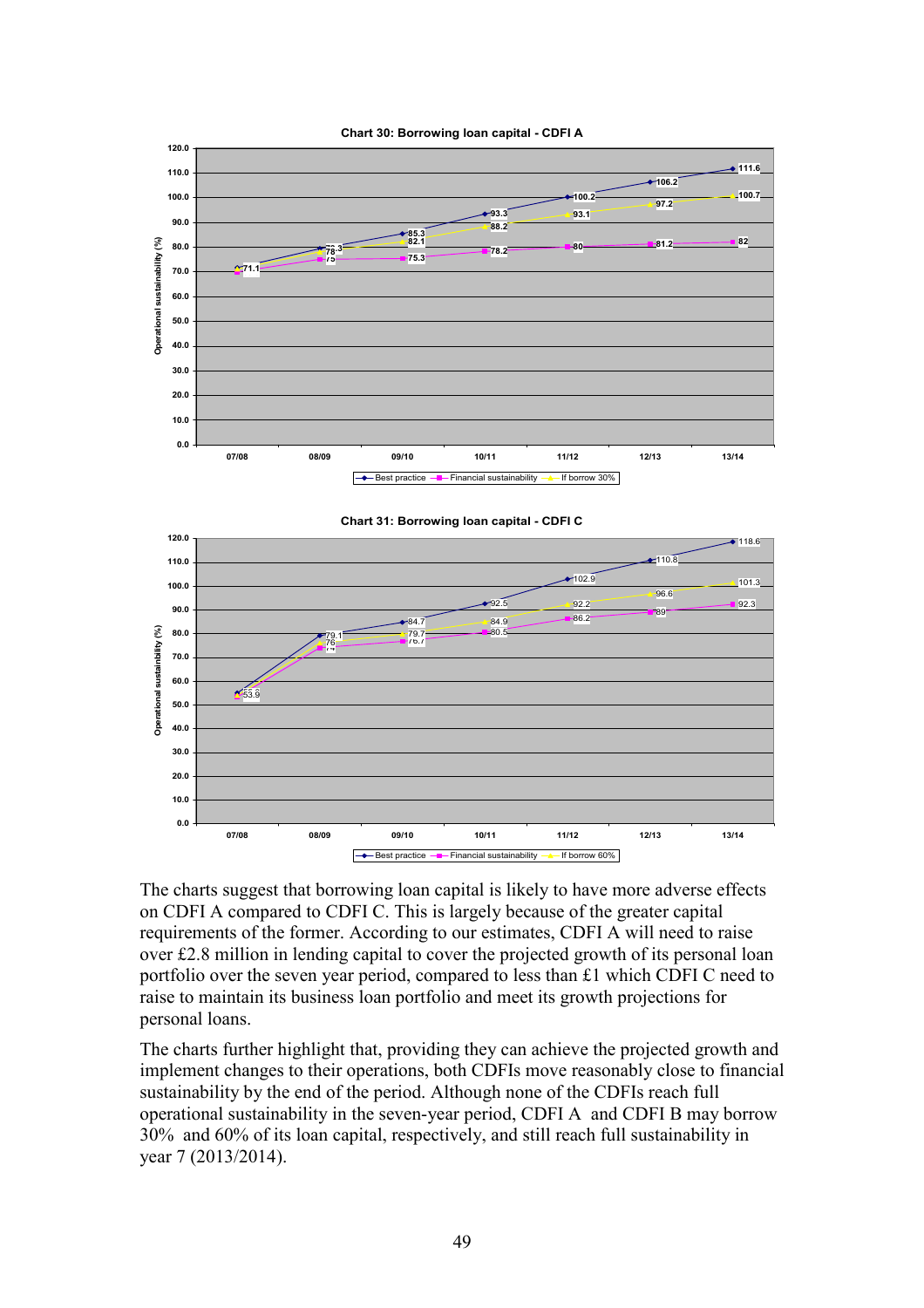# 6 CONCLUSIONS AND RECOMMENDATIONS

# 6.1 Loan portfolio analysis

The analysis of the loan book suggests that the CDFIs are some way from covering their costs exclusively through the income generated from their loan portfolios. The most sustainable CDFIs in the sample are able to cover just over 60% of their costs through interest rates, fees and bank interest earned. Four out of the five CDFIs in our sample either come close to or surpass the performance of Aspire in Northern Ireland and Street UK. Three of the CDFIs also perform better than the average performance of the UK CDFI sector according to the latest CDFA industry survey.

The results of the financial modelling indicate that over time the CDFIs are improving their performance even if they make no changes to the way they operate. However, the CDFIs can, depending on their starting point and mix of products, make considerable improvements by adjusting interest rates and fees, and by increasing productivity. However, we also found that high overhead costs relative to activity earnings (interest income from bank deposits, income from interest and fees earned) can act as a break on sustainability.

The financial sensitivity analysis of future capital requirements and different models of recapitalisation suggest that raising loan capital purely through recycling existing funds is an unviable strategy to fund future expansion of the CDFIs in the sample. Already in the first year of operation without granted or borrowed loan capital, the most sustainable CDFIs experience considerable funding shortages.

Whilst borrowing capital for on-lending is, ceteris paribus, likely to lead to a decline in sustainability, two of the CDFIs may be able to borrow as much as 30 and 60% of their future capital requirements and still reach full sustainability by year 7 – providing the CDFIs raise interest rates and loan officer productivity, and introduce the home improvement loan.

# 6.2 Staff efficiency and productivity

The analysis of the way in which CDFI staff members spend their time suggest that there are striking differences in the productivity of the CDFIs in the sample. The prime indicator of this is that a personal loan officer at the most efficient CDFI grants 440 personal loans per year, which is more than twice as many as a loan officer at the least efficient CDFI and more than 100 loans more than the second most efficient CDFI in the sample.

The data suggest that there are three factors driving productivity. First, we found a strong relationship between the time the lending staff spent on direct customer contact and loan officer productivity. Provided there is sufficient demand for the products of the CDFI, by organising the non-lending in such a way to maximise the exposure of the lending staff and by allowing non-lending staff to step in for interviews when necessary, the CDFI can raise the loan officer productivity considerably. Our findings also suggest that part of maximising lending staff exposure to potential customers may also lie in outsourcing administrative aspects of arrears control and possibly other areas to external companies

Second, we also found that the loan officer productivity is crucially linked to the proportion of repeat clients. The CDFI which displayed the greatest loan officer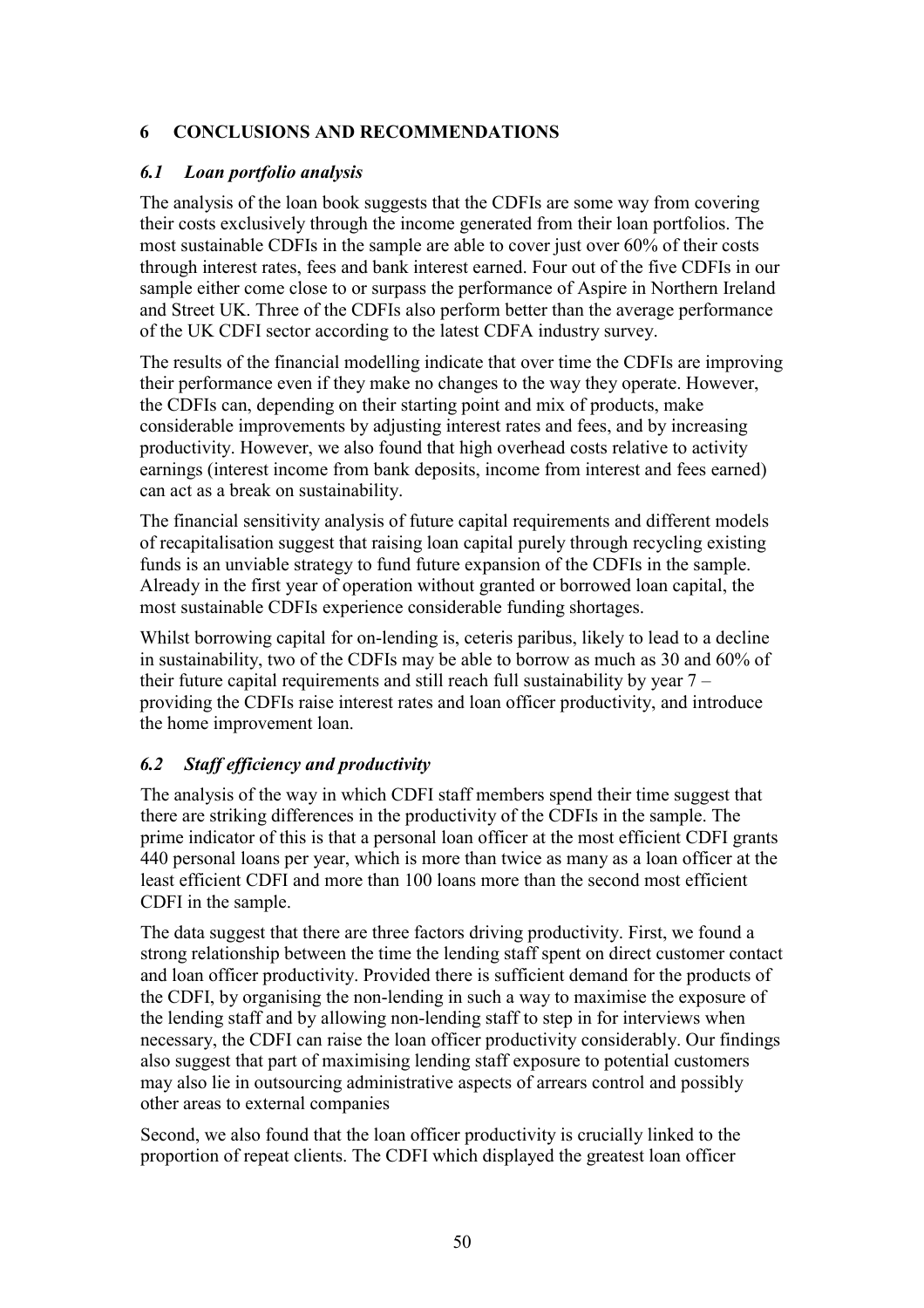productivity also had the greatest proportion of repeat clients. Repeat business involves lower transactions costs and generally constitutes a smaller risk for the CDFI.

Finally, the number of applicants a loans officer can interview is to some extent conditional on the availability of appropriate meetings rooms. For example, in the case of CDFI B, two loans officers and two debt advisors share one meeting room, which may limit the number of loan applicants a loans officer can see in the course of a working day. That said, unless the CDFI is able to generate sufficient demand for its products and put in place efficient processes to deal with this demand, investing in appropriate premises alone is unlikely to be sufficient to boost productivity.

# 6.3 Partnership effectiveness

The primary partner organisations of the CDFIs in the sample are local governments, housing associations and, banks and building societies. The cooperation mainly centres on marketing, funding and making referrals to the CDFIs. Many of the local authorities also cooperate with the sector on the provision of home improvement loans.

On the whole, the partner organisations perceive the CDFIs to be reliable and trustworthy partners, while there is less consensus on the degree to which their partnership is effective and helps them achieve their goals. Local authorities appear most uniform in the extent to which their partnerships with the CDFIs are formalised, in their knowledge of loan products and processes and generally display the highest level of satisfaction.

# 6.4 Recommendations

Our research suggests that many of the levers to enhance the sustainability and viability of the CDFI sector are in the hands of the CDFIs themselves. They can grow their loan books through marketing, effective partnerships and appropriate product design, they can cut costs through improving the efficiency with which certain products are delivered, they can add new products and they can increase interest rates and increase or introduce administration fees.

In particular, our findings suggest that there are certain structural and process-related changes which are likely to have a particularly positive impact on the sustainability of the CDFI sector:

- 1. Charge interest rates which more closely reflect the costs involved in providing loans: A closer relationship between costs and interest rates is likely to boost operational sustainability and decrease the CDFI sector's reliance on subsidies. This is important as we do not know for how long the national government and funders are willing to subsidise and fund the sector. In particular, charging an upfront administration fee for personal loans has positive implications for income from the loan portfolio. Such a fee is not subject to arrears and may contribute more than a fifth of the total interest rate and fee income. Ultimately, the positive impact of increased interest rates on the operational sustainability of the sector and its implications on the longevity of operations may outweigh the additional financial costs for the personal loan customers.
- 2. Take steps to maximise lending staff's exposure to potential customers: Our data suggests that there is a strong link between staff productivity and the degree of exposure of the loan officers to potential customers. In turn, loan officer productivity constitutes an important lever to reduce costs and increase sustainability without passing on the costs to the customers. There are two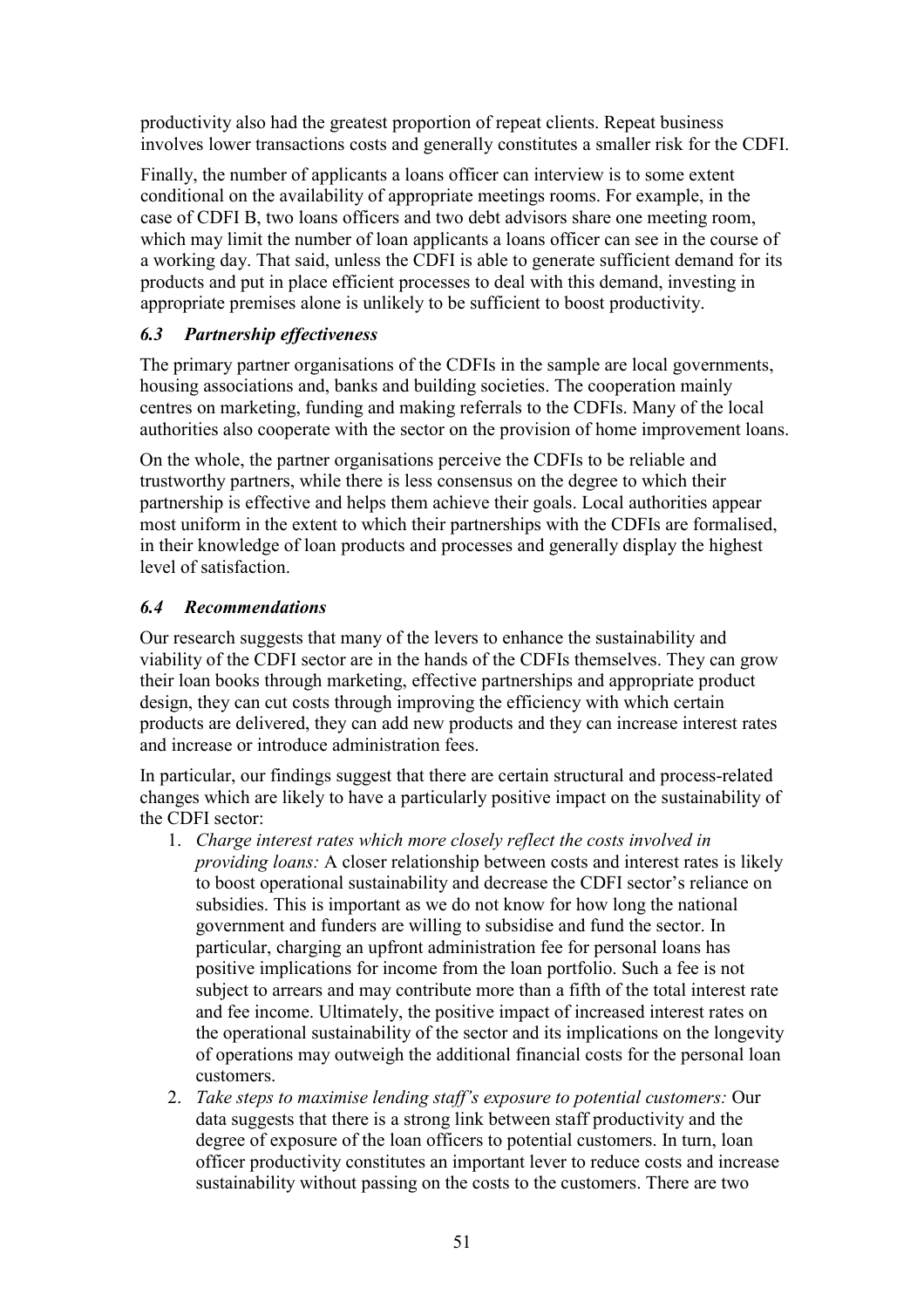main ways in which the CDFIs may be able to increase the amount of time lenders spend seeing potential customers. First, the CDFI may achieve this by organising the non-lending staff to take on all other aspects of the lending process and by allowing non-lending staff to step in for interviews when necessary. Second, by outsourcing activities such as arrears monitoring, the CDFIs may be able to free up staff time to deal with potential customers.

- 3. Capitalise on links with other CDFIs to enhance innovation and reduce costs: There are numerous advantages of closer cooperative ties between CDFIs. The CDFIs may learn different best practices of each other. In some cases, there may be a case for franchising certain products (e.g. home improvement loans). There may also be a scope for sharing start-up, one-off or other development costs (e.g. mortgage license, insurance license) related to new products or processes.
- 4. Make the case for developmental rather than only sustaining funding: Given the importance of appropriate premises and the cost-saving potential of investing in outsourcing mechanisms, the CDFIs may want to consider pushing for funders to cover such costs.

However, funders and policy-makers also have a role to play in shaping the future prospects of the CDFI sector. In particular, we believe that funders can underpin the future sustainability of the sector by offering:

- 1. Development grants to stage-manage productivity improvements. In particular, funders could facilitate the implementation of cost-saving and efficiency enhancing outsourcing mechanisms by smoothing potential implementation barriers. Similarly, funders may be in a position to enable certain organisations to move to premises more conducive for customer throughput.
- 2. Development grants to launch new products. This could include support for Research and Development, and for preparatory market and feasibility studies for the introduction of new products. In particular, where possible, the introduction of higher ticket, lower risk loan products (home improvement loans, car loans etc) is likely to have a positive impact on overall sustainability and making the sector less vulnerable to shocks adversely affecting the core activity of consumption lending

The results of the financial sensitivity analysis of the different recapitalisation models show that the sector's further expansion is dependent on capital being made available in the form of capital grants and loan finance. The mix of funding instruments will depend on the level of maturity and sustainability of the individual CDFI, loan finance being more appropriate for the CDFIs further along the sustainability continuum.

- 3. Capital grants for loan capital: To support an up-scaling of personal lending to benefit a larger number of financially excluded households, the personal lending CDFIs are, at least in the short and medium term, dependent on capital grants for loan capital. Such grants may give the CDFIs a time horizon to innovate and improve their organisations to reach the necessary level of sustainability to be in a position to borrow loan capital.
- 4. *Loan finance for on-lending*: In the medium to long-term, the funders may want to consider offering funds for on-lending in the form of loan finance for the CDFIs, especially for the more sustainable CDFIs. The prime advantage with loan finance as opposed to capital grants is that the fund is recycled and can be re-lent to the CDFIs.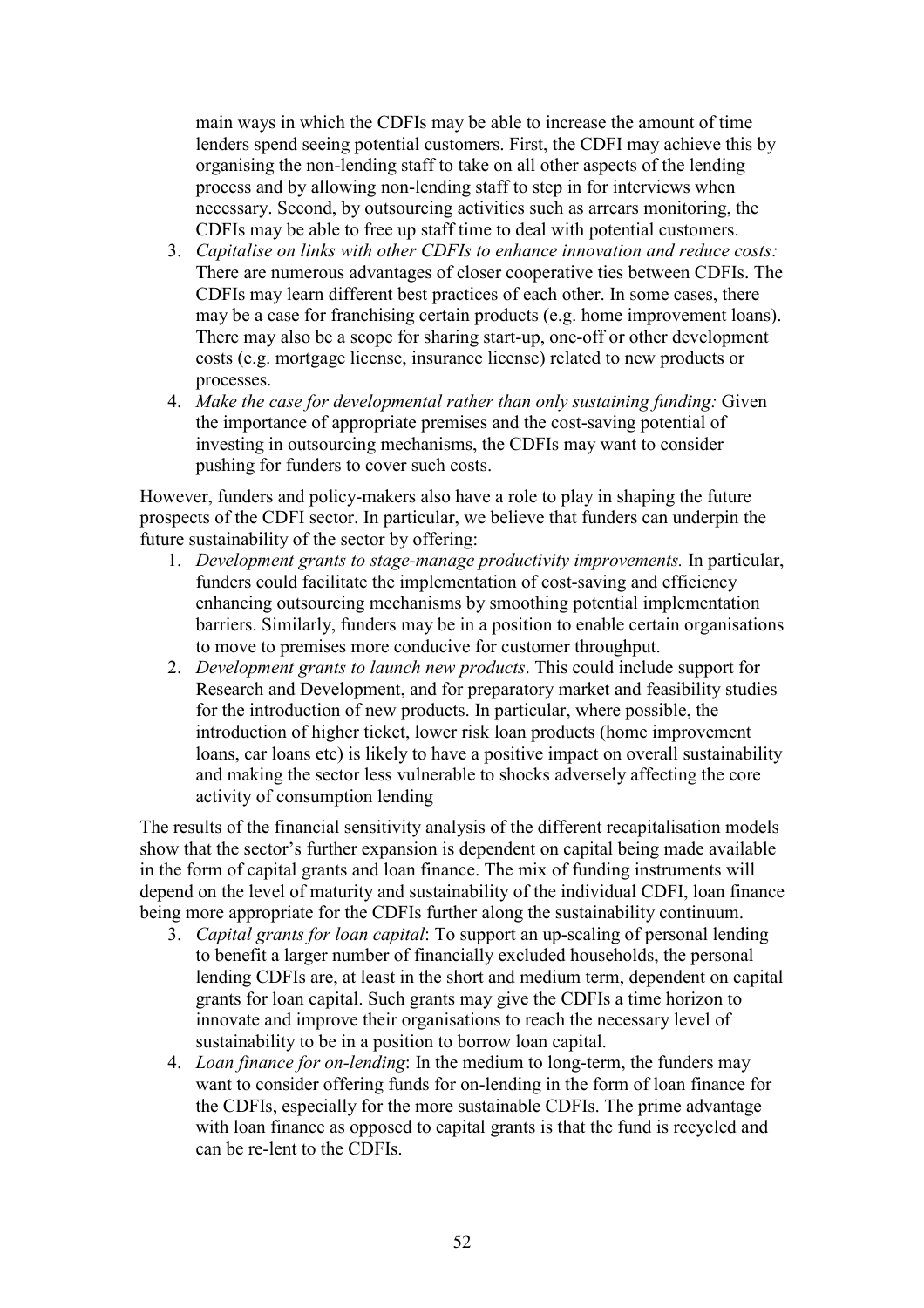5. Capital/guarantee to underwrite bad debts: Ultimately it may be better if the CDFIs borrow money from the mainstream banking sector rather than from scarce charity and government funding. However, the mainstream banking sector may prove reluctant to forward loan capital to a young sector with slim if any profit margins. A possible way to circumvent this difficulty is by establishing a guarantee to underwrite bad debts. Such a fund would protect the lender against bad debt up to a certain percentage.

In conclusion, since the first personal lending CDFI was founded based on the CRT model in 2000, the sector is still not able to retrieve all their costs with income generated from their core activity of lending. However, the CDFIs are capable of becoming more sustainable by setting interest rates which more closely reflect the costs of delivery and by organising staff to maximise loan officer exposure to potential customers. Moreover, with appropriate financial and technical support to underpin further portfolio growth, adopt higher-ticket loan products and implement cost-saving outsourcing mechanisms, the sector has the potential to move further along the sustainability continuum.